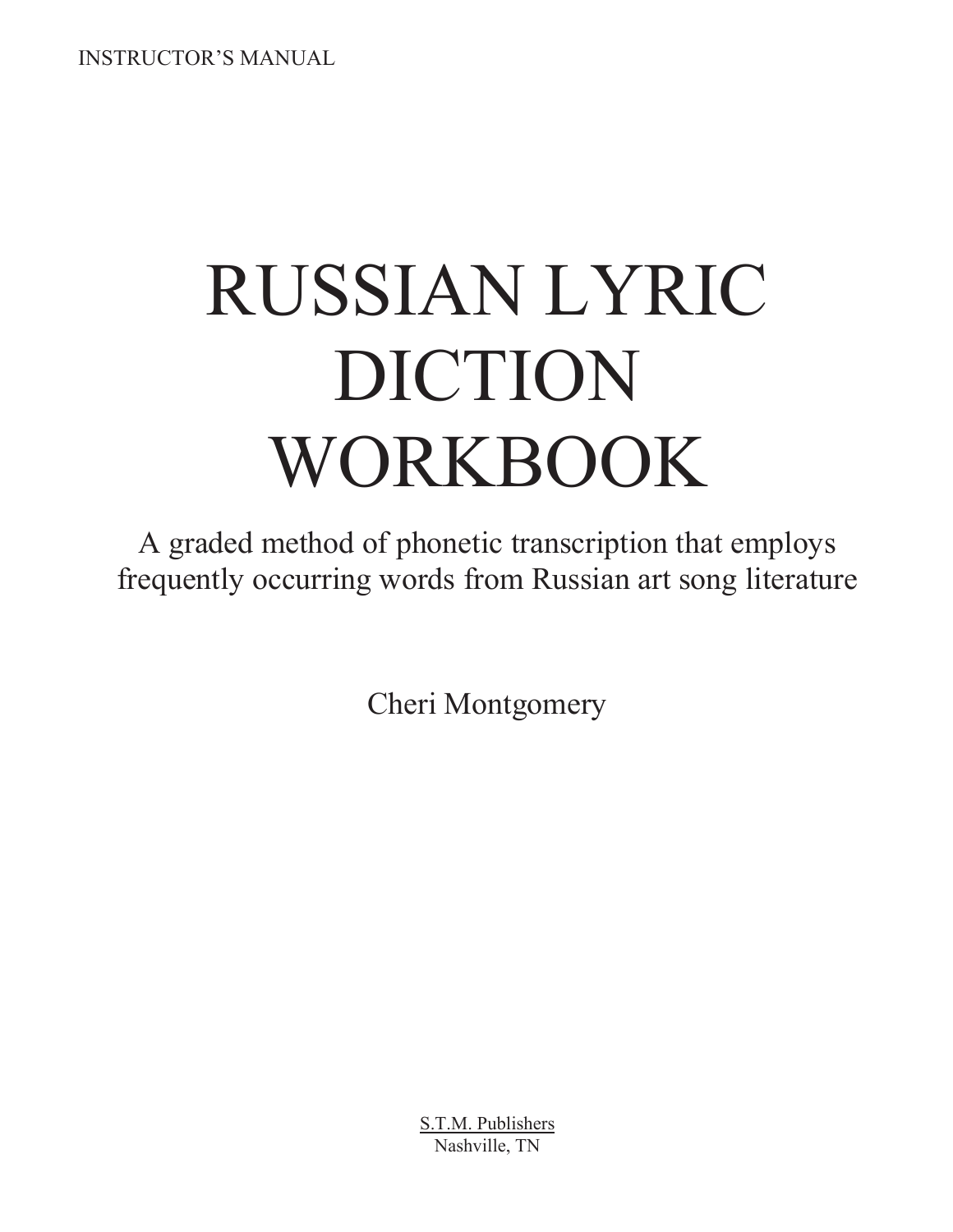To my grandfather, Cornelius Wall, in honor of his service as a medic in the Russian Army



B. 1893, Blumenort (Molotschna, Russia)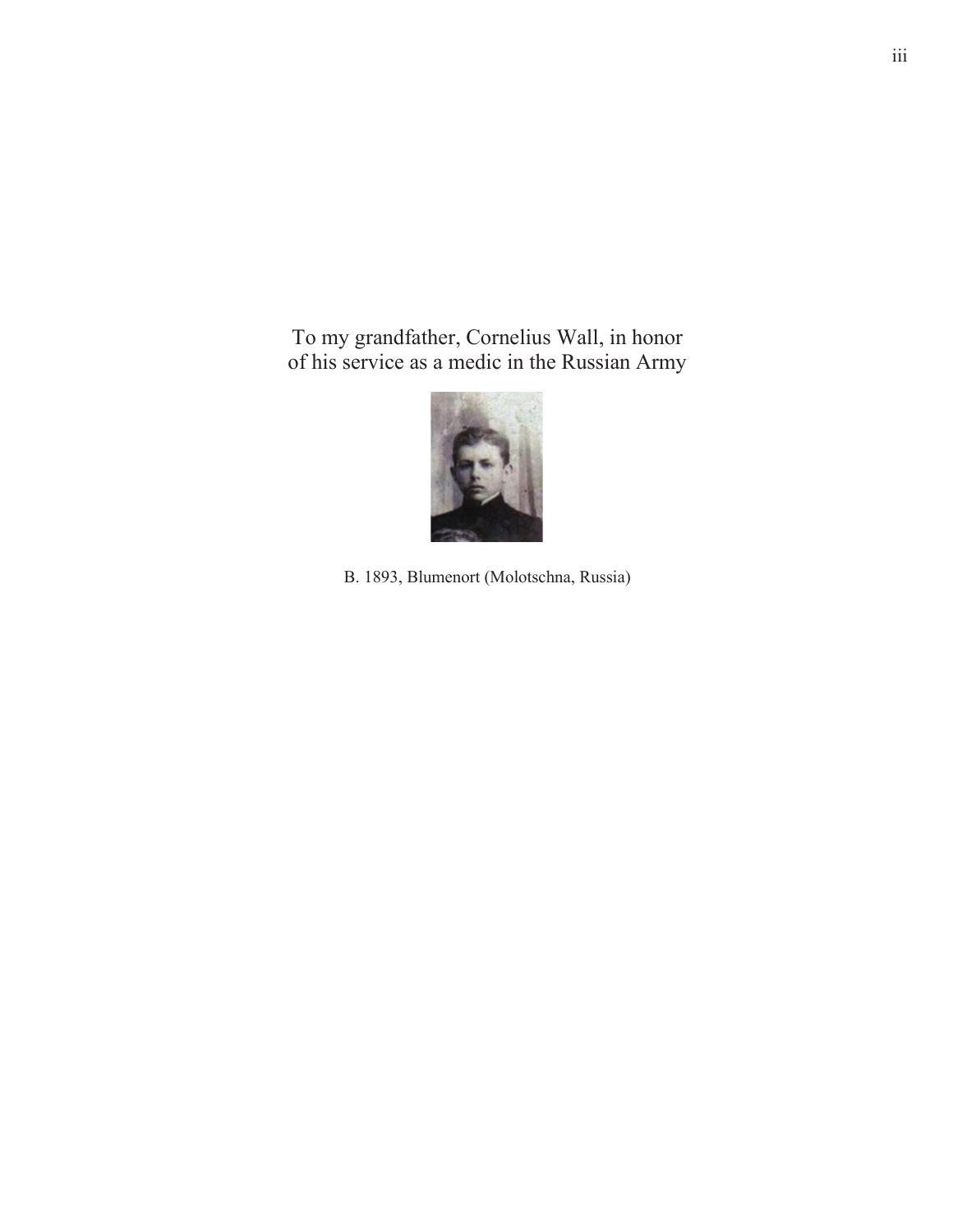#### PREFACE

The *Russian Lyric Diction Workbook* was created from the lyrics of more than 1,000 operatic, choral, and art song texts. Words from the lyrics were organized in order of frequency of occurrence. The most frequently occurring words are short in length and appear in the enunciation exercises. Other frequently occurring words are introduced in graded order and categorized according to Russian speech sounds as defined by the International Phonetic Alphabet (IPA). A study of articulatory phonetics is provided with consonant and vowel charts for student application and definition of terms.

Consecutive units highlight specified sets of symbols by providing transcribed art songs, enunciation instructions, transcribed enunciation exercises, rules for transcription, group assignments, and individually assigned word and phrase lists. Other features include: QR codes that provide instant access to 179 audio clips; detailed instructions for defining the pronunciation of the schwa; a review of enunciation and transcription rules; access to the *Talking IPA Chart*; and IPA wheels for easy memorization of Cyrillic script with corresponding IPA (see appendix).

The words, phrases, and songs needed to create the workbook were extracted from texts set by Arensky, Balakirev, Borodin, Cui, Dargomyzhsky, Glazunov, Glinka, Grechaninov, Ippolitov-Ivanov, Medtner, Mussorgsky, Prokofiev, Rachmaninoff, Rimsky-Korsakov, Rubinstein, Shostakovich, Taneyev, and Tchaikovsky. Lyrics were organized to find words, phrases, and songs with the most frequent occurrence of the sounds highlighted in each unit.

IPA transcriptions were generated using an algorithm created by Timur Baytukalov, founder and main developer of EasyPronunciation.com. His method of transcription follows standard dictionary practice. Adjustments were made to reflect a pronunciation that is favorable for singing. For example, the  $\lceil r \rceil$  symbol was replaced with flipped  $\lceil r \rceil$ , the open  $\lceil \upsilon \rceil$  vowel in unstressed syllables was replaced with closed [u], and the [ɐ] symbol was replaced with dark [a]. Singers associate the [ɐ] symbol with the spoken pronunciation of the German vowel *r*. Dark [a] provides a better approximation of the sound for lyric diction. The transcription of other vowel and consonant sounds that are unique to Russian were preserved.

Achieving precise transcription for Russian lyric diction is challenging since vowels in unstressed syllables are often reduced (or weakened). Unstressed  $\nu$ ,  $e$ ,  $\gamma$ ,  $\omega$ , or  $\omega$  weaken (by varying degrees) from the closed toward the open vowel form. Unstressed  $\mu$  is transcribed with an open [1] in this text since it has the most obvious mutations. Dictionaries provide an open vowel transcription for unstressed  $\mu$  and  $\gamma$ . The degrees of openness are unpredictable and less apparent for unstressed  $\gamma$ , e,  $\mathbf{b}$ , and  $\mathbf{b}$ . Dictionaries simply transcribe the latter three as closed vowels.

Transcriptions in this workbook do not include the [3], [f], and [t] symbols. These symbols do not accurately define Russian consonant formations and are not applied in standard dictionary transcription. For example, the Russian  $\kappa$  [z] is a [ $\bar{3}$ ] formed with a retroflex tongue, the Russian  $\vert \text{I}_S \vert$  is a  $\vert \text{II} \vert$  formed with a retroflex tongue, the Russian  $\vert \text{I}_S \vert$  is a  $\vert \text{II} \vert$  formed with the tongue tip down, the Russian  $\mathcal{H}[\mathbf{z}]$  is a [3] formed with the tongue tip down, and the Russian  $\mathcal{H}[\mathbf{c}]$  is a [ $\mathcal{F}$ ] formed with the tongue tip down. The closed central vowels (barred vowels: ы [i] ю [u] ё [o]), found in standard Russian dictionary transcription, are retained. They clearly indicate the unique formation needed for specified Russian spellings. The barred vowel symbols denote a lifting of the tongue base. The barred vowels and soft consonant formations of Russian give singers the opportunity to explore a language that promotes added pharyngeal space. Additionally, the tongue position of Russian soft consonants helps to streamline the articulatory process by keeping the tongue tip in contact with the lower front teeth – in the vowel position. With these formations, it is no wonder the Russian language lends itself to grand singing and elevated composition!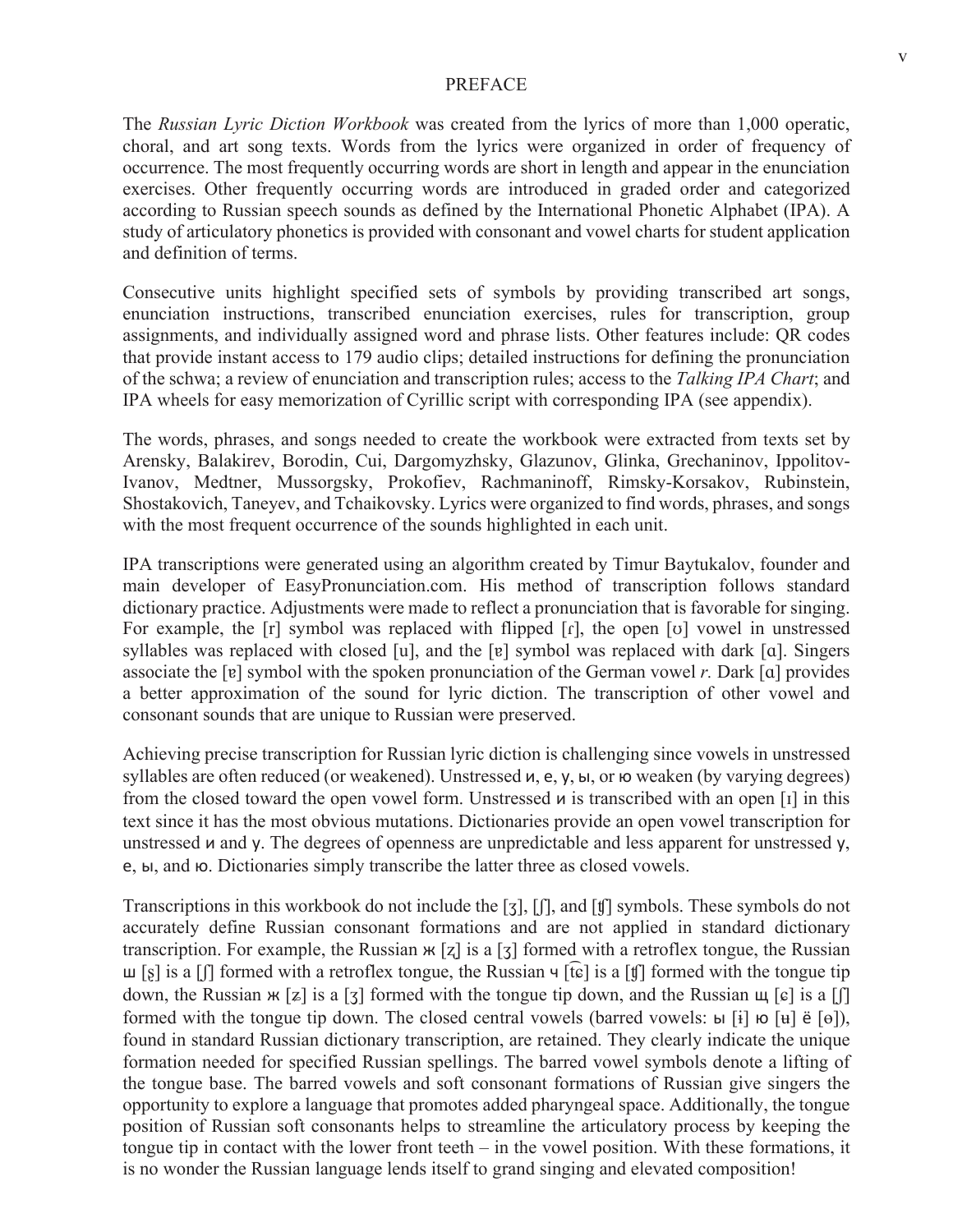#### PREFACE, continued

Students begin to claim the language as they familiarize themselves with authentic spelling. Ruled paper for practicing handwriting of Cyrillic script is provided throughout the workbook. Students discover the flow of the language as they hear spoken examples. QR codes give students instant access to 179 audio clips of word and phrase lists. Note that the audio clips serve as a general guide. The spoken pronunciation of Russian vowels in unstressed syllables is weaker and shorter than the sung pronunciation of the same vowels.

There are 12 assignments in each unit (one list for each student). Every transcription assignment contains fill in the blank exercises. This makes the complexity of the topic more manageable. The strategic selection of words gives students the ability to complete units 11 - 19 without IPA assistance. However, it is recommended that they attempt the fill in the blank exercises first, then cover the answers and complete the exercises a second time.

The *Lyric Diction Workbook Series* was created to make foreign languages accessible to singers. Familiarity is gained as numerous words are encountered. It was also designed to make grading easier for instructors. Accurate transcription and proficiency of memorized rules is assessed through in-class enunciation.

The *Russian Lyric Diction Workbook* introduces singers to the language through transcription and enunciation of a rich vocabulary. The carefully selected words and phrases are designed to guide students through the unique sounds and formations of the Russian language. This text functions consecutively within our series of workbooks created for lyric diction.

#### AUTHORITY FOR THIS TEXT

The Russian lyric diction authority for this text is Виктория Коренева (Vita Koreneva). Ms. Koreneva is a native of Moscow, a classically trained opera singer, and a Russian lyric diction coach. She finalized the rules for transcription and enunciation. Her expertise impacted many aspects of the content, from format and presentation to the English translations, rules for transcription, and rules for enunciation. Her editing work substantially elevated the intricate details of enunciation and transcription provided in this text.

Ms. Koreneva is the co-founder of DictionBuddy, *www.dictionbuddy.com*, a lyric diction mobile app with 900+ titles across ten languages. DictionBuddy provides the audio resources singers need to help them prepare art songs and arias in various languages. View highlights of her active performing career, international awards, and educational background on her website at *www.vitakoreneva.com*.

#### ACKNOWLEDGEMENTS

I am grateful for the editing work of Андрей Нестеров (Andrei Nesterov). His fastidious attention to every word, translation, and transcription is much appreciated!

A special "thank you" is extended to my freshmen diction students at Vanderbilt University (class of 2024) for their enthusiasm and interest in this project.

The *Russian Lyric Diction Workbook* is unique in that transcription rules are introduced directly from the Cyrillic script. It is gratifying to observe the spellings of languages and see how beautifully they display evidence of structure, order, and design.

Cheri Montgomery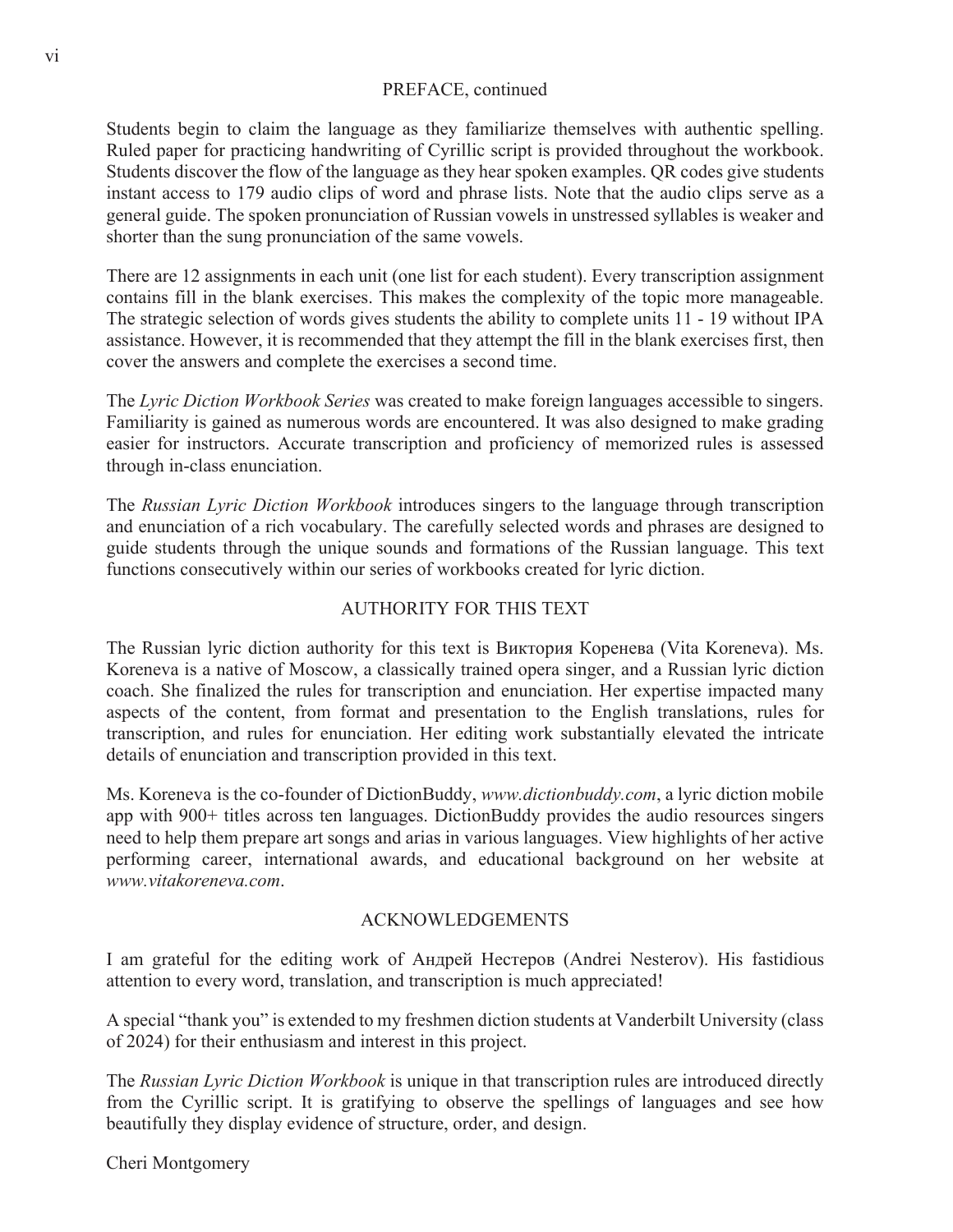# TABLE OF CONTENTS

| Unit                       | <b>Topic</b>                                                                                                   | Section                                                                                                         | Page                                                 |
|----------------------------|----------------------------------------------------------------------------------------------------------------|-----------------------------------------------------------------------------------------------------------------|------------------------------------------------------|
| $\mathbf{1}$               | Classification of symbols                                                                                      | Terms<br>Pronunciation guide<br>Consonant charts<br>Application of rules<br>Vowel charts/Application            | $\overline{2}$<br>$rac{3}{6}$<br>$\overline{7}$<br>8 |
| <b>Enunciation:</b>        |                                                                                                                |                                                                                                                 |                                                      |
| $\overline{2}$             | Enunciation of Italianate sounds: dental<br>and non-aspirate consonants, flipped [r]                           | Listening assignment<br><b>Enunciation exercises</b><br>Application of rules<br>Individual exercises<br>Phrases | 10<br>11<br>11<br>12<br>16                           |
| 3                          | <b>Enunciation of Germanic and English</b><br>sounds: alveolar consonants, velar [x],<br>and unstressed vowels | Listening assignment<br><b>Enunciation</b> exercises<br>Application of rules<br>Individual exercises<br>Phrases | 18<br>19<br>19<br>20<br>24                           |
| <b>Transcription:</b>      |                                                                                                                |                                                                                                                 |                                                      |
| 4                          | Bilabial and labiodental consonants                                                                            | Rules for transcription<br>Application of rules<br>Individual exercises<br>Phrases                              | 26<br>27<br>28<br>34                                 |
| 5                          | Dental and alveolar consonants                                                                                 | Rules for transcription<br>Application of rules<br>Individual exercises<br>Phrases                              | 36<br>37<br>38<br>44                                 |
| 6                          | Velar consonants, flipped $[r]$ ,<br>and [j] glide                                                             | Rules for transcription<br>Application of rules<br>Individual exercises<br>Phrases                              | 46<br>47<br>48<br>54                                 |
| <b>Enunciation:</b>        |                                                                                                                |                                                                                                                 |                                                      |
| 7                          | Fricative and affricate consonants                                                                             | Listening assignment<br><b>Enunciation</b> exercises<br>Application of rules<br>Individual exercises<br>Phrases | 56<br>57<br>57<br>58<br>62                           |
| <b>Transcription:</b><br>8 | Fricative and affricate consonants                                                                             | Rules for transcription<br>Application of rules<br>Individual exercises<br>Phrases                              | 66<br>67<br>68<br>74                                 |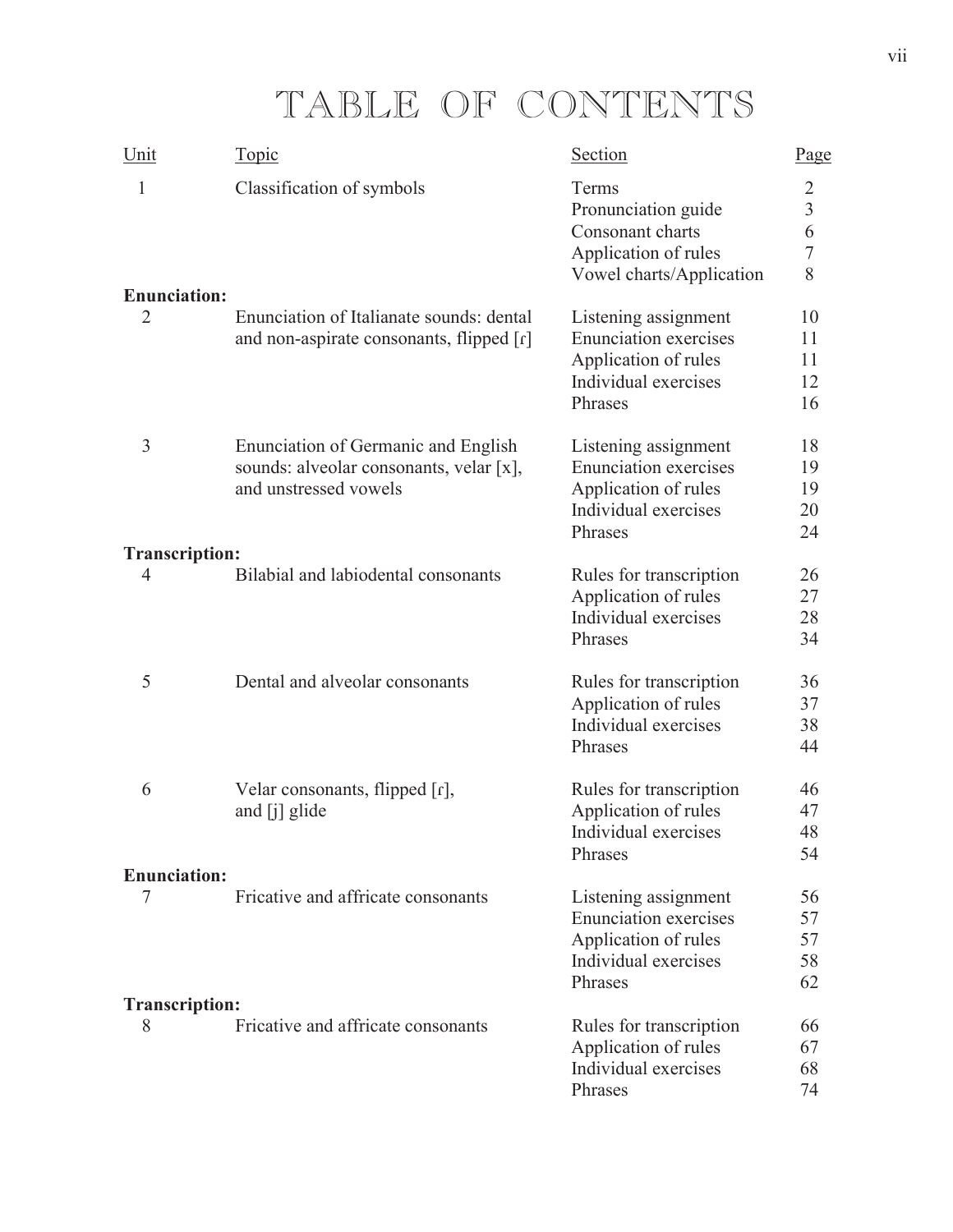| Unit                  | <u>Topic</u>                             | <b>Section</b>                               | Page       |
|-----------------------|------------------------------------------|----------------------------------------------|------------|
| <b>Enunciation:</b>   |                                          |                                              |            |
| 9                     | Soft consonants                          | Listening assignment                         | 78         |
|                       |                                          | <b>Enunciation</b> exercises                 | 79         |
|                       |                                          | Application of rules                         | 79         |
|                       |                                          | Individual exercises                         | 80         |
|                       |                                          | Phrases                                      | 84         |
| <b>Transcription:</b> |                                          |                                              |            |
| 10                    | Hard and soft consonants                 | Rules for transcription                      | 86         |
|                       |                                          | Application of rules                         | 87         |
|                       |                                          | Individual exercises<br>Phrases              | 88<br>94   |
|                       |                                          |                                              |            |
| 11                    | Open central vowels and schwa            | Rules for transcription                      | 96         |
|                       |                                          | Application of rules                         | 97         |
|                       |                                          | Individual exercises                         | 98         |
|                       |                                          | Phrases                                      | 104        |
| 12                    | Closed front [i] and unstressed $[I]$    | Rules for transcription                      | 106        |
|                       |                                          | Application of rules                         | 107        |
|                       |                                          | Individual exercises                         | 108        |
|                       |                                          | Phrases                                      | 114        |
| 13                    | Closed front [e] and open $[\epsilon]$   | Rules for transcription                      | 116        |
|                       |                                          | Application of rules                         | 117        |
|                       |                                          | Individual exercises                         | 118        |
|                       |                                          | Phrases                                      | 124        |
| 14                    | <b>Back vowels</b>                       | Rules for transcription                      | 126        |
|                       |                                          | Application of rules                         | 127        |
|                       |                                          | Individual exercises                         | 128        |
|                       |                                          | Phrases                                      | 134        |
| <b>Enunciation:</b>   |                                          |                                              |            |
| 15                    | Closed central vowels (barred vowels)    | Listening assignment                         | 136        |
|                       |                                          | <b>Enunciation</b> exercises                 | 137        |
|                       |                                          | Application of rules<br>Individual exercises | 137<br>138 |
|                       |                                          | Phrases                                      | 142        |
| <b>Transcription:</b> |                                          |                                              |            |
| 16                    | Closed central vowels (barred vowels)    | Rules for transcription                      | 146        |
|                       |                                          | Application of rules                         | 147        |
|                       |                                          | Individual exercises                         | 148        |
|                       |                                          | Phrases                                      | 154        |
|                       |                                          | Listening assignment                         | 158        |
| 17                    | Defining the schwa in the final syllable | Listening assignment                         | 160        |
|                       |                                          | Rules for transcription                      | 161        |
|                       |                                          | Application of rules                         | 161        |
|                       |                                          | Individual exercises                         | 162        |
|                       |                                          | Phrases                                      | 166        |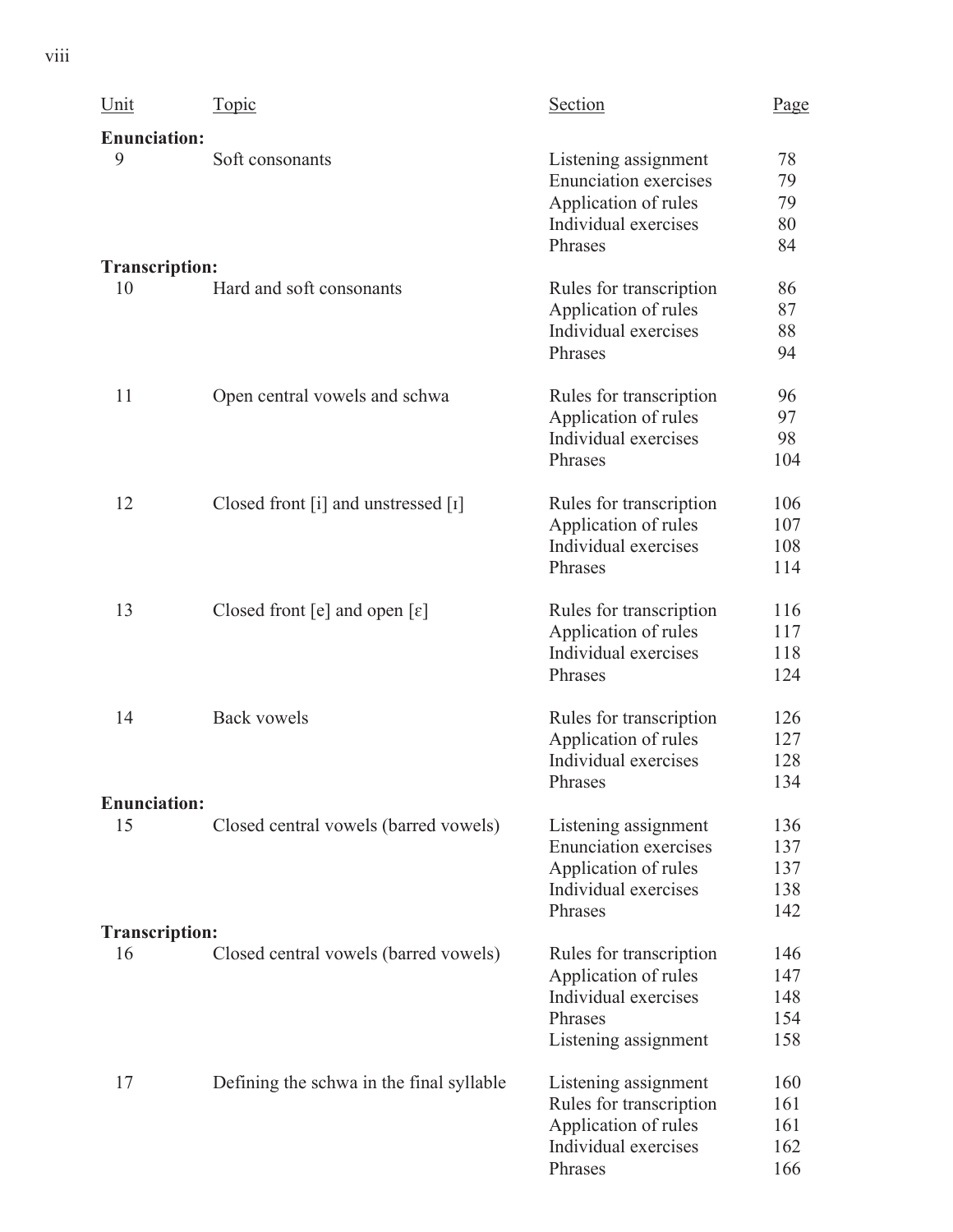| Unit                  | <u>Topic</u>                              | Section                                         | Page       |
|-----------------------|-------------------------------------------|-------------------------------------------------|------------|
| <b>Transcription:</b> |                                           |                                                 |            |
| 18                    | Defining the schwa in medial positions    | Listening assignment<br>Rules for transcription | 168<br>169 |
|                       |                                           | Application of rules                            | 169        |
|                       |                                           | Individual exercises                            | 170        |
|                       |                                           | Phrases                                         | 174        |
| <b>Enunciation:</b>   |                                           |                                                 |            |
| 19                    | Closed central vowels and palatalized     | Rules for enunciation                           | 176        |
|                       | consonants within the phrase              | <b>Enunciation</b> exercises                    | 177        |
| Appendix:             |                                           |                                                 |            |
|                       | Review of transcription rules             |                                                 | 179        |
|                       | Review of enunciation rules               |                                                 | 181        |
|                       | Russian vowel chart                       |                                                 | 183        |
|                       |                                           |                                                 |            |
| <b>Answer key</b>     |                                           |                                                 | 185        |
| <b>Bibliography</b>   |                                           |                                                 | 227        |
|                       | <b>Russian consonant and vowel wheels</b> |                                                 | 229        |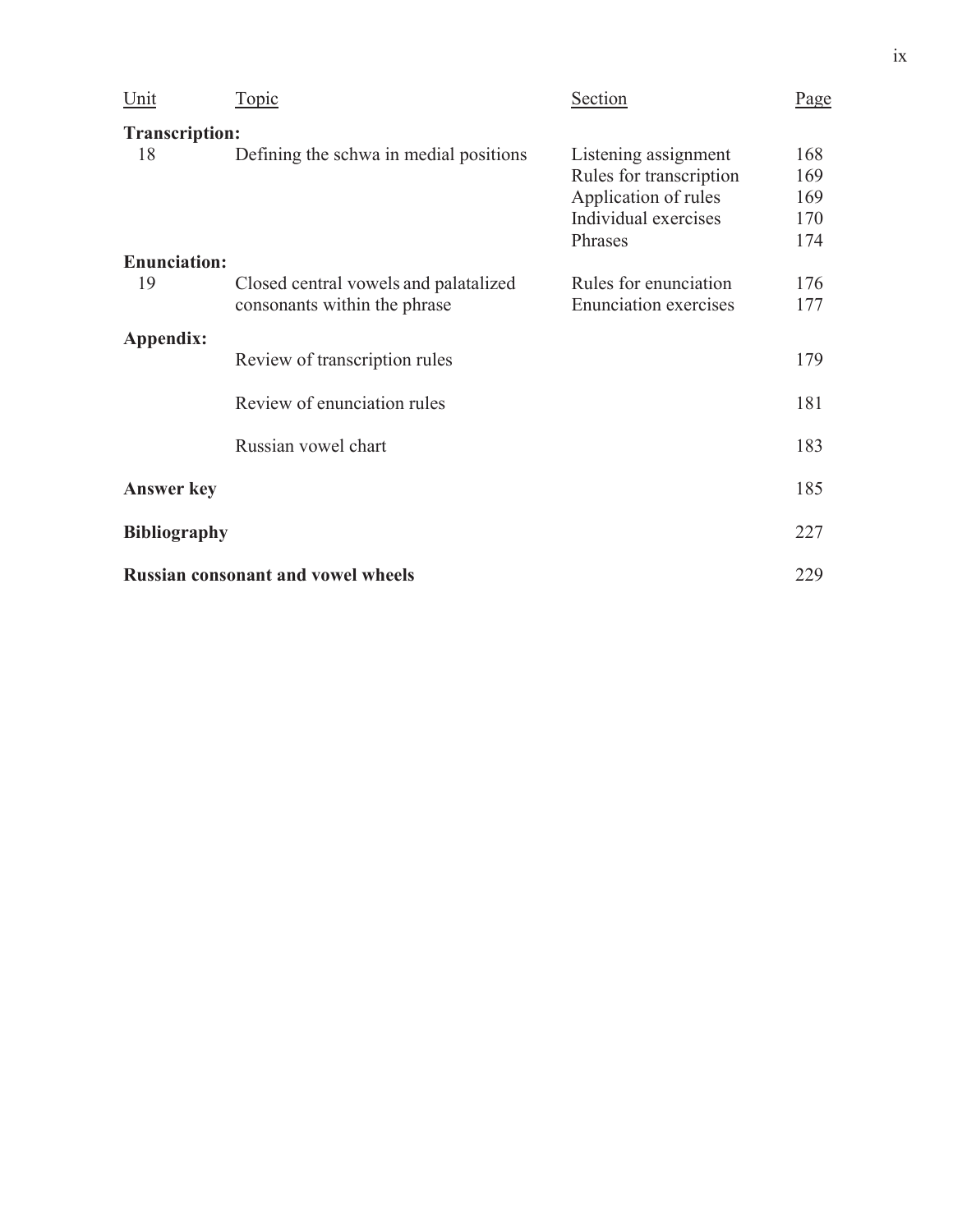# $UNIT I:$

# Classification of symbols

| <b>TOPIC</b>         | <b>PAGE</b> |
|----------------------|-------------|
| Terms                | 2           |
| Pronunciation guide  | 3           |
| Consonant charts     | 6           |
| Application of rules |             |
| Vowel charts         |             |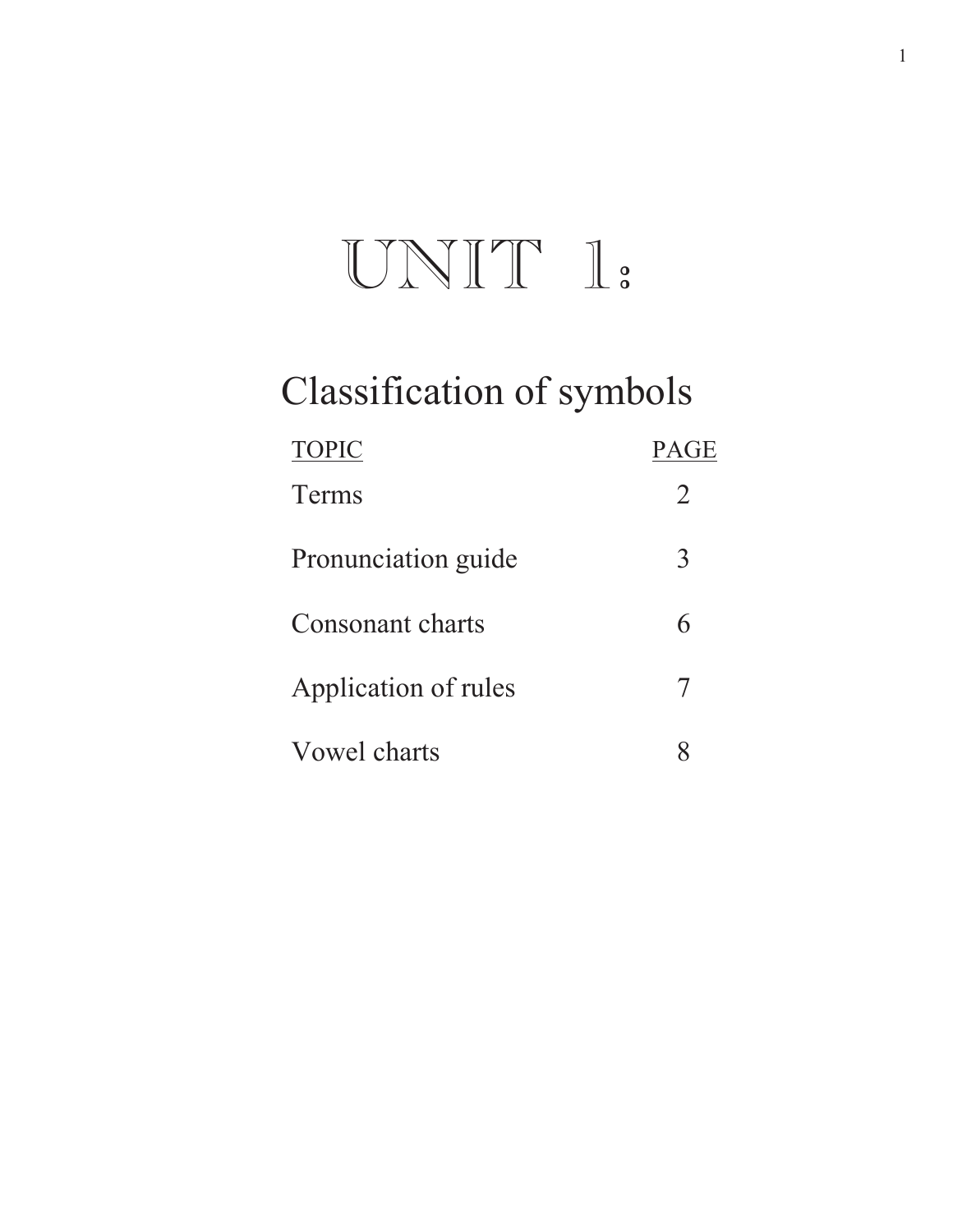$\overline{a}$ 

#### 2 | INTRODUCTORY NOTES

#### **GENERAL TERMS**

**IPA.** The *International Phonetic Alphabet* was established by the International Phonetic Association around 1888. Each symbol stands for one phonetic sound and is enclosed in brackets. Authentic pronunciation and accurate formation must be defined for each symbol within the respective language.

**Pronunciation:** conversion of letters into the proper choice of speech sounds as represented by IPA

**Enunciation and Articulation:** the act of speaking or singing phonetic sounds

**Expression:** the act of conveying mood, color, and sentiment of lyric texts

**Initial:** the first letter or sound of a word

**Medial:** a letter or sound in the middle of a word

**Final:** the last letter or sound of a word

#### **CONSONANT TERMS**

**Aspirate:** a consonant that is sounded with an audible release of breath (English *p, t, k*)

**Cognates:** consonants that share the same formation and manner of air flow, but differ in voicing: [d]/[t], [z]/[s]

**Soft consonant (palatalized consonant):** a consonant formed with a tongue arch that rises toward the palate. The tongue tip touches the lower front teeth for all soft consonants (except  $[\vec{v}]$ ). The soft sign  $\vec{v}$  indicates a soft pronunciation of a preceding consonant. The hard sign  $\triangleright$  indicates a hard (or regular) pronunciation of a preceding consonant. The small [i] associated with the soft symbol is merely a formation indication. Do not articulate a [j] sound following the soft consonant.

#### **VOWEL TERMS**

**Closed central vowel (barred vowel):** a vowel formed with the tongue tip touching the lower front teeth and tongue arch rising toward the palate, as in ы  $[i]$  ю  $[i]$  ẽ  $[0]$ . The lips are rounded for  $[i]$  and  $[0]$ . See vowel chart on page 184. **Hiatus:** consecutive vowels that occupy separate syllables

**Monophthong:** a vowel sound that maintains one articulatory position throughout the course of a syllable; a diphthong contains two vowel sounds per syllable; a triphthong contains three vowel sounds per syllable

Reduced vowel: a weakened vowel in an unstressed syllable. An y [u] opens toward [v]. An e [e] opens toward [ɛ].

Schwa [ə]: an undefined vowel sound in an unstressed syllable. The schwa has multiple pronunciations. It is defined as an  $\lceil \alpha \rceil$  in сердца  $\lceil$ 'sʲeɾt͡sə],  $\lceil \alpha \rceil$  in навсегда  $\lceil \alpha \rceil$ 'da], and  $\lceil \alpha \rceil$  in песня  $\lceil \lceil \alpha \rceil$  (this schwa is defined as an  $\lceil \alpha \rceil$  vowel in speech). Precise pronunciation is based on spelling. See units 17 and 18 for rules.

#### **INTRODUCTION**

The attributes of multiple languages are combined in a study of Russian lyric diction. Italianate sounds include: non-glottal onsets, and dental, non-aspirate, and double consonant articulations. Germanic sounds include: fricative [x], open front [ܼ], and dark [a]. English approximations include: central [æ] and reduced vowels in unstressed syllables. The Russian palatalized consonants (soft consonants) and closed central vowels (barred vowels) are ideal for singing. They bring the base of the tongue up and out of the pharyngeal space. This allows the tongue tip to stay in home position (vowel formation) and streamlines the articulatory process. The dental and palatalized consonants, the lifted tongue arch of barred vowels, and the non-glottal onsets merge the attributes of multiple languages to create a legato that is reminiscent of French. Vocal discovery is optimized when students explore the unique assimilation of vowel and consonant formations found in the Russian language. Identifying the stressed syllable requires the use of a dictionary. Stress is indicated throughout this text.

#### **THE CYRILLIC SCRIPT WITH IPA**

The Russian alphabet uses Cyrillic script. Transcriptions and classifications are indicated below:

| <b>CONSONANTS</b> |                                               |           |                    |                     | <b>VOWELS</b>                     |                   |                          |
|-------------------|-----------------------------------------------|-----------|--------------------|---------------------|-----------------------------------|-------------------|--------------------------|
|                   | voiced plosive                                | Бб $[b]$  |                    | voiced fricative    | 33[z]                             |                   | Ии [i][I]                |
| <b>Bilabial</b>   | voiceless plosive                             | $\ln[p]$  | Alveolar           | voiceless fricative | Cc[s]                             | Front             | Ee $[e]$                 |
|                   | voiced nasal                                  | $Mm$ [m]  |                    | voiced trill        | Pp[r]                             |                   | $[\epsilon]$ ee          |
| Labiodental       | voiced fricative                              | BB[V]     |                    | voiced glide        | Йй [j]                            | <b>Back</b>       | $Yy$ [u]                 |
|                   | voiceless fricative<br>$Φφ$ [f]<br>Prepalatal |           | voiced fricative   | Жж $[z]$            |                                   | Oo[o]             |                          |
|                   | voiced plosive                                | Дд [d]    | (tongue tip down)  | voiceless fricative | Щщ [с:]                           |                   | blbl[i]                  |
|                   | voiceless plosive                             | Tr[t]     |                    | voiceless affricate | Чч $[tc]$                         | Closed<br>central | Юю [н]                   |
| Dental            | voiceless affricate                           | Цц $[ts]$ | Prepalatal         | voiced fricative    | Жж [z]                            |                   | $E\ddot{e}$ [ $\theta$ ] |
|                   | voiced nasal                                  | HH[n]     | (retroflex tongue) | voiceless fricative | Шш $[s]$                          | Open              | Яя $[a/x]$               |
|                   | voiced lateral                                |           |                    | voiced plosive      | $\lceil \Gamma \lfloor g \rfloor$ | central           | Aa [a]                   |
|                   | (retroflex tongue)                            | Лл [1]    | Velar              | voiceless plosive   | KK[k]                             | Soft sign         | ь                        |
| Alveolar          | voiced lateral                                | Лл [lʲ]   |                    | voiceless fricative | $\mathsf{X}\mathsf{x}$ [x]        | Hard sign         | ъ                        |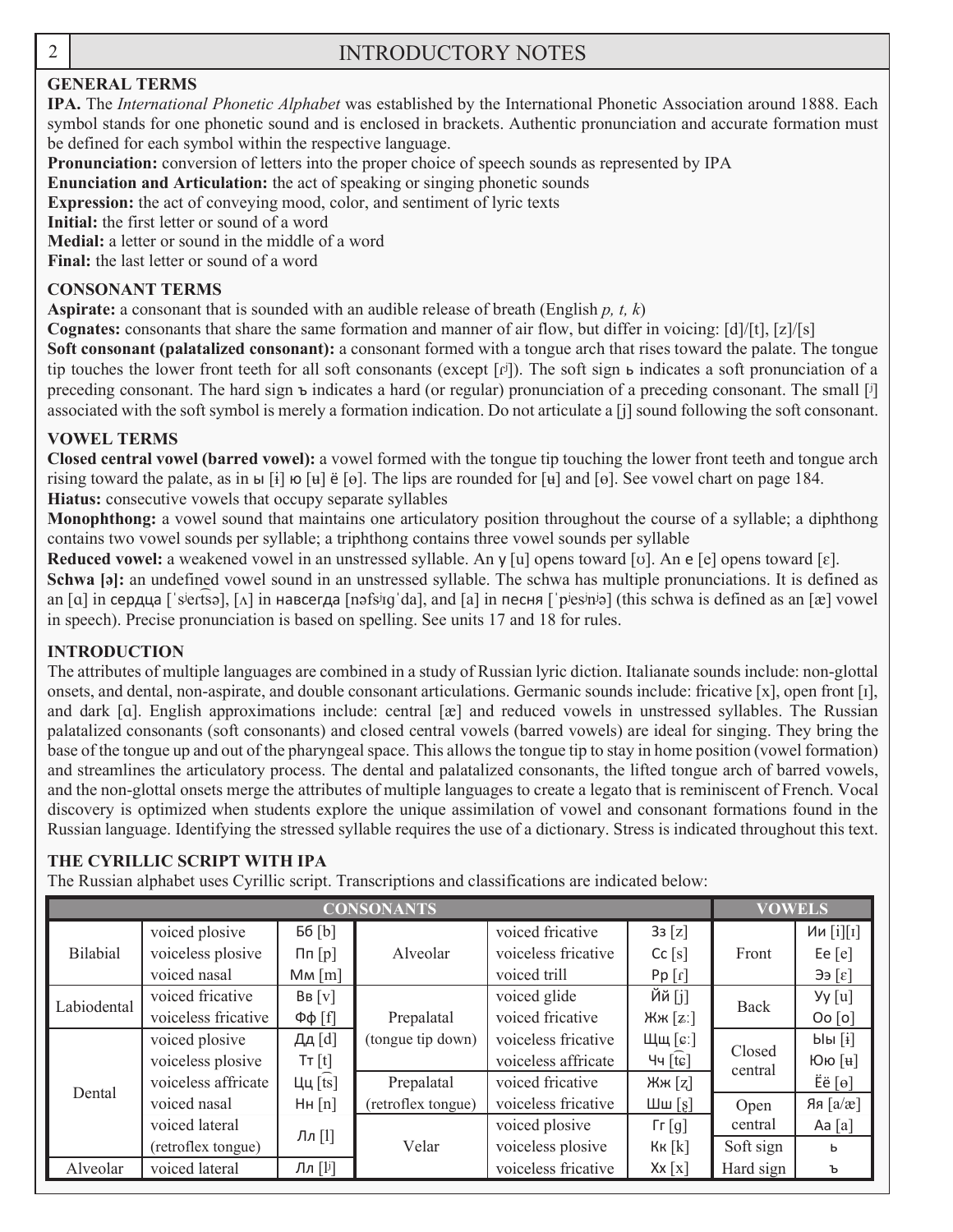# PRONUNCIATION GUIDE 4)



|                 | FRONT VOWELS                                 |                                                            |                                                                                                                                                                      |
|-----------------|----------------------------------------------|------------------------------------------------------------|----------------------------------------------------------------------------------------------------------------------------------------------------------------------|
| <b>CYRILLIC</b> | <b>IPA</b>                                   | <b>ENGLISH</b> (approximation)                             | <b>RUSSIAN</b>                                                                                                                                                       |
| Ии              | 1 <br>Stressed                               | eat, greet                                                 | $[j]$ : See<br>ива, один, сила<br>page 5<br>$\lceil$ 'ivə $\lceil \alpha' d^{j}$ in $\rceil$ $\lceil s^{j}$ ilə $\rceil$<br><b>Notes</b>                             |
| Ии              | I <br>Unstressed                             | infinity, quickly<br>(an $[i]$ that weakens toward $[i]$ ) | стоит, тучи, играет<br>$\lceil$ 'stoit] $\lceil$ 'tutei] $\lceil$ i'qrajit]                                                                                          |
| Ee              | e                                            | chaos, decor                                               | ель, весь, неге<br>$\left[$ jel <sup>j</sup> $\left[$ $\vee$ <sup>j</sup> es <sup>j</sup> $\left[$ $\right]$ $\left[$ $\vee$ <sup>j</sup> eg <sup>j</sup> e $\left[$ |
| Ээ              | $\epsilon$                                   | met, friend                                                | это, поэт, эхо<br>$\lceil \text{`eta} \rceil$ $\lceil \text{pa'} \text{et} \rceil$ $\lceil \text{`exp} \rceil$                                                       |
|                 | BACK VOWELS                                  |                                                            |                                                                                                                                                                      |
| Уу              | u <br><b>Stressed</b>                        | food, blue                                                 | друг, будто, руку<br>$\lceil druk \rceil$ ['but:ə] $\lceil ruku \rceil$                                                                                              |
| Уу              | u <br>Unstressed                             | today, visual<br>(an [u] that weakens toward [v])          | луна, тайну, воздух<br>$\lceil \ln \ln \right $ ['tajnu] $\lceil \cdot \text{vox} \rceil$                                                                            |
| ( )ဂ            | O                                            | obey, protect                                              | слов, окном, город<br>[slof] [ak'nom] [gorot]                                                                                                                        |
| OPEN            | CENTRAL VOWELS                               |                                                            |                                                                                                                                                                      |
| Яя              | $\lceil a/x \rceil$<br>Sung form/Spoken form | sand, hat, ladder                                          | спят, заря, огня<br>$[spi/a \text{et}][z\alpha' r^ja/\text{ce}][\text{ag}^r n^ja/\text{ce}]$                                                                         |
| Aa              | a <br>Bright a                               | voilà (Fr.) farfalla (It.)<br>(French and Italian a)       | брат, раз, вода<br>[brat] [ras] [va' da]                                                                                                                             |
|                 | a <br>Dark a                                 | father, heart                                              | когда, аромат, оттого<br>$\lceil \text{kag'} \text{da} \rceil \lceil \text{ara'} \text{mat} \rceil \lceil \text{at'} \text{ca'} \text{vol} \rceil$                   |
|                 | $  \Theta  $<br>Schwa (see page 2)           | idea, little, moment                                       | сладко, золотой, милого<br>[ˈslatkə] [zəlɑˈtoj] [ˈmʲiləvə]                                                                                                           |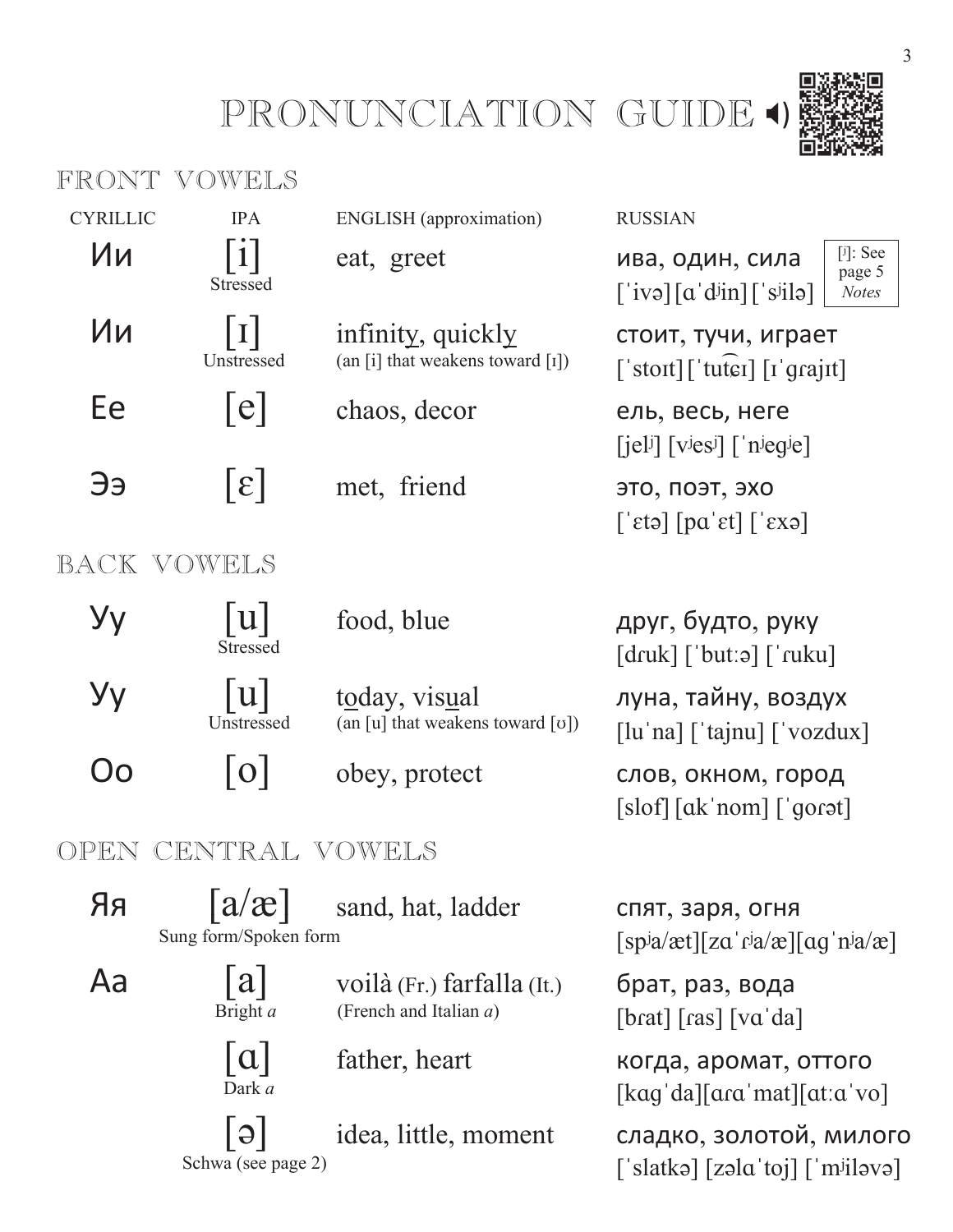CLOSED CENTRAL VOWELS (Barred Vowels)



 $\overrightarrow{b}$   $\overrightarrow{b}$   $\overrightarrow{c}$   $\overrightarrow{d}$   $\overrightarrow{d}$   $\overrightarrow{b}$  The tongue tip touches the lower  $\overrightarrow{b}$   $\overrightarrow{b}$   $\overrightarrow{d}$   $\overrightarrow{b}$   $\overrightarrow{d}$   $\overrightarrow{d}$   $\overrightarrow{b}$   $\overrightarrow{d}$   $\overrightarrow{b}$   $\overrightarrow{d}$   $\overrightarrow{b}$   $\overrightarrow{d}$   $\overrightarrow{b}$   $\overrightarrow{d}$   $\overrightarrow{b}$ The tongue tip touches the lower front teeth while the middle of the tongue forms a high plateau that rises toward the palate.

 $\left[\begin{array}{cc} \text{H} \end{array}\right]$  and  $\left[\begin{array}{cc} \text{H} \end{array}\right]$  and  $\left[\begin{array}{cc} \text{H} \end{array}\right]$  and  $\left[\begin{array}{cc} \text{H} \end{array}\right]$  and  $\left[\begin{array}{cc} \text{H} \end{array}\right]$  and  $\left[\begin{array}{cc} \text{H} \end{array}\right]$  and  $\left[\begin{array}{cc} \text{H} \end{array}\right]$  and  $\left[\begin{array}{cc} \text{H} \end{array}\right]$  a The  $\text{H}$  [i] vowel maintains the tongue of arch  $[i]$  and  $[u]$ . The  $\omega$   $[u]$  vowel [u] with [u] lip rounding. The  $\ddot{e}$  [ $\dot{e}$ ] vowel maintains the tongue arch of [e] and [o] with [o] lip rounding.

An unstressed [ $\mathbf{i}$ ] weakens toward [ $\mathbf{i}$ ].



['bila] [pal'ni] ['vis<sup>j</sup>I]  $\text{b}$  $\text{b}$  $\text{l}$   $\text{l}$   $\text{l}$ <sup>toward the palate.</sup>  $\text{l}$  думы, нежный, дыханье ['dumi] ['n<sup>j</sup>eznij] [di'xan<sup>j</sup>je]  $\lceil pa'jut \rceil \lceil l^jub'v^j \rceil \lceil ma'ju \rceil$  $\ddot{E}$   $\ddot{e}$   $\begin{bmatrix} \theta \end{bmatrix}$   $\begin{bmatrix} e^{\int \theta dx} & e^{\int \theta dx} & e^{\int \theta dx} \\ \int \theta dx & \int \theta dx \end{bmatrix}$   $\begin{bmatrix} \theta & \theta \\ \theta & \theta \end{bmatrix}$   $\begin{bmatrix} e^{\int \theta dx} & e^{\int \theta dx} & e^{\int \theta dx} \\ \int \theta & \theta & \theta \end{bmatrix}$   $\begin{bmatrix} e^{\int \theta dx} & e^{\int \theta dx} & e^{\int \theta dx} \\ \int e^{\int \theta dx} & \int \theta dx \end{bmatrix$  $\lceil$ 'n<sup>j</sup> $\theta$ bə $\lceil$ [zvʲ $\theta$ st] $\lceil$ 'vʲ $\theta$ sni]

### DENTAL CONSONANTS

HARD CONSONANTS (regular formation) SOFT CONSONANTS ([j] formation – see p. 5 notes)

|    | Non-aspirate                        | дух, надо<br>[dux] ['nado]                                                           | $\overline{d}$<br>Non-aspirate                      | дитя, ходят<br>$\left[\frac{di}{i} t^{j} a / \mathcal{E}\right] \left[\frac{\partial}{\partial a} t\right]$                                                                                                                                                                                                                                                                                                                                                                                                                                                                           |
|----|-------------------------------------|--------------------------------------------------------------------------------------|-----------------------------------------------------|---------------------------------------------------------------------------------------------------------------------------------------------------------------------------------------------------------------------------------------------------------------------------------------------------------------------------------------------------------------------------------------------------------------------------------------------------------------------------------------------------------------------------------------------------------------------------------------|
| Тт | t <br>Non-aspirate                  | тоской, вот<br>$\lceil \text{ta}' \, \text{skoj} \rceil \, \lceil \text{vot} \rceil$ | t <br>Aspirate                                      | тебя, грудь<br>$\left[\frac{\text{t}}{\text{i}}\frac{\text{i}}{\text{j}}\frac{\text{j}}{\text{k}}\frac{\text{j}}{\text{k}}\frac{\text{k}}{\text{k}}\frac{\text{k}}{\text{k}}\frac{\text{k}}{\text{k}}\frac{\text{k}}{\text{k}}\frac{\text{k}}{\text{k}}\frac{\text{k}}{\text{k}}\frac{\text{k}}{\text{k}}\frac{\text{k}}{\text{k}}\frac{\text{k}}{\text{k}}\frac{\text{k}}{\text{k}}\frac{\text{k}}{\text{k}}\frac{\text{k}}{\text{k}}\frac{\text{k}}{\text{k}}\frac{\text{k}}{\text{k}}\frac{\text{k}}{\text{k}}\frac{\text{k}}{\text{k}}\frac{\text{k}}{\text{k}}\frac{\text{k}}{\$ |
| Hн | n                                   | она, много<br>$\lceil \alpha \rangle$ na $\lceil \gamma \rangle$ mnoga               | $ n^{j} $                                           | небес, день<br>$[n^j]$ bies] $\lceil$ dien <sup>j</sup> ]                                                                                                                                                                                                                                                                                                                                                                                                                                                                                                                             |
| Лл | Retroflex l                         | глаз, лодка<br>$\lceil \text{glas} \rceil \lceil \text{lotk} \circ \rceil$           | $\lceil \mathbf{l} \mathbf{j} \rceil$<br>Alveolar l | легко, поле<br>$\left[\frac{1}{i}$ IX'ko $\right]$ $\left[\frac{1}{i}$ pol <sup>i</sup> e                                                                                                                                                                                                                                                                                                                                                                                                                                                                                             |
|    |                                     | ALVEOLAR CONSONANTS                                                                  |                                                     |                                                                                                                                                                                                                                                                                                                                                                                                                                                                                                                                                                                       |
|    | HARD CONSONANTS (regular formation) |                                                                                      |                                                     | SOFT CONSONANTS ([j] formation – see p. 5 notes)                                                                                                                                                                                                                                                                                                                                                                                                                                                                                                                                      |
| 33 | Z                                   | завтра, взгляд<br>['zaftrə] [vzql <sup>j</sup> a/æt]                                 | $\left[\overline{Z}^j\right]$                       | зима, везде<br>$[zj1'ma] [vj1zj dje]$                                                                                                                                                                                                                                                                                                                                                                                                                                                                                                                                                 |
| Cc | S                                   | снова, уста<br>$\lceil$ 'snovə $\lceil$ lu'sta $\rceil$                              | $\vert S^{\jmath} \vert$                            | сестра, спесь<br>$[s^{j}I'stra]$ [sp <sup>j</sup> es <sup>j</sup> ]                                                                                                                                                                                                                                                                                                                                                                                                                                                                                                                   |
| Pp | $ \mathbb{1} $                      | равно, красой<br>[ravˈno] [kraˈsoj]                                                  | $  \mathfrak{l} \mathfrak{l}  $                     | река, море<br>[rʲɪˈka] [ˈmoɾʲe]                                                                                                                                                                                                                                                                                                                                                                                                                                                                                                                                                       |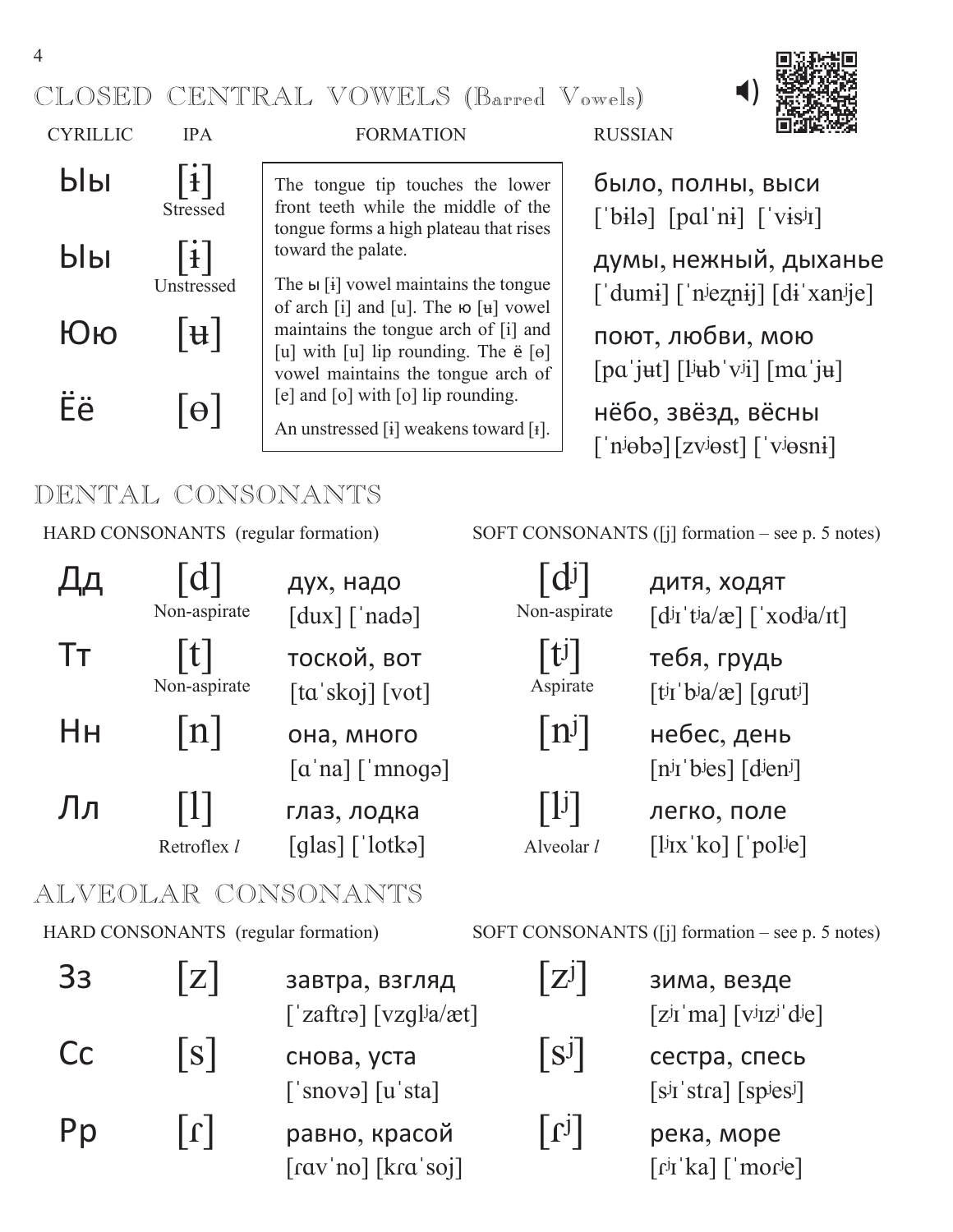#### PREPALATAL CONSONANTS



Stress mark  $\begin{bmatrix} \text{II} & \text{d} & \text{d} & \text{f} \\ \text{I} & \text{d} & \text{g} & \text{g} & \text{g} \end{bmatrix}$   $\begin{bmatrix} \text{2} \times \text{g} & \text{g} & \text{g} \\ \text{2} \times \text{g} & \text{g} & \text{g} \end{bmatrix}$   $\begin{bmatrix} \text{1} \times \text{h} & \text{h} & \text{g} \\ \text{h} & \text{h} & \text{g} & \text{g} \end{bmatrix}$ 

#### \*NOTES: ADDITIONAL SYMBOLS

**Soft consonant indicator** [i]. The small [i] associated with a soft consonant symbol is a formation indication. Form a silent [j] before articulating the soft consonant and merge the consonant with the following vowel. A [j] glide should not be articulated after a soft consonant. The  $\ddot{\textbf{v}}$  spelling indicates a pronounced [j]: ясной ['ja/æsnəj]. **Bilabial [b] [p] [m] and labiodental [v] [f].** Lip consonants are not listed above. Maintain light contact between the articulators. The release of tone or air is non-aspirate for  $6$  [b] and  $\pi$  [p].

**Long mark**  $\lbrack \cdot \rbrack$ . Specified double consonants require a deliberate lengthening of the consonant sound. Length is indicated with a long mark. Long marks are not used with vowels. The vowel of the stressed syllable is always long. Vowel length in the stressed syllable is implied as an attribute of the Russian language.

A forward slash  $\beta$  indicates that a word has two pronunciations. Sung pronunciation is first. Spoken is second.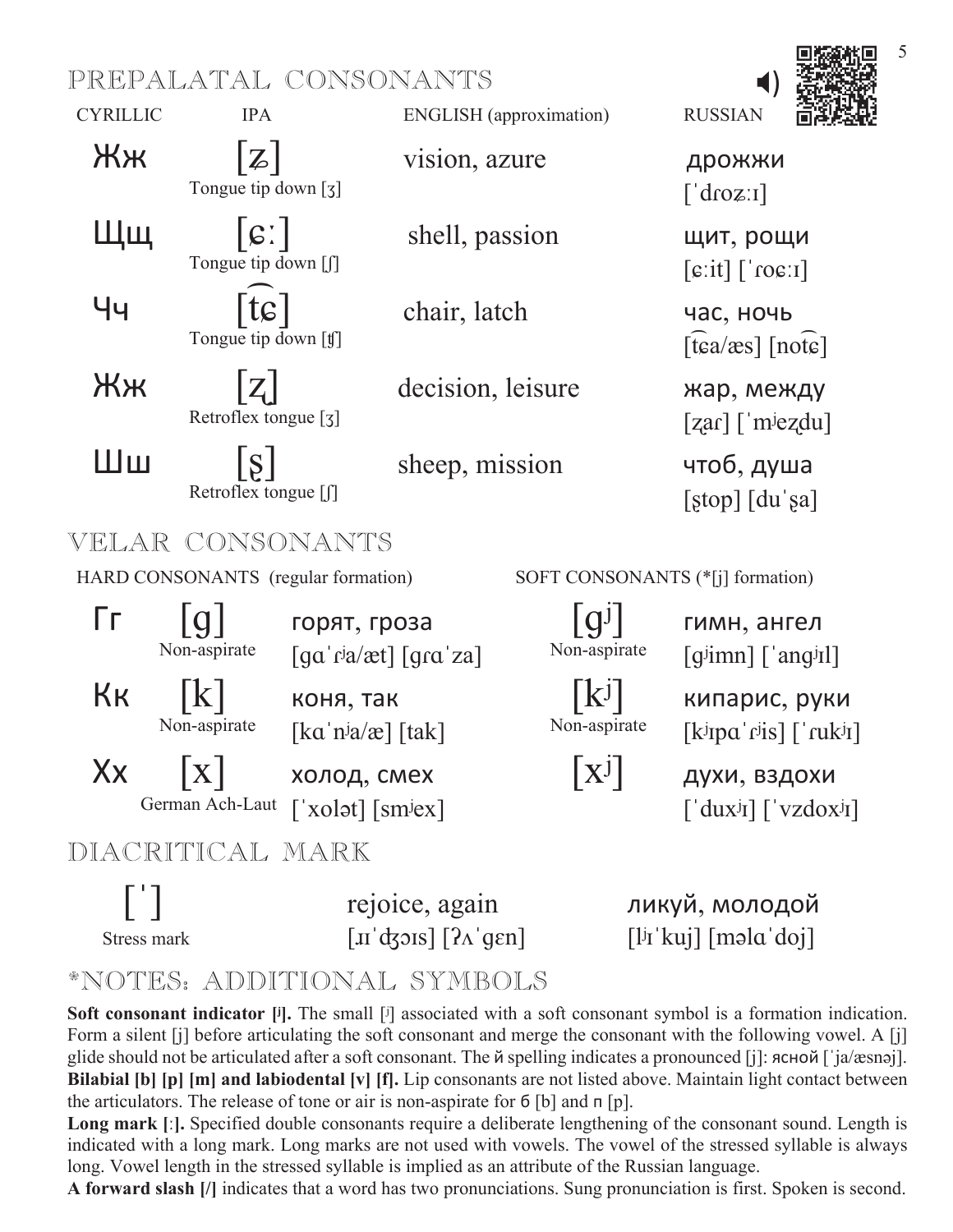# Classification of Symbols: Consonants

**Voicing**: A voiced consonant engages vocal cords. The air is released without tone for voiceless consonants.

| <b>Points of Articulation</b>                                                                                                                                               | <b>Russian</b>                                                                                                                                                                                                     | <b>English</b>                                                                                                                                                                                                                                                                                                     |
|-----------------------------------------------------------------------------------------------------------------------------------------------------------------------------|--------------------------------------------------------------------------------------------------------------------------------------------------------------------------------------------------------------------|--------------------------------------------------------------------------------------------------------------------------------------------------------------------------------------------------------------------------------------------------------------------------------------------------------------------|
| Bilabial [bar'lerbial]<br>The lips gently contact.                                                                                                                          | 6 <sub>n</sub><br>M<br>[b] [p] [m]                                                                                                                                                                                 | [b][p][m][w][M]                                                                                                                                                                                                                                                                                                    |
| Labiodental [larbio'dantal]<br>The lower lip contacts the upper front teeth.                                                                                                | в ф<br>[v] [f]                                                                                                                                                                                                     | [v] [f]                                                                                                                                                                                                                                                                                                            |
| Dental ['dentəl]<br>The tongue tip contacts the upper front teeth.<br>The tongue arches toward the upper front teeth for soft consonants.                                   | дтцнл<br>[d][t][ts][n][1]                                                                                                                                                                                          | $[\delta] [\theta]$                                                                                                                                                                                                                                                                                                |
| Alveolar [?æl'viala]<br>The tongue tip contacts the ridge behind the upper front teeth.<br>The tongue arches toward the ridge for soft consonants.                          | л з с р<br>$\begin{bmatrix} 1^{j} \end{bmatrix} \begin{bmatrix} z \end{bmatrix} \begin{bmatrix} s \end{bmatrix} \begin{bmatrix} r \end{bmatrix}$                                                                   | $\left[\begin{matrix} d \end{matrix}\right] \left[\begin{matrix} t \end{matrix}\right] \left[\begin{matrix} z \end{matrix}\right] \left[\begin{matrix} s \end{matrix}\right]$<br>$\begin{bmatrix} 1 \end{bmatrix} \begin{bmatrix} n \end{bmatrix} \begin{bmatrix} r \end{bmatrix} \begin{bmatrix} 1 \end{bmatrix}$ |
| Prepalatal [p.II'pælatal]<br>The front of the tongue or tongue tip contacts the area between the<br>alveolar ridge and hard palate.                                         | й ж щ ч ж ш<br>$\begin{bmatrix} j \end{bmatrix} \begin{bmatrix} z \end{bmatrix} \begin{bmatrix} c \end{bmatrix} \begin{bmatrix} f e \end{bmatrix} \begin{bmatrix} z \end{bmatrix} \begin{bmatrix} z \end{bmatrix}$ | $[3] \left[\int \right] \left[\mathrm{d} \xi\right] \left[\mathrm{f}\right]$                                                                                                                                                                                                                                       |
| Palatal ['pælətəl]<br>Involves a front arch of the tongue and the hard palate                                                                                               | The [j] is prepalatal. The<br>tongue is more fronted in<br>Russian.                                                                                                                                                | [j]                                                                                                                                                                                                                                                                                                                |
| Velar ['vilə]<br>Involves the back of the tongue and the soft palate                                                                                                        | r k x<br>[g][k][x]                                                                                                                                                                                                 | $[g][k][\eta]$                                                                                                                                                                                                                                                                                                     |
| Glottal ['glatal]<br>Involves the air flow and the opening between the vocal cords                                                                                          |                                                                                                                                                                                                                    | [?] [h]                                                                                                                                                                                                                                                                                                            |
| <b>Manner of Articulation</b>                                                                                                                                               | <b>Russian</b>                                                                                                                                                                                                     | <b>English</b>                                                                                                                                                                                                                                                                                                     |
| Plosive ['ploosiv] or Stop [stap]<br>A momentary closure of the air flow passage – the air is released<br>without aspiration in Russian (except for soft [t <sup>j</sup> ]) | бпдтгк<br>$[b] [p] [d] [t] [g] [k]$                                                                                                                                                                                | $[b] [p] [d] [t]$<br>[g] [k] [?]                                                                                                                                                                                                                                                                                   |
| Fricative ['fukatıv]<br>Produced by directing the air flow past a set of articulators                                                                                       | $B[V] \varphi[f]$ 3 [z] c [s]<br>$\mathcal{H}[z]/[z] \mathcal{H}[c.] \mathcal{H}[s] \mathcal{X}[x]$                                                                                                                | $[V] [f] [z] [s] [m]$<br>$[3]$ $[0]$ $[h]$ $[0]$ $[0]$                                                                                                                                                                                                                                                             |
| Affricate ['?æf.ukat]<br>A plosive (or stop) that is followed by a fricative                                                                                                | Ц<br>$\widehat{[t\varepsilon]}$ $\widehat{[t\overline{s}]}$                                                                                                                                                        | $[d]$ $[f]$                                                                                                                                                                                                                                                                                                        |
| Nasal ['neizəl]<br>Produced by directing vocalized tone through the nasal passages                                                                                          | M H<br>$[m]$ $[n]$                                                                                                                                                                                                 | $[m]$ $[n]$ $[j]$                                                                                                                                                                                                                                                                                                  |
| Lateral ['lætə.10]<br>Produced by directing vocalized tone over the sides of the tongue                                                                                     | л<br>$[1]$                                                                                                                                                                                                         | $[1]$                                                                                                                                                                                                                                                                                                              |
| Glide [glard]<br>Produced by directing vocalized tone past a set of articulators<br>without friction                                                                        | й<br>[j]                                                                                                                                                                                                           | [j] [w]                                                                                                                                                                                                                                                                                                            |
| Trill [tɪɪl]<br>Formed with a tap of the tongue tip against the alveolar ridge                                                                                              | p<br>$[1]$                                                                                                                                                                                                         | $[1]$                                                                                                                                                                                                                                                                                                              |
|                                                                                                                                                                             |                                                                                                                                                                                                                    |                                                                                                                                                                                                                                                                                                                    |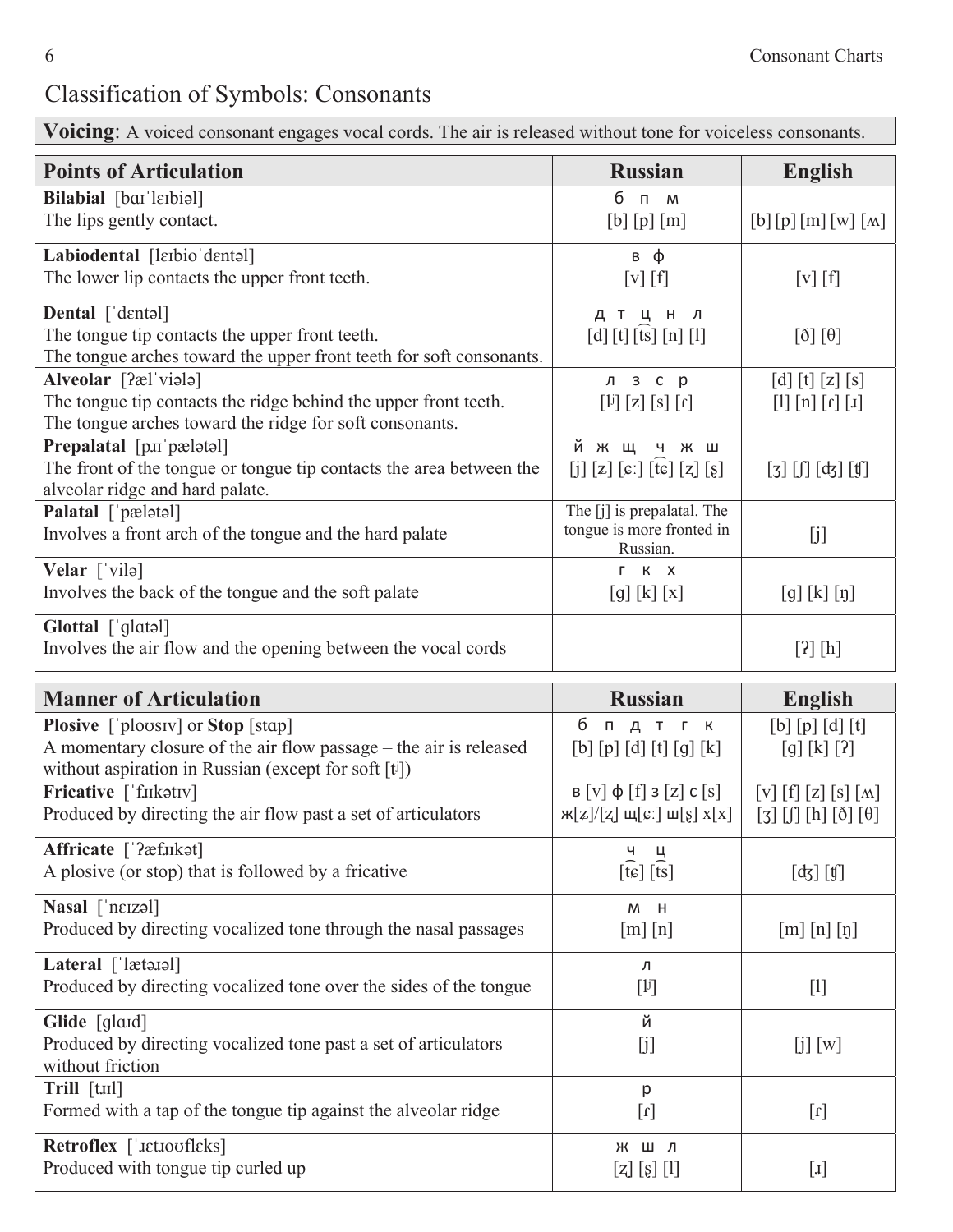#### Worksheet #1: Classification of Consonants

Provide IPA to complete the following chart for Russian consonants:

|                     | Bilabial | Labiodental | Dental | Alveolar | Prepalatal | Palatal | Velar | Glottal |
|---------------------|----------|-------------|--------|----------|------------|---------|-------|---------|
| Plosive             |          |             |        |          |            |         |       |         |
| voiced              |          |             |        |          |            |         |       |         |
| voiceless           |          |             |        |          |            |         |       |         |
| Fricative           |          |             |        |          |            |         |       |         |
| voiced              |          |             |        |          |            |         |       |         |
| voiceless           |          |             |        |          |            |         |       |         |
| Affricate           |          |             |        |          |            |         |       |         |
| voiced              |          |             |        |          |            |         |       |         |
| voiceless           |          |             |        |          |            |         |       |         |
| Nasal               |          |             |        |          |            |         |       |         |
| voiced              |          |             |        |          |            |         |       |         |
| Lateral             |          |             |        |          |            |         |       |         |
| voiced              |          |             |        |          |            |         |       |         |
| Trill               |          |             |        |          |            |         |       |         |
| voiced              |          |             |        |          |            |         |       |         |
| Glide               |          |             |        |          |            |         |       |         |
| voiced              |          |             |        |          |            |         |       |         |
| Retroflex           |          |             |        |          |            |         |       |         |
| voiced<br>voiceless |          |             |        |          |            |         |       |         |

Provide IPA to complete the following chart for English consonants:

|           | Bilabial | Labiodental | Dental | Alveolar | Prepalatal | Palatal | Velar | Glottal |
|-----------|----------|-------------|--------|----------|------------|---------|-------|---------|
| Stop      |          |             |        |          |            |         |       |         |
| voiced    |          |             |        |          |            |         |       |         |
| voiceless |          |             |        |          |            |         |       |         |
| Fricative |          |             |        |          |            |         |       |         |
| voiced    |          |             |        |          |            |         |       |         |
| voiceless |          |             |        |          |            |         |       |         |
| Affricate |          |             |        |          |            |         |       |         |
| voiced    |          |             |        |          |            |         |       |         |
| voiceless |          |             |        |          |            |         |       |         |
| Nasal     |          |             |        |          |            |         |       |         |
| voiced    |          |             |        |          |            |         |       |         |
| Lateral   |          |             |        |          |            |         |       |         |
| voiced    |          |             |        |          |            |         |       |         |
| Trill     |          |             |        |          |            |         |       |         |
| voiced    |          |             |        |          |            |         |       |         |
| Glide     |          |             |        |          |            |         |       |         |
| voiced    |          |             |        |          |            |         |       |         |
| Retroflex |          |             |        |          |            |         |       |         |
| voiced    |          |             |        |          |            |         |       |         |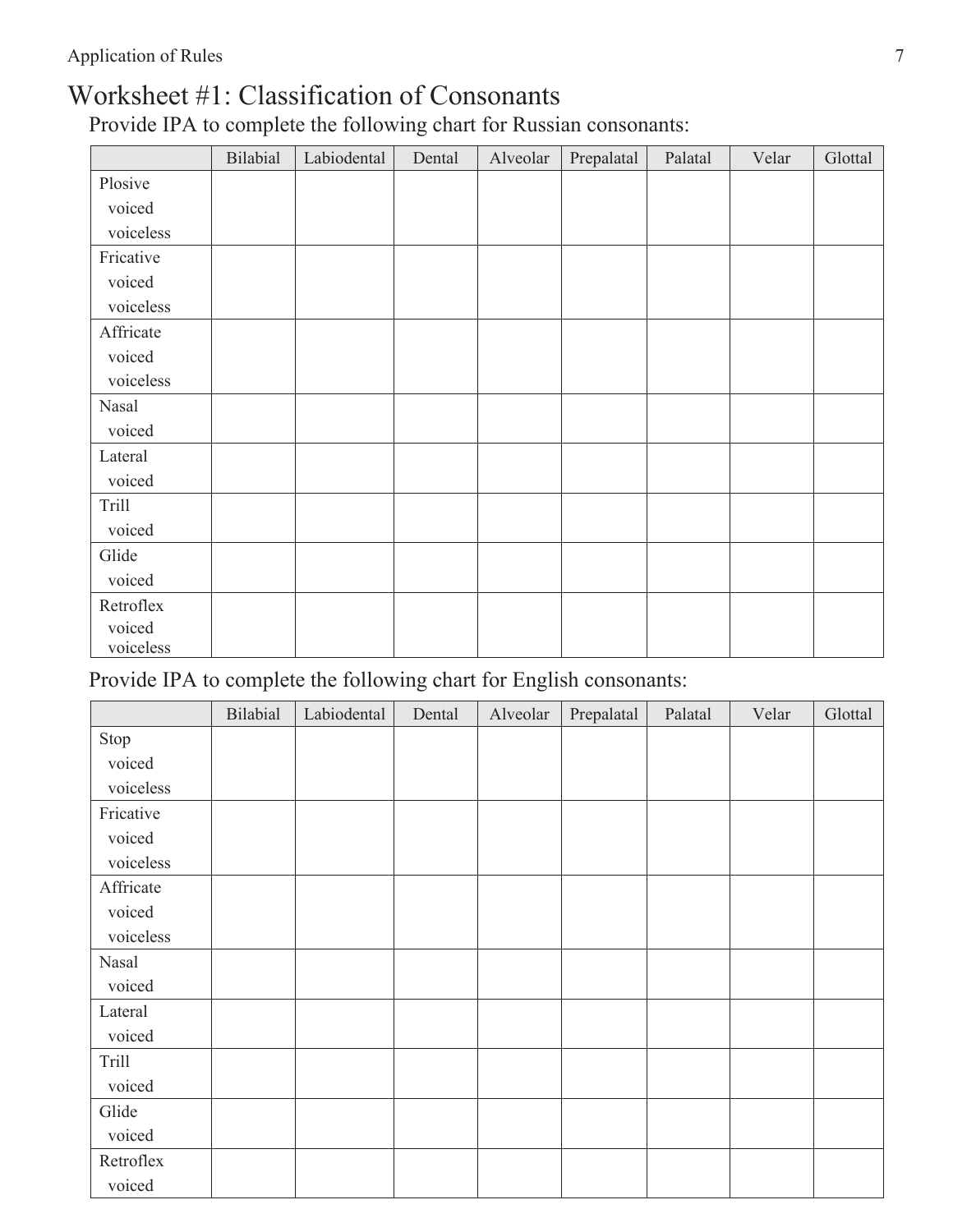#### Classification of Symbols: Vowels

| <b>Quality</b>                                                       | <b>Russian</b>                                                                                         | English                                                                            |
|----------------------------------------------------------------------|--------------------------------------------------------------------------------------------------------|------------------------------------------------------------------------------------|
| <b>Closed</b>                                                        | ие у о                                                                                                 |                                                                                    |
| Formed with less space between the tongue arch and the roof of mouth | [i] [e] [u] [o]<br>ы $[i]$ ю $[i]$ ё $[0]$                                                             | [i] [e] [u] [o]                                                                    |
| Open                                                                 | иэяа                                                                                                   |                                                                                    |
| Formed with more space between the tongue arch and the roof of mouth | $\left[1\right]\left[\varepsilon\right]\left[\varepsilon\right]\left[\alpha\right]\left[\alpha\right]$ | $\lceil c \rceil \lceil o \rceil \lceil s \rceil$<br>$ \alpha   \alpha   \Lambda $ |

| Peak of tongue arch                                                         | <b>Russian</b>                                                                                                                                                                                                                                | <b>English</b>          |
|-----------------------------------------------------------------------------|-----------------------------------------------------------------------------------------------------------------------------------------------------------------------------------------------------------------------------------------------|-------------------------|
| <b>Front</b> (tongue vowel)                                                 | ии е э                                                                                                                                                                                                                                        |                         |
| The front of the tongue arches with tongue tip touching lower front teeth   | $\left[ \begin{smallmatrix} 1 \end{smallmatrix} \right]$ $\left[ \begin{smallmatrix} 1 \end{smallmatrix} \right]$ $\left[ \begin{smallmatrix} e \end{smallmatrix} \right]$ $\left[ \begin{smallmatrix} \varepsilon \end{smallmatrix} \right]$ | $1  1  e  \epsilon  $   |
| <b>Back</b> (lip vowel)                                                     | V.<br>$\overline{\mathbf{0}}$                                                                                                                                                                                                                 |                         |
| The back of the tongue arches with tongue tip touching lower front teeth    | $\lceil u \rceil$ $\lceil o \rceil$                                                                                                                                                                                                           | $ u $ $ v $ $ o $ $ o $ |
| Open central                                                                | я а                                                                                                                                                                                                                                           |                         |
| The tongue arch maintains a low position, the tip touches lower front teeth | $\lceil x \rceil \lceil a \rceil \lceil a \rceil$                                                                                                                                                                                             | æ  ɑ                    |
| Closed central (barred vowels)                                              |                                                                                                                                                                                                                                               |                         |
| The tongue arches to form a high plateau. The tongue tip touches the lower  | ы $[i]$ ю $[i]$ ё $[0]$                                                                                                                                                                                                                       |                         |
| front teeth. The lips are rounded for $[\mathbf{u}]$ and $[\mathbf{e}]$ .   |                                                                                                                                                                                                                                               |                         |

Note. The schwa [a] represents an undefined vowel sound in an unstressed syllable. The Russian schwa has multiple pronunciations. See units 17 and 18.

#### Worksheet #1: Classification of Vowels

Provide vowel descriptions for the following symbols:

|                              | <b>Russian Vowels</b> |                     |        | <b>English Vowels</b>   |  |
|------------------------------|-----------------------|---------------------|--------|-------------------------|--|
| <b>IPA</b>                   | Quality               | Peak of tongue arch |        | <b>IPA</b>              |  |
| $\left\lceil i \right\rceil$ |                       |                     | greet  | $\mathbf{1}$            |  |
| $\mathbf{I}$                 |                       |                     | bit    | $\mathbf{I}$            |  |
| $\lceil e \rceil$            |                       |                     | chaos  | $\mathsf{e}$            |  |
| $\lceil \varepsilon \rceil$  |                       |                     | said   | $\epsilon$              |  |
| [u]                          |                       |                     | blue   | [u]                     |  |
| $\lceil 0 \rceil$            |                       |                     | look   | ا ט                     |  |
| $\lbrack x \rbrack$          |                       |                     | obey   | $\circ$                 |  |
| a                            |                       |                     | ought  | $\sigma$                |  |
| $\lceil \alpha \rceil$       |                       |                     | sat    | $\alpha$                |  |
| $\ddot{1}$                   |                       |                     | father | $\alpha$                |  |
| [u]                          |                       |                     | $\mu$  | $\Lambda$               |  |
| $\Theta$                     |                       |                     | bird   | $\overline{\mathbf{3}}$ |  |

| Russian Vowels              |         |                     |        | English Vowels               |         |                  |
|-----------------------------|---------|---------------------|--------|------------------------------|---------|------------------|
| <b>IPA</b>                  | Quality | Peak of tongue arch |        | <b>IPA</b>                   | Quality | Peak tongue arch |
| $\lceil i \rceil$           |         |                     | greet  | $\left[ \mathrm{i}\right]$   |         |                  |
| $\lceil 1 \rceil$           |         |                     | bit    | $\lceil 1 \rceil$            |         |                  |
| [e]                         |         |                     | chaos  | $\epsilon$                   |         |                  |
| $\lceil \varepsilon \rceil$ |         |                     | said   | $\lceil \varepsilon \rceil$  |         |                  |
| [u]                         |         |                     | blue   | $\lceil u \rceil$            |         |                  |
| $\lceil 0 \rceil$           |         |                     | look   | [ပ]                          |         |                  |
| $\lceil x \rceil$           |         |                     | obey   | $\lceil$ o]                  |         |                  |
| [a]                         |         |                     | ought  | $\lceil \mathfrak{c} \rceil$ |         |                  |
| $\lceil \alpha \rceil$      |         |                     | sat    | $\lbrack x \rbrack$          |         |                  |
| $\lceil i \rceil$           |         |                     | father | $\lceil \alpha \rceil$       |         |                  |
| $\lceil \mathbf{u} \rceil$  |         |                     | $\mu$  | $\lceil \Lambda \rceil$      |         |                  |
| $\lceil e \rceil$           |         |                     | bird   | $\lceil 3 \rceil$            |         |                  |

#### Companion Symbols

Observe how vowels appear in pairs as uppercase and lowercase letters. There are two tongue heights: open and closed. Another category is needed to describe angle of the tongue. The tongue maintains a steep slope for [i]/[I] and [u]/[v], a moderately steep slope for  $\lceil e \rceil / \lceil e \rceil$  and  $\lceil o \rceil / \lceil o \rceil$ , a mild slope for  $\lceil x \rceil / \lceil a \rceil$  and  $\lceil o \rceil / \lceil a \rceil$ , and a flat tongue position for  $[\Lambda]$ . Vowel pairs share the same tongue angle at the front, back, or center of the tongue. The only difference between the pairs is tongue height. The tongue forms a lower plateau for open vowels giving them more space between the tongue arch and the roof of the mouth. See vowel charts on page 183.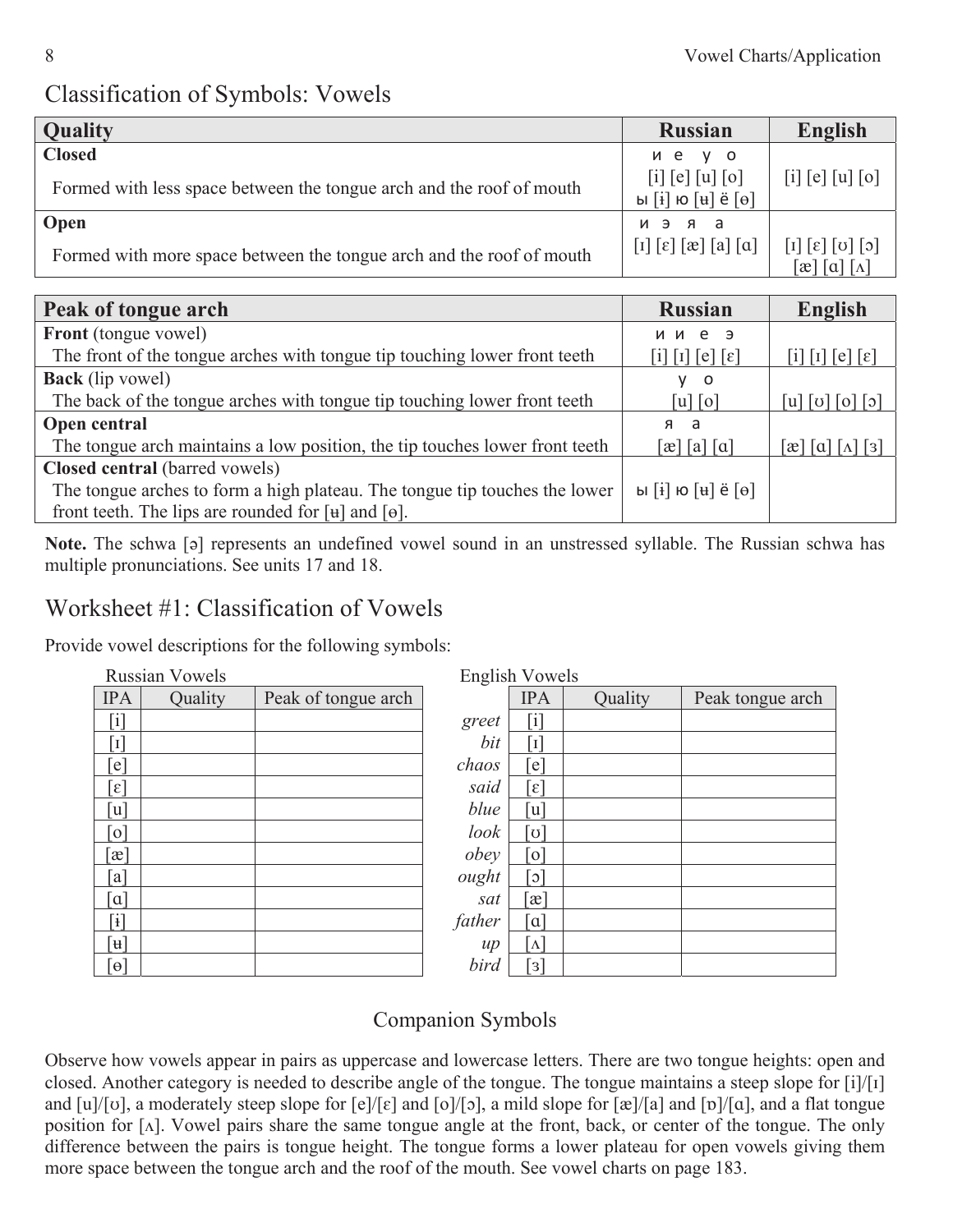

9

вдруг нота скорбная пронзала [vdruk 'nota 'skorbnaja pran'zala] (suddenly a mournful note pierced)

# UNIT 2:

# Enunciation of Italianate sounds: dental and non-aspirate consonants, flipped  $\lbrack\Gamma\rbrack$

| <b>TOPIC</b>                    | PA <sub>C</sub> |
|---------------------------------|-----------------|
| Listening assignment            | 10              |
| <b>Enunciation instructions</b> | 11              |
| Application of rules            | 11              |
| Individual exercises            | 12              |
| <b>hrases</b>                   |                 |

| <b>Point of Articulation</b>                                        | <b>Russian</b>                                                                               | <b>English</b>                              |
|---------------------------------------------------------------------|----------------------------------------------------------------------------------------------|---------------------------------------------|
| Dental ['dentəl]                                                    | дтцнл                                                                                        | th                                          |
| The tongue tip contacts the upper front teeth.                      | $\lceil d \rceil \lceil t \rceil \lceil \widehat{ts} \rceil \lceil n \rceil \lceil l \rceil$ | $\lceil \delta \rceil \lceil \theta \rceil$ |
| The tongue arches toward the upper front teeth for soft consonants. |                                                                                              |                                             |
|                                                                     |                                                                                              |                                             |
| <b>Manner of Articulation</b>                                       | <b>Russian</b>                                                                               | English                                     |
| <b>Plosive</b> ['plousiv] or <b>Stop</b> [stap]                     | Д Т Г К<br>б п                                                                               |                                             |
| A momentary closure of the air flow passage - the air is released   | [b] [p] [d] [t] [g] [k]                                                                      | $[b] [p] [d] [t]$                           |

Flipped  $[r]$  is classified as alveolar in Russian. The tongue tip contacts the ridge behind the upper front teeth.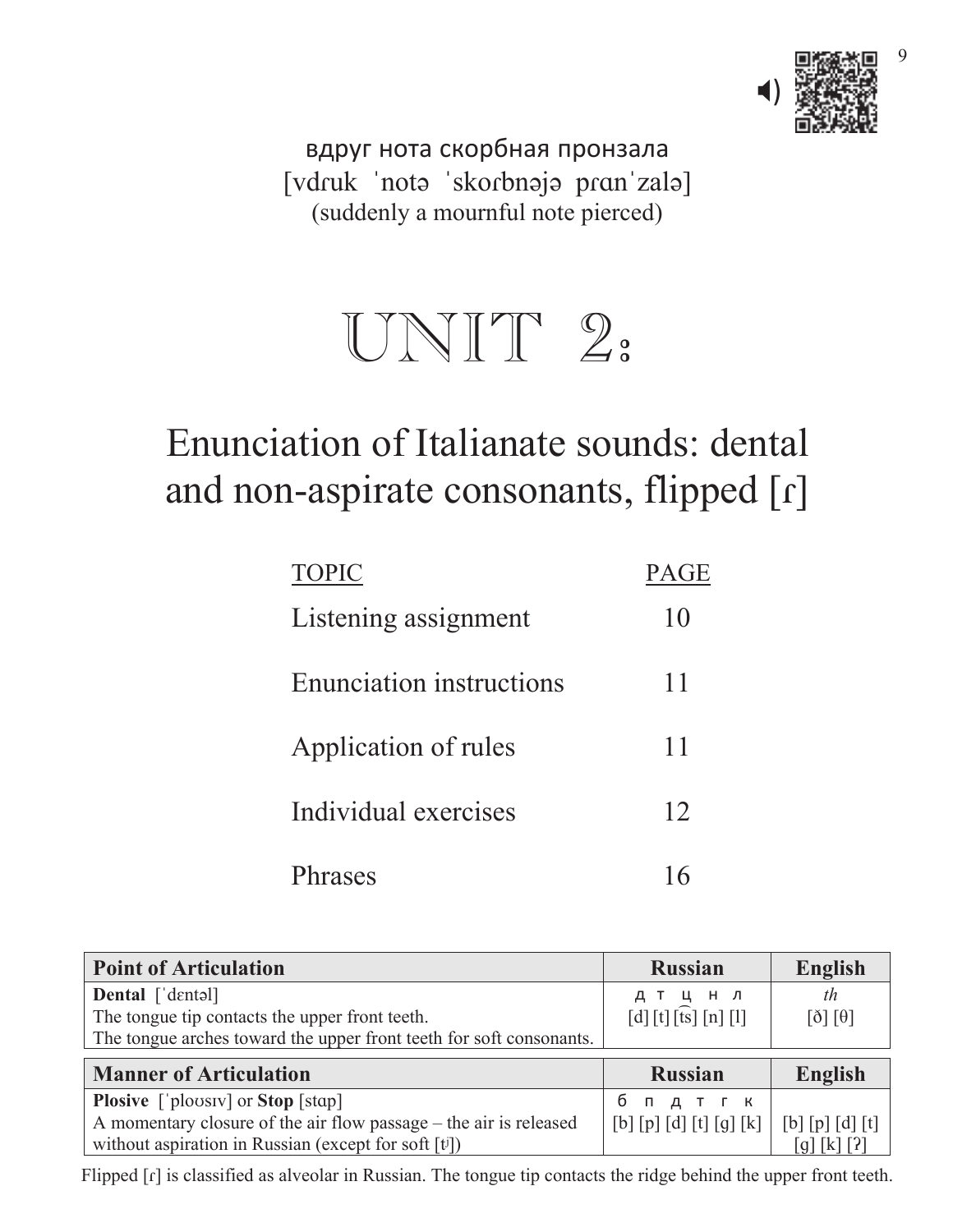#### Art song with a frequent occurrence of dental and non-aspirate consonants, flipped  $\lceil \mathbf{r} \rceil$

 Aleksei Nikolayevich Apukhtin (1841 – 1893) Pyotr Ilyich Tchaikovsky (1840 – 1893)

#### $3a6b$ **ить так скоро**, Боже мой

*To forget so soon, my God* Забыть так скоро, Боже мой,  $[za'bit' tak 'skorə 'bozi moj]$ 

*All the happiness of a life lived!* Всё счастье жизни прожитой!  $[fsj_{\theta}$  ' $\epsilon$ : as<sup>jtj</sup>je 'ziz<sup>j</sup>nji prezi toj]

*All our meetings, conversations,* Все наши встречи, разговоры, [fs<sup>j</sup>e 'nasi 'fstr<sup>j</sup>eter razga vori]

*To forget so soon, forget so soon!* Забыть так скоро, забыть так скоро! [zaˈbɨtʲ tak ˈskoɾə zaˈbɨtʲ tak ˈskoɾə]

*Forget the excitement of the first days* Забыть волненья первых дней, [zaˈbɨtʲ valˈnʲenʲə ˈpʲervɨx dnʲej]

Свиданья час в тени ветвей, месторые В н [sv<sup>j</sup>I'dan<sup>j</sup>jə teas f\_t<sup>j</sup>I'n<sup>j</sup>i v<sup>j</sup>It'v<sup>j</sup>ej] *Rendezvous hours in the shade of the branches,*

*Mute conversations of the eyes* Очей немые разговоры,  $\alpha$  teej n<sup>j</sup><sub>I</sub>'mije razga vori

*To forget so soon, forget so soon!* Забыть так скоро, забыть так скоро! [zaˈbɨtʲ tak ˈskorə zaˈbɨtʲ tak ˈskorə]

*To forget a full moon* Забыть, как полная луна [zaˈbɨtʲ kak ˈpolnəjə luˈna]

*How it looked at us through the window,* На нас глядела из окна, [nə nas q $l$ ia/ $I$ 'dielə iz ak'na]



*How quietly the curtain fluttered ...* Как колыхалась тихо штора... [kak kəli xaləs<sup>i</sup> tüxə storə]

*To forget so soon, forget so soon!* Забыть так скоро, забыть так скоро!  $[za'bit' tak 'skorə za'bit' tak 'skorə]$ 

*To forget love, forget dreams* Забыть любовь, забыть мечты, [zaˈbɨtʲ lʲuˈbofʲ zaˈbitʲ mʲiteˈti]

*To forget those vows - do you remember? -* Забыть те клятвы -- помнишь ты? --[za bit<sup>j</sup> t<sup>j</sup>e 'kl<sup>j</sup>atvi 'pomn<sup>j</sup>ıs ti]

*Do you remember?* Помнишь ты?  $\lceil$ 'pomn<sup>j</sup><sub>I</sub>s ti]

*On a cloudy night?* В ночную пасмурную пору? [vold nuju pasmurnuju poru]

*On a cloudy night?* В ночную пасмурную пору?  $[v]$  nate nuju pasmurnuju porul

*To forget so soon, so soon! Oh my God!* Забыть так скоро, так скоро! Боже мой! [zaˈbitʲ tak ˈskorə tak ˈskorə ˈbozi moj]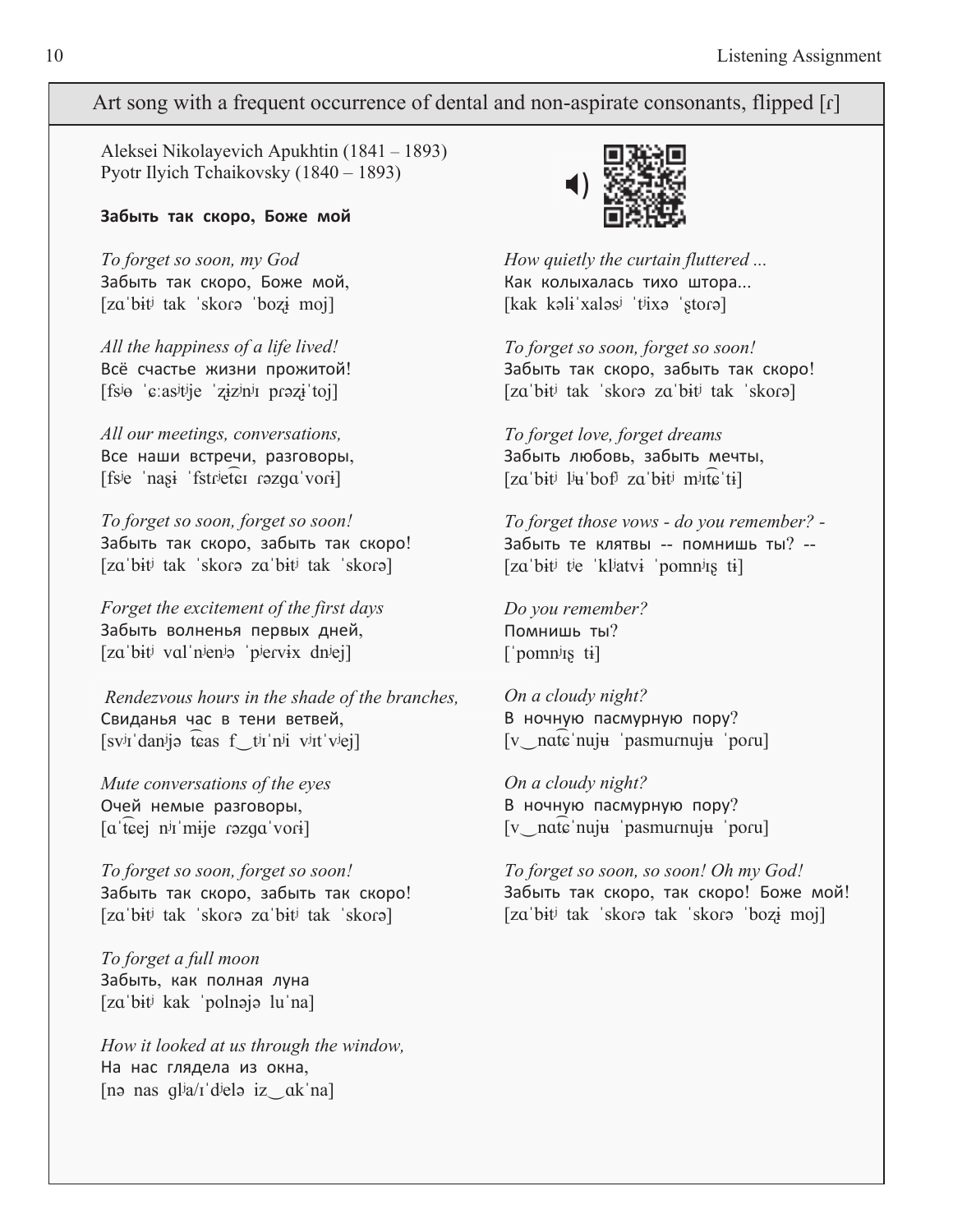Enunciation Exercises 11

#### CLASSWORK #2: Dental and non-aspirate consonants, flipped [r]



Soft Consonants. Form a silent [j] before the enunciation of a soft consonant. The front of the tongue creates the upper contact point. The tongue tip touches the lower front teeth to create the lower contact point (except for  $[\vec{F}]$ ). Merge the soft consonant with the following vowel sound. Symbol note. The small [J] associated with the soft consonant symbol is merely a formation indication. Soft consonants are formed with a [j] tongue – there should be no articulation of the [j].

| <b>RULES</b>                                            | <b>FORMATION</b>                                                            | <b>EXAMPLES</b>                                  | <b>CLASSWORK</b>                                     |
|---------------------------------------------------------|-----------------------------------------------------------------------------|--------------------------------------------------|------------------------------------------------------|
| Dental $H[n]$                                           | Nasal air flow: the tongue tip                                              | нам $(us)$                                       | она (she)                                            |
|                                                         | touches the upper front teeth.                                              | $\lceil$ nam $\rceil$                            | $\lceil \alpha \rceil$ na                            |
| Soft dental $H[n^j]$                                    | The tongue tip touches the back<br>of the lower front teeth. The front      | ним (with him)                                   | мани (beckon)                                        |
|                                                         | contacts the upper front teeth.                                             | $[n^j$ im]                                       | $\lceil ma'n^{j}i\rceil$                             |
| Dental $\mu$ [d]                                        | Non-aspirate: the tongue tip                                                | дом (house)                                      | вода (water)                                         |
|                                                         | touches the upper front teeth.                                              | $\lceil dom \rceil$                              | $\lceil \nabla \alpha' \, da \rceil$                 |
| Soft dental $\mu$ [d <sup>j</sup> ]                     | The tongue tip touches the back<br>of the lower front teeth. The front      | день (day)                                       | дадим (give)                                         |
|                                                         | contacts the upper front teeth.                                             | $\lceil$ d <sup>j</sup> en <sup>j</sup> $\rceil$ | $\lceil da'd^{j}$ im $\rceil$                        |
|                                                         | Non-aspirate: the tongue tip                                                | тон (tone)                                       | фонтан (fountain)                                    |
| Dental $\tau$ [t]                                       | touches the upper front teeth.                                              | [ton]                                            | $\lceil \text{fan 'tan} \rceil$                      |
|                                                         | Aspirate: the tongue tip touches                                            | Te (those)                                       | найти (to find)                                      |
| Soft dental $\tau$ [t <sup>j</sup> ]                    | the back of lower front teeth. The<br>front contacts the upper front teeth. | [tie]                                            | [naj' t'i]                                           |
|                                                         | The tongue tip turns up to                                                  | мал (small)                                      | лад (fret)                                           |
| Dental retroflex $\pi$ [1]                              | touch the upper front teeth.                                                | [mal]                                            | $\lceil \vert \text{at} \rceil$                      |
|                                                         | The tongue tip touches the                                                  | лев (lion)                                       | долин (valleys)                                      |
| Soft alveolar л $[1]$                                   | lower front teeth. The front of the<br>tongue contacts the alveolar ridge.  | [!]                                              | $\lceil da' \cdot \text{lin} \rceil$                 |
|                                                         | The tongue tip taps once against the                                        | рай (paradise)                                   | аромат (flavor)                                      |
| Alveolar $p[f]$                                         | alveolar ridge with vocalized tone.                                         | $\lceil$ raj $\rceil$                            | [ara mat]                                            |
|                                                         | Soft $[r^j]$ is formed like flipped $[r]$                                   | три (three)                                      | дворе (yard)                                         |
| Soft alveolar $p[f^j]$                                  | but with a raised tongue arch.                                              | $[tr^{j}i]$                                      | $\lceil d \vee a' \rceil$                            |
|                                                         | The lips lightly contact with tongue<br>tip touching the lower front teeth. | брат (brother)                                   | работ (works)                                        |
| Bilabial 6 [b]                                          | The tone is non-aspirate.                                                   | [brat]                                           | $\lceil \text{ra'}\text{bot} \rceil$                 |
| Soft bilabial $6$ [bi]                                  | Soft [bi] is formed like hard [b]                                           | бил (beat)                                       | обет (vow)                                           |
|                                                         | but with a raised tongue arch.                                              | $[b^{j}i]$                                       | $\lceil a'b^{j}et \rceil$                            |
|                                                         | The lips lightly contact with tongue<br>tip touching the lower front teeth. | дуб (oak)                                        | полна (full)                                         |
| Bilabial $\pi$ [p]                                      | The release is non-aspirate.                                                | [dup]                                            | [pal'na]                                             |
| Soft bilabial $\pi$ [p <sup>j</sup> ]                   | Soft $[p^j]$ is formed like hard $[p]$                                      | пир (feast)                                      | вопит (yells)                                        |
|                                                         | but with a raised tongue arch.                                              | $[p^{ji}r]$                                      | [va'pi]                                              |
|                                                         | The back of the tongue contacts<br>the soft palate. The tone is released    | rop (mountains)                                  | тогда (then)                                         |
| Velar $\lceil g \rceil$                                 | without aspiration.                                                         | $\lfloor$ 10 $\lfloor$                           | [tag'da]                                             |
|                                                         | Soft $[g^j]$ is formed like hard $[g]$                                      | rep6 (emblem)                                    | могил (graves)                                       |
| Soft bilabial $\lceil g^{j} \rceil$                     | but with a raised tongue arch<br>along the middle of tongue.                | $\lfloor$ g <sup>j</sup> erp $\rfloor$           | $[\text{ma}'\text{g}'\text{il}]$                     |
|                                                         | The back of the tongue contacts the                                         | друг (friend)                                    | какой (what)                                         |
| Velar $\kappa$ [k]                                      | soft palate. The breath is released                                         | [druk]                                           | [ka'koj]                                             |
|                                                         | without aspiration.<br>Soft $[k^j]$ is formed like hard $[k]$               | кедр (cedar)                                     | таким (like that)                                    |
| Soft velar $\kappa$ [k <sup>j</sup> ]                   | but with a raised tongue arch                                               | [k <sup>j</sup> edr]                             | $\left[$ ta k <sup>j</sup> im $\right]$              |
|                                                         | along the middle of tongue.                                                 | мир (реасе)                                      | вновь (again)                                        |
| Soft $M$ [m <sup>j</sup> ] and $\phi$ [f <sup>j</sup> ] | The tongue tip touches lower<br>front teeth with the arch raised.           | [m <sup>j</sup> ir]                              | $[\text{vnof}$                                       |
|                                                         | Double consonants require a                                                 | отдам (will give)                                | оттого (because)                                     |
| Double consonants $\lceil$ :                            | deliberate lengthening of the sound.                                        |                                                  |                                                      |
|                                                         | Plosive TA are lightly rearticulated.                                       | $\lceil a' d \cdot \text{am} \rceil$             | $\lceil \text{at}: \alpha \text{'} \text{vo} \rceil$ |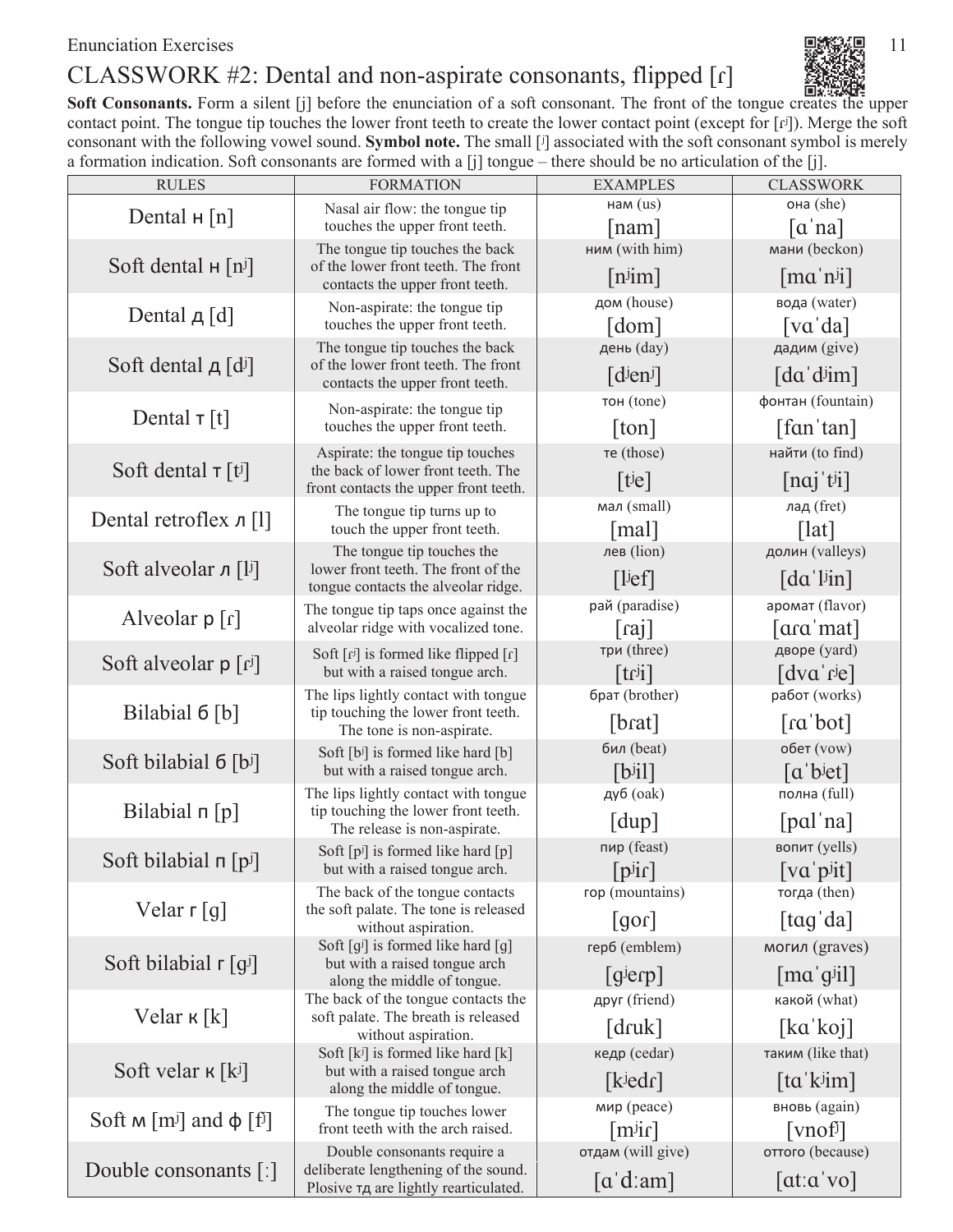12 Enunciation Exercises

# WORKSHEET #2: Dental and non-aspirate consonants, flipped [r]



| мной (me)<br>ни (neither)<br>не $(not)$<br>Dental $\text{H}$ [n]/[n <sup>j</sup> ]<br>$[n^{j}i]$<br>$[n^{j}e]$<br>[mnoj]<br>сосна (pine)<br>война (war)<br>они (they)<br>$H[n]/[n^j]$ with dark $[a]$<br>$\lceil \overline{vaj} \rceil$ na<br>$\lceil \mathbf{a}^{\mathsf{T}} \mathbf{n}^{j} \mathbf{i} \rceil$<br>[sas'na]<br>дай (give)<br>дам (will give)<br>дум (thoughts)<br>Dental д $\lceil d \rceil / \lceil d^j \rceil$ |  |
|----------------------------------------------------------------------------------------------------------------------------------------------------------------------------------------------------------------------------------------------------------------------------------------------------------------------------------------------------------------------------------------------------------------------------------|--|
|                                                                                                                                                                                                                                                                                                                                                                                                                                  |  |
|                                                                                                                                                                                                                                                                                                                                                                                                                                  |  |
|                                                                                                                                                                                                                                                                                                                                                                                                                                  |  |
|                                                                                                                                                                                                                                                                                                                                                                                                                                  |  |
|                                                                                                                                                                                                                                                                                                                                                                                                                                  |  |
| [dam]<br>$\lceil \text{daj} \rceil$<br>$\lceil \text{dum} \rceil$                                                                                                                                                                                                                                                                                                                                                                |  |
| води (drive)<br>одно (one)<br>одену (will dress)<br>$\mu$ [d]/[d <sup>j</sup> ] with dark [a]                                                                                                                                                                                                                                                                                                                                    |  |
| $\lceil va'd^{j}i\rceil$<br>$\lceil ad'no \rceil$<br>$\lceil a'$ d <sup>j</sup> enu                                                                                                                                                                                                                                                                                                                                              |  |
| фут (foot)<br>ведь (after all)<br>тень (shadow)<br>Dental $\tau$ [t]/[t <sup>j</sup> ]                                                                                                                                                                                                                                                                                                                                           |  |
| [tien <sup>j</sup> ]<br>$\lceil \text{fut} \rceil$<br>$\lceil$ v <sup>j</sup> et <sup>j</sup> $\rceil$                                                                                                                                                                                                                                                                                                                           |  |
| отойди (step away)<br>фатой (veil)<br>таить (conceal)<br>$\tau$ [t]/[t <sup>j</sup> ] with dark [a]                                                                                                                                                                                                                                                                                                                              |  |
| $[fa' \text{to} j]$<br>$\lceil \alpha \alpha j \, d^{j}i \rceil$<br>$\left[$ ta 'it <sup>j</sup> $\right]$                                                                                                                                                                                                                                                                                                                       |  |
| младой (young)<br>молве (rumor)<br>вол $(0x)$<br>Dental retroflex $\pi$ [1]                                                                                                                                                                                                                                                                                                                                                      |  |
| [mla'doj]<br>[mal'viel]<br>$\lceil vol \rceil$                                                                                                                                                                                                                                                                                                                                                                                   |  |
| олив (olive trees)<br>молил (begged)<br>ли (whether)<br>Alveolar soft $\pi$ [l <sup>j</sup> ]                                                                                                                                                                                                                                                                                                                                    |  |
| $\lceil \alpha' \rceil$<br>$\lceil \text{ma}'^{[j]} \rceil$<br>$\lceil$ <sup>1</sup>                                                                                                                                                                                                                                                                                                                                             |  |
| вор (thief)<br>верь (believe)<br>ран (wounds)<br>Alveolar $p[f]/[f^j]$                                                                                                                                                                                                                                                                                                                                                           |  |
| $\left[\mathrm{v}\mathrm{e}\mathrm{r}\mathrm{d}\right]$<br>$\lceil \nu$<br>$\lceil$ ran $\rceil$                                                                                                                                                                                                                                                                                                                                 |  |
| морей (seas)<br>орла (eagle)<br>дарил (gave)<br>$p \lfloor r \rfloor / \lfloor r^j \rfloor$ with dark $\lfloor \alpha \rfloor$                                                                                                                                                                                                                                                                                                   |  |
| $\lceil$ ma' r <sup>j</sup> ej]<br>$\lceil da'$ r <sup>j</sup> il]<br>$\lceil \text{ar}' \rceil$ a]                                                                                                                                                                                                                                                                                                                              |  |
| лбом (forehead)<br>битв (battles)<br>брал (took)<br>Bilabial $6 \,[b]/[b^j]$                                                                                                                                                                                                                                                                                                                                                     |  |
| [lbom]<br>$[b]$ itf<br>[bra]                                                                                                                                                                                                                                                                                                                                                                                                     |  |
| долбит (hollows)<br>мольбе (supplication)<br>табун (herd)<br>$6$ [b]/[b <sup>j</sup> ] with dark [a]                                                                                                                                                                                                                                                                                                                             |  |
| $\lceil \text{dal}' \cdot b \cdot \text{lit} \rceil$<br>$[malj$ b <sup>j</sup> e]<br>$\lceil \text{ta}'$ bun $\rceil$                                                                                                                                                                                                                                                                                                            |  |
| пей (drink)<br>лоб (forehead)<br>пел (sang)<br>Bilabial $\pi$ [p]/[p <sup>j</sup> ]                                                                                                                                                                                                                                                                                                                                              |  |
| $[p^{j}e]$<br>$[\text{lop}]$<br>$ p^{j}e^{j} $                                                                                                                                                                                                                                                                                                                                                                                   |  |
| плодов (fruit)<br>тропой (path)<br>толпе (crowd)<br>$p [p]$ [ $p^j$ ] with dark [a]                                                                                                                                                                                                                                                                                                                                              |  |
| [pla'dof]<br>$\lceil \text{tal}'\text{pje} \rceil$<br>$[\text{tra}$ poj<br>гром (thunder)<br>гимн (anthem)<br>губ (lips)                                                                                                                                                                                                                                                                                                         |  |
| Velar $\lceil \frac{g}{g} \rceil$<br>$\lceil$ gimn $\rceil$<br>$\lceil \text{from} \rceil$                                                                                                                                                                                                                                                                                                                                       |  |
| [gup]<br>благим (good)<br>огне (fire)<br>могла (could)                                                                                                                                                                                                                                                                                                                                                                           |  |
| $\lceil g \rceil / [g^j]$ with dark $\lceil a \rceil$<br>$[b]$ a g <sup>j</sup> im<br>$\lceil \text{ag} \rceil$ n <sup>j</sup> e<br>$\lceil$ ma'qla $\rceil$                                                                                                                                                                                                                                                                     |  |
| кем (by whom)<br>круг (circle)<br>так $(so)$                                                                                                                                                                                                                                                                                                                                                                                     |  |
| Velar $\kappa$ [k]/[k <sup>j</sup> ]<br>[kruk]<br>[tak]<br>$[kj$ em]                                                                                                                                                                                                                                                                                                                                                             |  |
| ракет (rockets)<br>пока (bye)<br>лотки (trays)                                                                                                                                                                                                                                                                                                                                                                                   |  |
| $\kappa$ [k]/[k <sup>j</sup> ] with dark [a]<br>$\lceil \text{ra}' \, \text{k}$ <sup>j</sup> et]<br>[pa'ka]<br>$\left[ \ln \frac{1}{k} \right]$                                                                                                                                                                                                                                                                                  |  |
| томит (languishes)<br>вид (view)<br>мирт (myrtle)                                                                                                                                                                                                                                                                                                                                                                                |  |
| Bilabial $M$ [m <sup>j</sup> ]<br>$\left[$ ta 'm <sup>j</sup> it $\right]$<br>$\lceil \mathrm{v}^{\mathrm{j}}\mathrm{i} \mathrm{t} \rceil$<br>$[m]$ irt]                                                                                                                                                                                                                                                                         |  |
| labiodental and $B[v^j]$<br>отдай (give back)<br>колонн (columns)<br>вводил (introduced)                                                                                                                                                                                                                                                                                                                                         |  |
| Double consonants [:]<br>[a'd:a]<br>$\lceil ka'lon \rceil$<br>$[v:\alpha'$ d <sup>j</sup> il]                                                                                                                                                                                                                                                                                                                                    |  |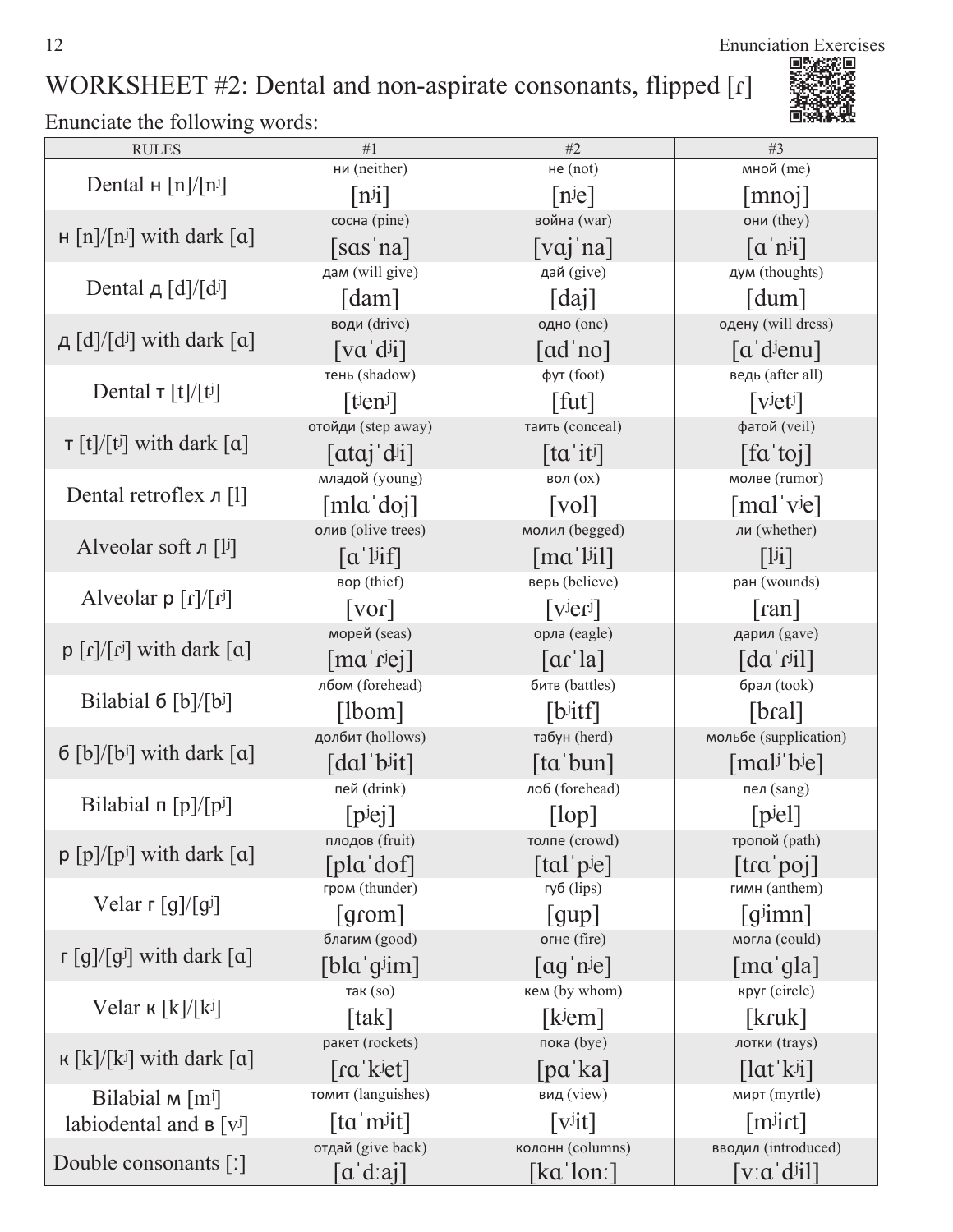# WORKSHEET #2: Dental and non-aspirate consonants, flipped [r]

Enunciate the following words:

| <b>RULES</b>                                                                   | #4                                                                | #5                                                          | #6                                               |
|--------------------------------------------------------------------------------|-------------------------------------------------------------------|-------------------------------------------------------------|--------------------------------------------------|
|                                                                                | ниву (cornfield)                                                  | ним $\phi$ (nymphs)                                         | но $(but)$                                       |
| Dental $\text{H}$ [n]/[n <sup>j</sup> ]                                        | $\lceil$ 'n <sup>j</sup> ivu]                                     | $[n]$ imf                                                   | no                                               |
|                                                                                | овин (barn - archaic)                                             | навой (weaver's beam)                                       | аминь (amen)                                     |
| $H[n]/[n^j]$ with dark $[a]$                                                   | $\lceil a' v^{j}$ in]                                             | [na'vo]                                                     | $\left[ \alpha   \mathbf{m} \right]$             |
|                                                                                | воде (water)                                                      | вдов (widows)                                               | дна (bottom)                                     |
| Dental д $\left[\frac{d}{d}\right]$                                            | [va'die]                                                          | [vdof]                                                      | [dna]                                            |
| д $\lceil d \rceil / \lceil d^j \rceil$ with dark $\lceil a \rceil$            | дойду (I will reach)                                              | найди (find)                                                | один (one)                                       |
|                                                                                | $\lceil da \rceil' du \rceil$                                     | [nai'dii]                                                   | $\lceil a' \text{dim} \rceil$                    |
| Dental $\tau$ [t]/[t <sup>j</sup> ]                                            | мать (mother)                                                     | тот (that one)                                              | тьма (darkness)                                  |
|                                                                                | $[\text{mat}]$                                                    | [tot]                                                       | $[$ t <sup>j</sup> ma]                           |
| $\tau$ [t]/[t <sup>j</sup> ] with dark [a]                                     | одет (dressed)                                                    | дойти (walk)                                                | дадут (will give)                                |
|                                                                                | $\lceil a' \text{det} \rceil$                                     | $\left[da\right]$ t <sup>j</sup> i                          | $\lceil da' \, du \rceil$                        |
| Dental retroflex $\pi$ [1]                                                     | вал (shaft)                                                       | дал (gave)                                                  | мул $(mule)$                                     |
|                                                                                | [val]                                                             | $\lceil$ dal $\rceil$                                       | $\lceil \text{mul} \rceil$                       |
| Alveolar soft $\pi$ [l <sup>j</sup> ]                                          | льнут (cling)                                                     | близ (near)                                                 | льдом (ice)                                      |
|                                                                                | $[1$ <sup>j</sup> nut]                                            | $[b]$ <sup>j</sup> is]                                      | $\lceil$ l <sup>j</sup> dom $\rceil$             |
| Alveolar $p[f]/[f^j]$                                                          | трель (trill)                                                     | врат (gate)                                                 | тварь (creature)                                 |
|                                                                                | [trie]                                                            | $\lceil \text{vrat} \rceil$                                 | [txar]                                           |
| $p \lfloor r \rfloor / \lfloor r^j \rfloor$ with dark $\lfloor \alpha \rfloor$ | нору (burrow)                                                     | фонарь (lamp)                                               | народ (people)                                   |
|                                                                                | $\lceil na'ru \rceil$                                             | $\left[$ fa'nar <sup>j</sup> $\right]$                      | [na'rot]                                         |
| Bilabial $6$ [b]/[bi]                                                          | бодр (cheerful)                                                   | бед (troubles)                                              | бай (rich landowner)                             |
|                                                                                | [bold]                                                            | [b <sub>jet</sub> ]                                         | [ba]                                             |
| $6$ [b]/[b <sup>j</sup> ] with dark [a]                                        | побил (beat)                                                      | бобов (beans)                                               | обед (dinner)                                    |
|                                                                                | $[pa'b^j$ il]                                                     | [ba'bot]                                                    | $\lceil a'b^{j}et \rceil$                        |
| Bilabial $\pi$ [p]/[p <sup>j</sup> ]                                           | пруд (pond)                                                       | пир (feast)                                                 | пейте (drink)                                    |
|                                                                                | [prut]                                                            | $[p^{j}$ ir]                                                | $\lceil$ piejtie]                                |
| $p \left[ p \right] / [p^j]$ with dark $\left[ a \right]$                      | пропел $(sang)$<br>[pra'p!                                        | $\tau$ олпа (crowd)<br>$\lceil \text{tal}'\text{pa} \rceil$ | oπop (supports)<br>$\lceil a' \text{por} \rceil$ |
|                                                                                | горд (proud)                                                      | погиб (perished)                                            | гнул (bent)                                      |
| Velar $\lceil \frac{g}{g} \rceil$                                              | $\lceil$ gort $\rceil$                                            | $\lceil pa'g^{ji}p \rceil$                                  | $\lceil \text{gnul} \rceil$                      |
|                                                                                | враги (enemies)                                                   | благой (extremely good)                                     | богинь (goddesses)                               |
| $\lceil g \rceil / \lceil g^j \rceil$ with dark $\lceil a \rceil$              | $\left[ \text{vra}^{\dagger} \text{g}^{\dagger} \text{i} \right]$ | [b]a'qoj]                                                   | [ba'qjin]                                        |
|                                                                                | кинь (throw it)                                                   | кто (who)                                                   | кед (sneaker)                                    |
| Velar $\kappa$ [k]/[k <sup>j</sup> ]                                           | $\left[\mathrm{k}$ <sup>j</sup> in <sup>j</sup>                   | [kto]                                                       | [k <sup>j</sup> et]                              |
|                                                                                | покой (rest)                                                      | накинь (slip into)                                          | коралл (coral)                                   |
| $\kappa$ [k]/[k <sup>j</sup> ] with dark [a]                                   | [pa'koj]                                                          | $\left[\text{na}'\text{k}$ in <sup>j</sup>                  | $\left[ \text{ka}' \text{ral} \right]$           |
| Bilabial M [m <sup>j</sup> ]                                                   | отравить (poison)                                                 | томим (languid)                                             | ветвь (branch)                                   |
| labiodental and $B[v^j]$                                                       | $\lceil \frac{atra'}{v^j}t^j \rceil$                              | $\lceil \tan \min \rceil$                                   | [ <i>v</i> ]                                     |
|                                                                                | отдав (given)                                                     | вверг (plunge into)                                         | отдать (give away)                               |
| Double consonants [:]                                                          | [aˈdːaf]                                                          | $[v^j:erk]$                                                 | $\left[ \alpha^{\dagger}d:at^{j}\right]$         |

l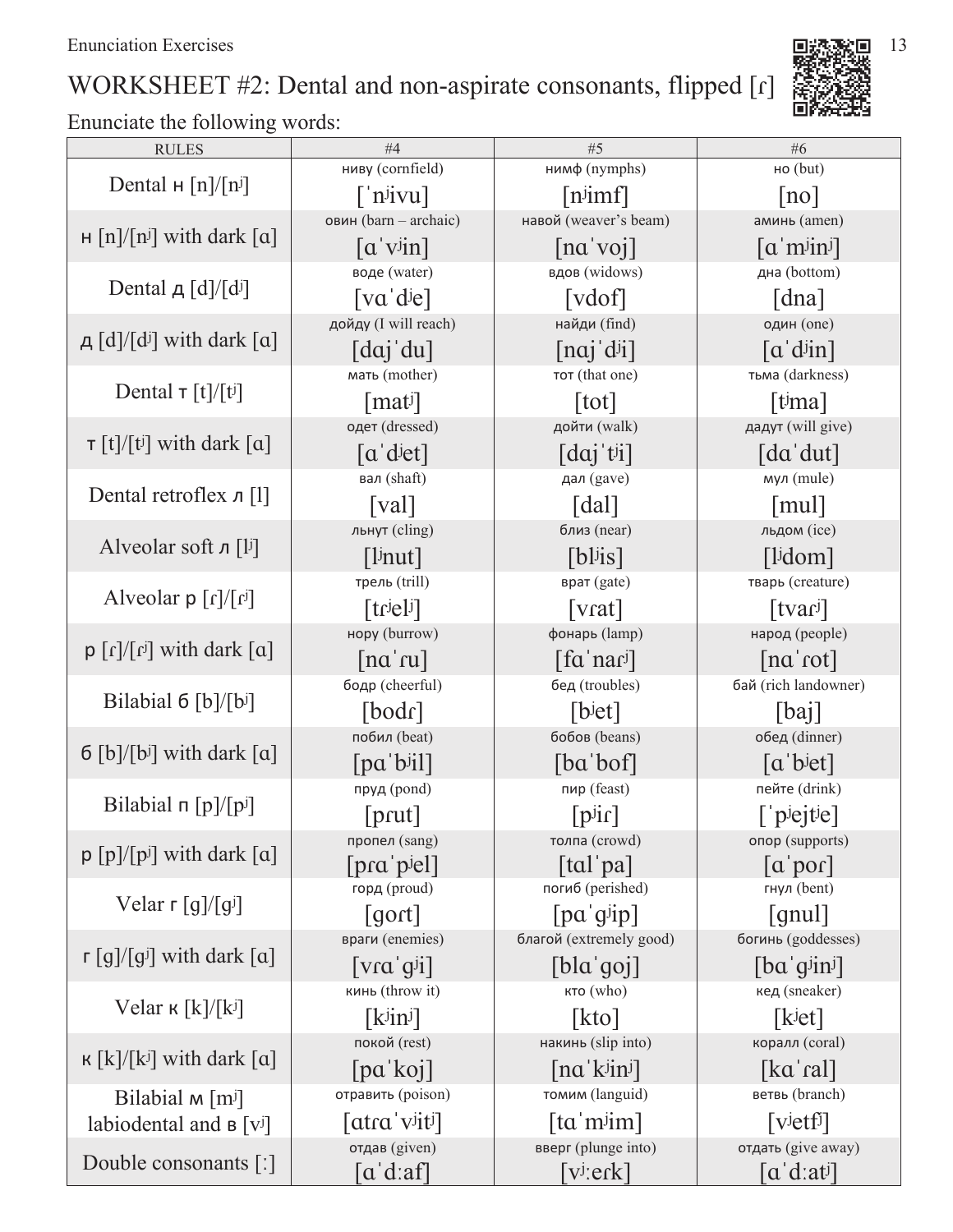14 Enunciation Exercises<br>
国語登記

# WORKSHEET #2: Dental and non-aspirate consonants, flipped [r]



| <b>RULES</b>                                                                   | #7                                                         | #8                                               | #9                                                     |
|--------------------------------------------------------------------------------|------------------------------------------------------------|--------------------------------------------------|--------------------------------------------------------|
|                                                                                | мне (to me)                                                | умней (smarter)                                  | ну (well)                                              |
| Dental $\text{H}$ [n]/[n <sup>j</sup> ]                                        | [mnje]                                                     | [um'njej]                                        | $\lceil \text{nu} \rceil$                              |
|                                                                                | обману (deception)                                         | оно $(it)$                                       | войне (war)                                            |
| $H[n]/[n^j]$ with dark $[a]$                                                   | $[ab'$ manu]                                               | $\lceil a'no \rceil$                             | $\lceil \overline{\text{vaj}} \rceil$ n <sup>j</sup> e |
| Dental д $\left[\frac{d}{d}\right]$                                            | два (two)                                                  | день (day)                                       | да (yes)                                               |
|                                                                                | $\lceil dva \rceil$                                        | $\lceil$ d <sup>j</sup> en <sup>j</sup> $\rceil$ | $\lceil da \rceil$                                     |
| $\mu$ [d]/[d <sup>j</sup> ] with dark [a]                                      | войди (come in)                                            | одна (one)                                       | надень (put it on)                                     |
|                                                                                | $\left[ \text{vaj'}d^{j}i\right]$                          | $\lceil ad'na\rceil$                             | $\lceil na'djen^j \rceil$                              |
| Dental $\tau$ [t]/[t <sup>j</sup> ]                                            | тем (themes)                                               | тут (here)                                       | Her (not)                                              |
|                                                                                | [tiem]                                                     | $\lceil \text{tut} \rceil$                       | $[n$ <sup>j</sup> et                                   |
|                                                                                | таит (conceals)                                            | водить (to drive)                                | давать (give)                                          |
| $\tau$ [t]/[t] with dark [a]                                                   | $\lceil ta'it\rceil$                                       | [va'd <sup>j</sup> it <sup>j</sup> ]             | $\lceil da' \text{vati} \rceil$                        |
| Dental retroflex $\pi$ [1]                                                     | лови (catch)                                               | ил $(silt)$                                      | мол (they say)                                         |
|                                                                                | $\left[ \ln  v_{ij}  \right]$                              | $\lceil 1 \rceil$                                | $\lceil \text{mol} \rceil$                             |
| Alveolar soft $\pi$ [l <sup>j</sup> ]                                          | молитв (prayers)                                           | аллей (alleys)                                   | вдали (far away)                                       |
|                                                                                | $\lceil \text{ma}' \rceil$                                 | $\lceil a' \rceil$                               | $\lceil vda'1^{j}i \rceil$                             |
| Alveolar $p \lfloor r \rfloor / \lfloor r^j \rfloor$                           | руд (ore)                                                  | вред (harm)                                      | труд (work)                                            |
|                                                                                | $\lceil \text{rut} \rceil$                                 | $[\text{vrjet}]$                                 | $[$ trut $]$                                           |
| $p \lfloor r \rfloor / \lfloor r^j \rfloor$ with dark $\lfloor \alpha \rfloor$ | отвори (open)                                              | омар (lobster)                                   | нарви (pluck)                                          |
|                                                                                | $\lceil \frac{atva}{r^{j_1}} \rceil$                       | $\lceil \alpha \rceil$ mar                       | $\lceil$ nar'v <sup>j</sup> i]                         |
| Bilabial $6$ [b]/[bi]                                                          | бой (fight)                                                | $6$ ит (bit)                                     | бал (ball)                                             |
|                                                                                | [bo]                                                       | [b <sub>it</sub> ]                               | [bal]                                                  |
|                                                                                | долбил (hammered)                                          | набат (alarm bell)                               | борьбе (fight)                                         |
| $6$ [b]/[b <sup>j</sup> ] with dark [a]                                        | $\lceil \text{dal}' \cdot b \cdot i \cdot l \rceil \rceil$ | $\lceil na'bat \rceil$                           | $[bar'$ bie]                                           |
| Bilabial $\pi$ [p]/[p <sup>j</sup> ]                                           | пену (foam)                                                | $nerb$ (sing)                                    | пил $(drank)$                                          |
|                                                                                | $\lceil$ p <sup>j</sup> enu                                | $[p^j e^j]$                                      | $[p^{j}1]$                                             |
| $p \left[ p \right] / [p^j]$ with dark $\left[ \alpha \right]$                 | поймут (will understand)                                   | $\eta$ подав (served)                            | паи (shares of equity)                                 |
|                                                                                | $\lceil$ paj'mut $\rceil$                                  | [pa'daf]                                         | $\lceil pa'i \rceil$                                   |
| Velar $\lceil \frac{g}{g^j} \rceil$                                            | град (hail)                                                | гибнуть (perish)                                 | год (year)                                             |
|                                                                                | $\lceil \text{grat} \rceil$                                | $\lceil$ g <sup>j</sup> ibnut <sup>j</sup>       | $\lceil \text{got} \rceil$                             |
| $\lceil \log f(g) \rceil$ with dark $\lceil \alpha \rceil$                     | ноге (leg)                                                 | горой (mountain)                                 | нагим (naked)                                          |
|                                                                                | $\lceil na' g^{j}e \rceil$                                 | $[q\alpha'$ roj]                                 | $\lceil na'g^{j}im \rceil$                             |
| Velar $\kappa$ [k]/[k <sup>j</sup> ]                                           | край (edge)                                                | руке (hand)                                      | луг (meadow)                                           |
|                                                                                | [kra]                                                      | $\lceil \text{ru}'\text{k}$ <sup>j</sup> e]      | $[$ luk $]$                                            |
| $\kappa$ [k]/[kʲ] with dark [a]                                                | коньки (skates)                                            | окно (window)                                    | покинь (leave)                                         |
|                                                                                | $\left[\kappa$ an <sup>j</sup> ' k <sup>j</sup> i]         | $\lceil \mathrm{ak} \rceil$ no $\lceil$          | $[pa' k^{j}in^{j}]$                                    |
| Bilabial $M$ [m <sup>j</sup> ]                                                 | момент (moment)                                            | ловил (caught)                                   | темь (darkness - poetic)                               |
| labiodental and $B[v^j]$                                                       | $\lceil$ ma 'm <sup>j</sup> ent]                           | $\left[ \left[ \alpha$ 'v <sup>i</sup> il]       | [t <sup>j</sup>                                        |
| Double consonants [:]                                                          | оттого (because)                                           | отдам (I will give it)                           | ввергнут (plunged)                                     |
|                                                                                | [atːɑˈvo]                                                  | $\lceil a' d : am \rceil$                        | $\lceil$ 'v <sup>j</sup> :er 'gnut]                    |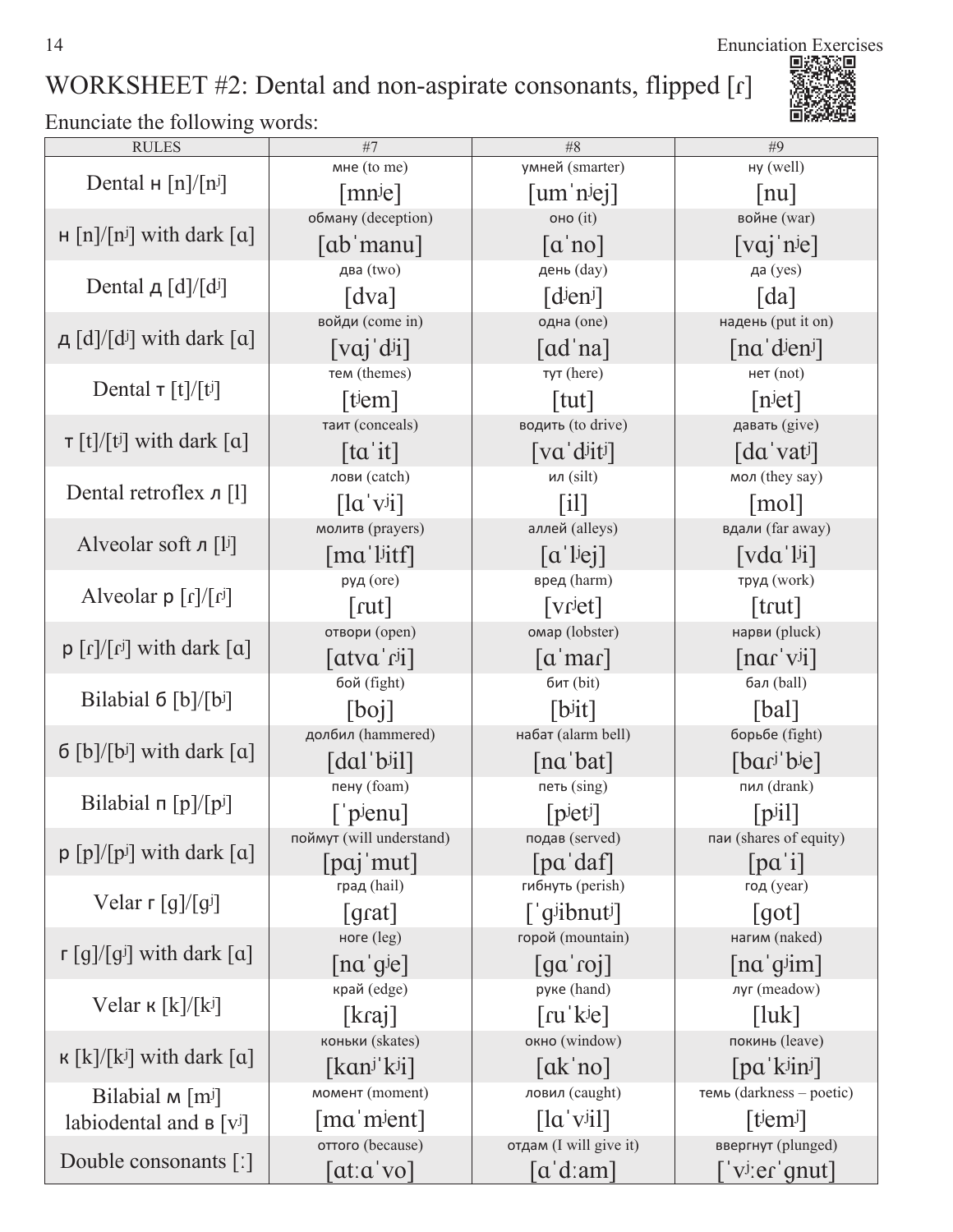# WORKSHEET #2: Dental and non-aspirate consonants, flipped [r]



| <b>RULES</b>                                                                   | #10                                                   | #11                                           | #12                                                |
|--------------------------------------------------------------------------------|-------------------------------------------------------|-----------------------------------------------|----------------------------------------------------|
| Dental $\text{H}$ [n]/[n <sup>j</sup> ]                                        | BHe (out)                                             | ней (her)                                     | ни (days)                                          |
|                                                                                | $\lceil \text{vn} \rceil$                             | $[n^{j}e]$                                    | $[n^{j}i]$                                         |
| $H[n]/[n^j]$ with dark $[a]$                                                   | мани (beckon)                                         | овин (barn $-$ archaic)                       | войну (war)                                        |
|                                                                                | $\lceil \text{ma}' \text{n}^{j} \rceil$               | $\left[\alpha' v^{j}$ in                      | $\lceil \mathrm{vaj} \rceil$ nu                    |
| Dental д $\lceil d \rceil / \lceil d^j \rceil$                                 | дав (given)                                           | дно (bottom)                                  | виде (kind)                                        |
|                                                                                | $\lceil \text{daf} \rceil$                            | $\lceil$ dno $\rceil$                         | $\lceil$ 'v <sup>j</sup> id <sup>j</sup> e]        |
| д $[d]/[d^j]$ with dark $[a]$                                                  | води (drive)                                          | один (one)                                    | одну (one)                                         |
|                                                                                | $\lceil va'd^{j}i\rceil$                              | $\lceil a' \text{dim} \rceil$                 | $\lceil ad'nu \rceil$                              |
| Dental $\tau$ [t]/[t <sup>j</sup> ]                                            | Ta (that)                                             | нить (thread)                                 | твой (your)                                        |
|                                                                                | $\lceil \text{ta} \rceil$                             | $[n$ it <sup>j</sup>                          | [tvoj]                                             |
| $\tau$ [t]/[t <sup>j</sup> ] with dark [a]                                     | томить (torment)                                      | твои (yours)                                  | войти (to come in)                                 |
|                                                                                | $\left[$ ta 'm <sup>j</sup> it <sup>j</sup> $\right]$ | $[$ tva'i]                                    | $\lceil \text{vaj }^{\dagger} \text{t} \rceil$     |
| Dental retroflex $\pi$ [1]                                                     | дел (cases)                                           | волн (waves)                                  | дала (gave)                                        |
|                                                                                | $[d^{j}el]$                                           | $\lceil \text{voln} \rceil$                   | $\lceil da' \rceil a \rceil$                       |
| Alveolar soft $\pi$ [l <sup>j</sup> ]                                          | вольна (is free)                                      | для (for)                                     | воле (will)                                        |
|                                                                                | $\lceil$ val <sup>j</sup> 'na]                        | $\lceil \frac{d}{i}a/\mathbf{x} \rceil$       | $\lceil$ 'vol <sup>j</sup> e]                      |
| Alveolar $p[f]/[f^j]$                                                          | род (clan)                                            | внутрь (inside)                               | одр (bier - archaic)                               |
|                                                                                | $\lceil \text{tot} \rceil$                            | $\lceil \text{vnutr}^j \rceil$                | $\lceil$ odr $\rceil$                              |
| $p \lfloor r \rfloor / \lfloor r^j \rfloor$ with dark $\lfloor \alpha \rfloor$ | дарил (gave)                                          | товар (product)                               | творит (creates)                                   |
|                                                                                | $\lceil da'$ r <sup>j</sup> il]                       | $\lceil \text{ta}' \text{var} \rceil$         | $[{\rm tva}'$ rit]                                 |
| Bilabial $6 \,[b]/[b^j]$                                                       | бант (bow)                                            | трубит (trumpets)                             | добр (kind)                                        |
|                                                                                | [bant]                                                | $[$ tru b <sup>j</sup> it $]$                 | $\lceil$ dobr $\rceil$                             |
| $6$ [b]/[b <sup>j</sup> ] with dark [a]                                        | побед (wins)                                          | брала (took)                                  | рабе (slave)                                       |
|                                                                                | [pa'bjet]                                             | $[bra'$ la]                                   | $\lceil$ ra 'b <sup>j</sup> e]                     |
| Bilabial $\pi$ [p]/[pi]                                                        | пар (steam)                                           | пить (drink)                                  | дробь (drumroll)                                   |
|                                                                                | par                                                   | $\lceil$ p <sup>j</sup> it <sup>j</sup>       | $\lceil \text{drop}^j \rceil$                      |
| $p [p] / [p^j]$ with dark [a]                                                  | напев (hum)                                           | пропал (disappeared)                          | падут (they will fall)                             |
|                                                                                | $\lceil na'p \neq f \rceil$                           | [pra'pal]                                     | $[pa'du$ t]                                        |
| Velar $\lceil \frac{g}{g} \rceil$                                              | $r$ pa $\phi$ (count)                                 | гибну (perish)                                | гимн (anthem)                                      |
|                                                                                | $\lceil \text{graf} \rceil$                           | $\lceil$ g <sup>j</sup> ibnu]                 | $\left[\text{gjmm}\right]$                         |
| $\lceil g \rceil / \lceil g^j \rceil$ with dark $\lceil a \rceil$              | могилу (grave)                                        | глагол (verb)                                 | огни (lights)                                      |
|                                                                                | $\lceil ma'q^jilu\rceil$                              | $\lceil \text{gla} \cdot \text{gol} \rceil$   | $\lceil \text{ag} \cdot \text{n}^{j} \cdot \rceil$ |
| Velar к $[k]/[k^j]$                                                            | Кипр (Cyprus)                                         | рок (rock)                                    | кот (cat)                                          |
|                                                                                | $[k^{j}ipr]$                                          | $\lceil \text{rok} \rceil$                    | [kot]                                              |
| $\kappa$ [k]/[k <sup>j</sup> ] with dark [a]                                   | кротка (meek)                                         | платки (scarves)                              | каким (what)                                       |
|                                                                                | [krat'ka]                                             | $[plat'k^{j}i]$                               | $\lceil ka'k^{j}im \rceil$                         |
| Bilabial $M$ [m <sup>j</sup> ]                                                 | пойми (understand)                                    | дверь (door)                                  | навек (forever)                                    |
| labiodental and $B[v^j]$                                                       | $\lceil$ paj m <sup>j</sup> i]                        | $\lceil d \text{v}$ ier <sup>j</sup> $\rceil$ | $\lceil$ na v <sup>j</sup> ek]                     |
| Double consonants [:]                                                          | отторг (have rejected)                                | вводить (bring in)                            | отдала (gave)                                      |
|                                                                                | [aˈtːoɾk]                                             | $[v:a'd^{j}it^{j}]$                           | [adːɑˈla]                                          |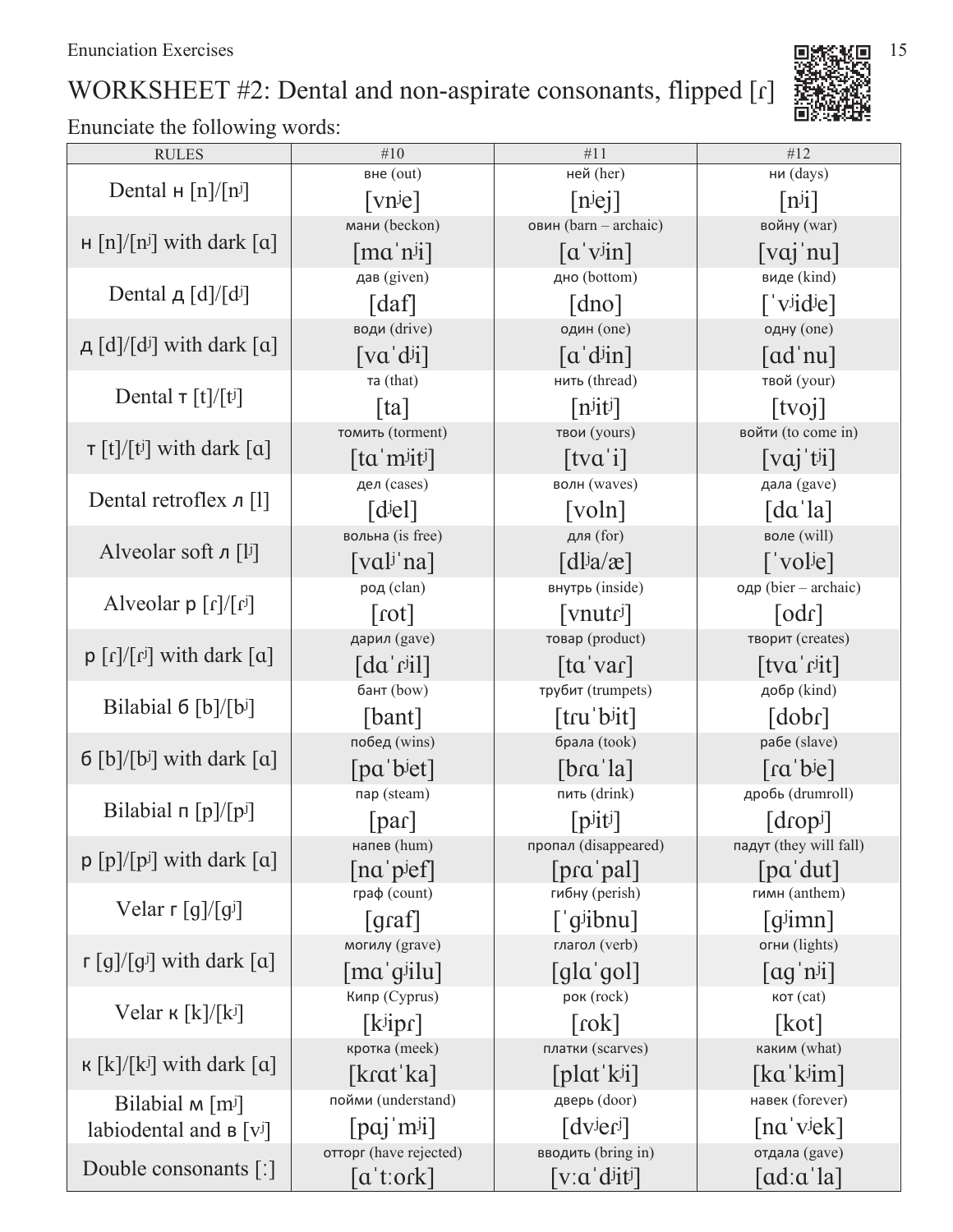#### WORKSHEET  $#2$ : Dental and non-aspirate consonants, flipped [r]

Enunciate the following phrases:

Example: младое утро  $[mla'doja'utra]$  (the young morning)

Classwork: и там, и тут (both here and there) **о скандал, о скандал** (oh scandal, oh scandal) [i tam i tut] [o skan'dal o skan'dal]

1. голубок стая (dove flock)  $[qa'lub \triangleleft k'staj]$ 

> и народ молодой (and people are young)  $[i$  na'rot mala'doj

2. и долго так (and for a long time)  $[i \text{ 'dolge tak}]$ 

> она моя, она моя! (she's mine, she's mine!)  $\lceil \alpha \rceil$ na ma' $\lceil \alpha \rceil$ a/æ  $\alpha$ 'na ma' $\lceil \alpha \rceil$

3. справа от стола (to the right of the table)  $\lceil$ 'spravə at sta'la]

под моим окном (under my window)  $[pad\_ma'im ak'nom]$ 

 $4.$  моя арфа (my harp)  $\lceil$ ma'ja/æ 'arfə $\rceil$ 

> там, там, покой, красота (there, there, peace, beauty) [tam tam pa'koj krasa'ta]

5. ВДруг лоно волн (a sudden gust swept the waves)  $\lceil \text{vdruk} \rceil$  lona voln $\lceil \text{vdruk} \rceil$ 

за оградой садовой (outside the garden fence)  $[za \alpha'qradoj \, s\alpha'dovoj]$ 

6. полон давно (full for a long time)  $\lceil$ 'polən dav'no]

7. **o**, дорогая (oh, darling)  $\lceil$ o dəra'qajə $\lceil$ 

> от портного до поэта (from tailor to poet)  $\lceil$  at part nove departured

8. и мраком, и сном (both in darkness and sleep)  $[i \text{ 'mrakəm } i \text{ sonom}]$ 

от ворот поворот (turn from the gate)  $\lceil$  at va'rot pava'rot]

9. солнца красного (the sun is red)  $\lceil$ 'sontsə 'krasnəvə $\rceil$ 

вон над той горой (there over that mountain) [von nət toj ga roj]

10. роза младая (young rose)  $\lceil \cdot \cdot \cdot \cdot \rceil$  mla dajal

> тобой одной, тобой одной! (you alone, alone!)  $[ta'boj' ad'noj' ta'boj' ad'noj]$

11. за годом год (year after year)  $[zə 'qodəm qot]$ 

надоела вам давно (you are tired of her) [nəda jelə vam dav no]

12. а за богатство (and for wealth)  $[a \text{ zo ba'}\text{ga}$ fatva]

как твой сон молодой (like your young dream) [kak tvoj son mala doj]



и какая нам забота (that's of no concern to us) [i ka'kaja nam za'bota]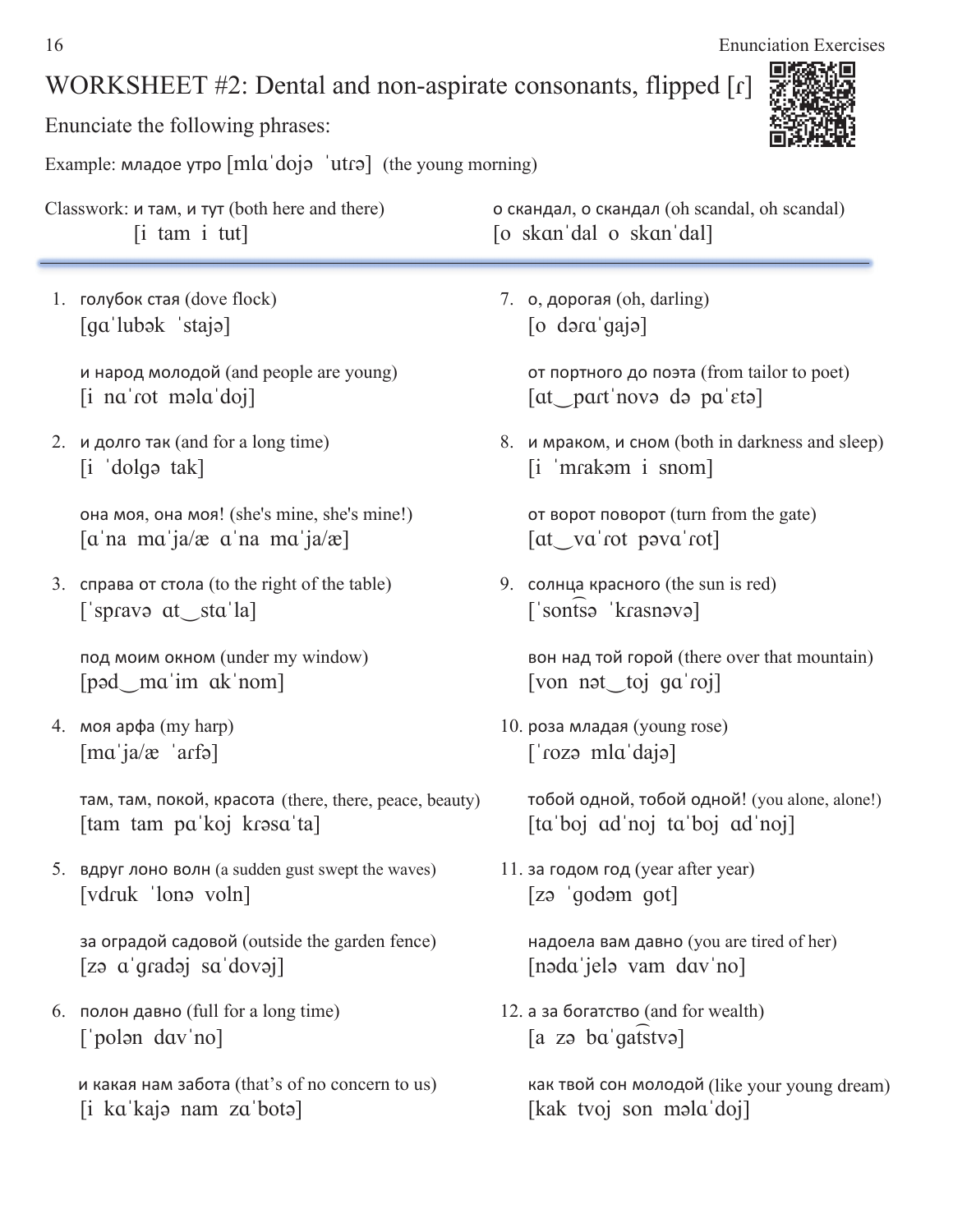

так долго, ах долго стоим под окном [tak 'dolgə ax 'dolgə sta'im pəd\_ak'nom] (for so long, oh, for a long time we stand under the window)



# Enunciation of Germanic and English sounds: alveolar consonants, velar [x], and unstressed vowels

| <b>TOPIC</b>                 | <b>PAGE</b> |
|------------------------------|-------------|
| Listening assignment         | 18          |
| <b>Enunciation exercises</b> | 19          |
| Application of rules         | 19          |
| Individual exercises         | 20          |
| <b>arases</b>                |             |

| <b>Points of Articulation</b>                                                                                                                                                        | <b>Russian</b>                                                                                                                                                                    | <b>English</b>                                                                       |
|--------------------------------------------------------------------------------------------------------------------------------------------------------------------------------------|-----------------------------------------------------------------------------------------------------------------------------------------------------------------------------------|--------------------------------------------------------------------------------------|
| Alveolar [?æl viələ]<br>The tongue tip contacts the ridge behind the upper front teeth.<br>The tongue arches toward the ridge for soft consonants.                                   | л з с р<br>$\left[\begin{matrix}1^{j}\end{matrix}\right]\left[\begin{matrix}z\end{matrix}\right]\left[\begin{matrix}s\end{matrix}\right]\left[\begin{matrix}r\end{matrix}\right]$ | [d] [t] [z] [s]<br>$\lceil 1 \rceil \lceil n \rceil \lceil r \rceil \lceil x \rceil$ |
| <b>Velar</b> $\lceil \text{vil} \rceil$<br>The back of the tongue contacts the soft palate for $[g]$ and $[k]$ .<br>The back of the tongue raises toward the soft palate for $[x]$ . | r k x<br>[g][k][x]                                                                                                                                                                | [g][k][n]                                                                            |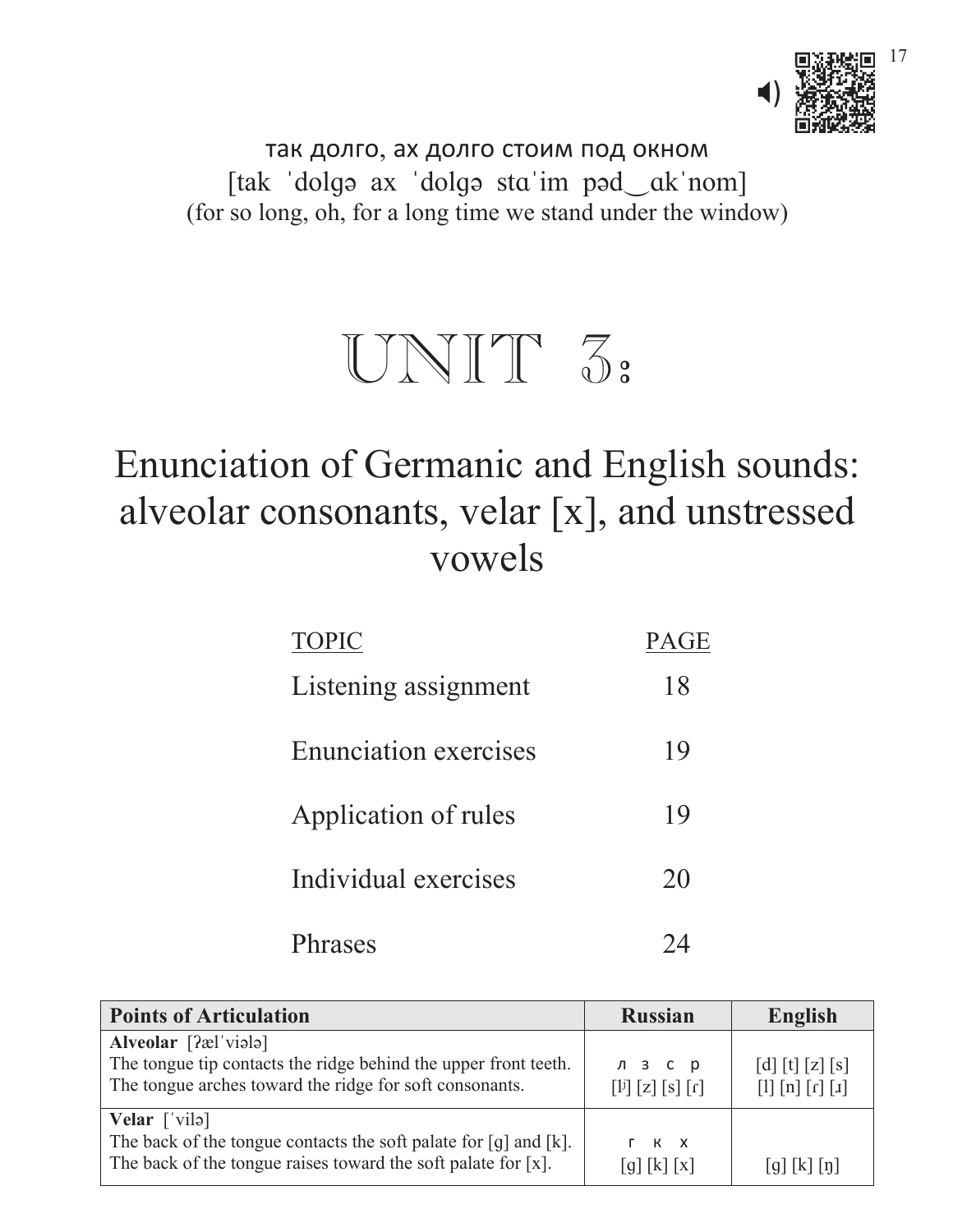#### Art song with a frequent occurrence of alveolar consonants and velar [x]

 Modest Mussorgsky (1839 – 1881) (Russian text from a translation of Goethe's Faust)

#### **Mephistopheles song in Auerbach's cellar**

 *Once upon a time there was a king,* Жил был король когда-то,  $[z_i]$  bil ka rol<sup>j</sup> kaq da tə

 *A flea lived with him,* При нём блоха жила,  $[pr^{ji} n^{j}$ em bla'xa zi la]

 *A flea! A flea!* Блоха... блоха! [bla'xa bla'xa]

 *It was dearer than his brother;* Милей родного сына она ему была;  $[m]$ i l<sup>j</sup>ej rad novo sino a na ji mu bi la]

 *A flea ... ha, ha, ha, ha, ha! A flea?* Блоха... ха, ха, ха, ха, ха! Блоха? [bla xa xa xa xa xa bla xa]

 *Ha, ha, ha, ha, ha! ...A flea!* Ха, ха, ха, ха, ха!... Блоха! [xa xa xa xa xa bla'xa]

 *The king called for a tailor: "Listen, you numbskull!* Зовёт король портного: "Послушай ты, чурбан! [za viet ka roli part nove pas lusej ti teur ban]

 *For my dear friend* Для друга дорогого  $[d]$ a 'drugə dəra'govə]

 *Sew a velvet caftan!"* Сшей бархатный кафтан!``  $[ss:ej$  'barxətnij kaf'tan $]$ 

 *For the flea, a caftan? Ha, ha, ha, ha, ha! A flea?* Блохе кафтан? Ха, ха, ха, ха, ха! Блохе? [bla x<sup>j</sup>e kaf tan xa xa xa xa xa bla x<sup>j</sup>e]

 *Ha, ha, ha, ha, ha!* Xa, xa, xa, xa! [xa xa xa xa xa]

 *A caftan? Ha, ha, ha, ha!* Кафтан? Ха, ха, ха, ха! [kaf tan xa xa xa]

 *Ha, ha, ha, ha, ha! For the flea, a caftan?* Ха, ха, ха, ха, ха! Блохе кафтан? [xa xa xa xa xa bla x<sup>j</sup>e kaf tan]



*Here in gold and velvet, The flea is dressed up,* Вот в золото и бархат, Блоха наряжена, [vot v\_'zolətə i 'barxət bla'xa na'razinə]

*And it was given complete freedom at court.* И полная свобода ей при дворе дана.  $[i$  'polnaja sva boda jej pr $[i]$  dva r $e$  da na]

*Ha, ha! Ha, ha, ha, ha, ha! A flea!* Ха, ха! Ха, ха, ха, ха, ха! блохе!  $\lceil xa \; xa \; xa \; xa \; xa \; xa \; xa \; xa \; ba \; ba \; ba \; b \; a \; xa'$ 

*The king made it minister* Король ей сан министра [ka rolʲ jej ˈsan mʲɪˈnʲistrə]

*and gave it a star (medal),* И с ним звезду даёт,  $[i \ s_{n}]$ im zviz'du da'j $\sigma$ t]

*All the flea's relatives were given the same.* За нею и другие пошли всё блохи в ход.  $[zə 'n'eju i dru'q'ije pas'li isə'bloxi f'xci]$ 

*Ha, ha!* Xa, xa! [xa xa]

*And to the queen herself, and her ladies-in-waiting,* И самой королеве, И фрейлинам ея, [i 'saməj kəra'l<sup>j</sup>ev<sup>j</sup>e i 'fr<sup>j</sup>ejl<sup>j</sup>inəm 'ejə]

*Can't stand fleas anymore,* От блох не стало мочи, [ad blox n<sup>j</sup>e 'stala 'moter]

*Life became unbearable. Ha, ha!* Не стало и житья. Ха, ха!  $[n^je$  'stal $\geq$  i  $z^i$  t $i$ ja xa xa]

*And they were afraid to touch the flea.* И тронуть-то боятся. [i 'tronut<sup>j</sup> ta ba jatsa]

*To kill them was wrong.* Не то чтобы их бить. [n $ie$  to sta bi jix b $\exists$ it $\parallel$ ]

*But we, those that started biting (us)* А мы, кто стал кусаться  $[a \text{ mi} \text{ kto} \text{ stal} \text{ ku} \text{ safs}$ 

*Immediately started strangling (them)! Ha, ha!* Тотчас давай душить! На, ha!  $\lceil \cot \left( \frac{1}{2} \right) \rceil$  tote a/is da vaj du sit<sup>j</sup> xa xa]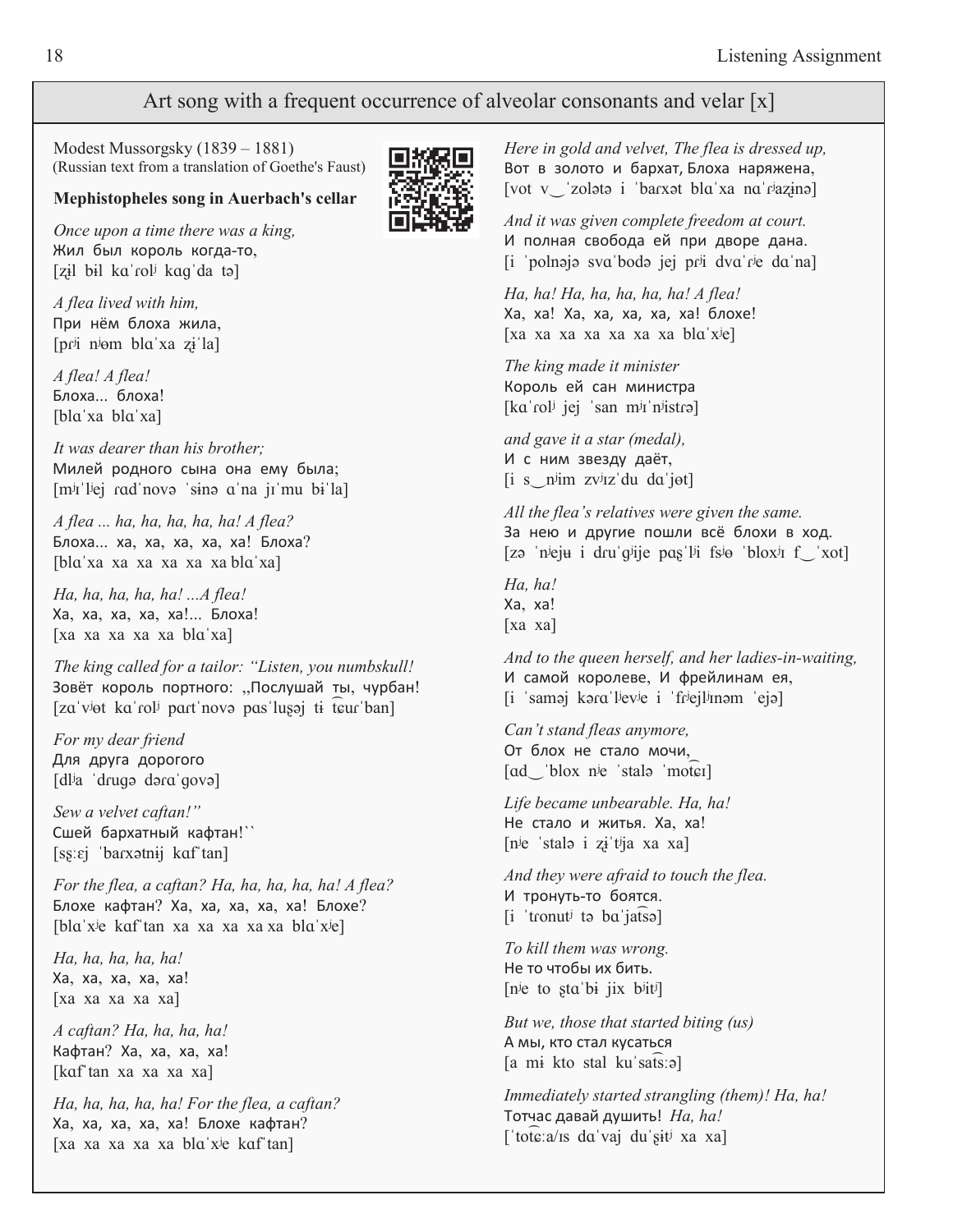#### CLASSWORK #3: Alveolar consonants, velar [x], unstressed vowels Enunciate the following words:



| Voiced [z]: the tongue tip rises toward<br>замка (castle)<br>злая (angry)<br>Alveolar $\mathfrak{z}[z]$<br>the alveolar ridge. Vocalized tone is<br>$\lceil$ 'zlajə]<br>$\lceil$ 'zamkə $\rceil$<br>and schwa<br>released through the narrowed<br>золотой (gold)<br>заботой (care)<br>passageway. The schwa [a] has<br>Polysyllables<br>multiple pronunciations. It is usually<br>[za'botaj]<br>$[z$ əla toj<br>with $\mathsf{3}\left[\mathsf{z}\right]$<br>pronounced as [a]. See units 17-18.<br>сладко (sweet)<br>сорока (magpie)<br>Alveolar $c[s]$<br>Voiceless $[s]$ : the tongue tip rises<br>$\lceil$ 'slatkə $\rceil$<br>[sa'rokə]<br>and schwa<br>toward the alveolar ridge. The breath<br>is released through the narrowed<br>особой (special)<br>досадно (annoying)<br>Polysyllables<br>passageway.<br>$[a\text{ 'sobej]}$<br>[dɑˈsadnə]<br>with $c[s]$<br>уста (mouth)<br>луна (moon)<br>*Unstressed y [u]<br>Pronunciation of unstressed [u]<br>[lu'na]<br>[u'sta]<br>is similar to stressed [u]. It may<br>in first syllable<br>weaken toward [v] in unstressed<br>воду (water)<br>руку (hand)<br>*Unstressed y [u]<br>syllables. Maintain a deliberate<br>rounding of the lips.<br>['vodu]<br>[ˈɾuku]<br>in second syllable<br>иной (other)<br>имел (had)<br>*Unstressed и [1]<br>Unstressed $[i]$ is a reduced $[i]$ vowel. It<br>$\lceil i' \text{no} j \rceil$<br>$\lceil \text{I}'\text{m}^{\text{j}}\text{e} \rceil$<br>is typically closer to a closed [i] sound<br>in first syllable<br>when it precedes the stressed syllable.<br>стоит (worth)<br>струи (jets)<br>*Unstressed и [1]<br>It is often closer to an open [1] sound<br>$\lceil$ 'strui $\rceil$<br>$\lceil$ 'stoit]<br>when it follows the stressed syllable.<br>in second syllable<br>ярко (brightly)<br>пятой (fifth)<br>Central [æ] has the most fronted tongue<br>Central $a [x]$ and schwa<br>$\lceil$ p <sup>j</sup> a/ætəj]<br>arch of all the open central vowels.<br>$\lceil$ 'ja/ærkə]<br>The a spelling in the stressed syllable is<br>стояла (stood)<br>объята (embraced)<br>pronounced as [æ] for speech. It should<br>Dark [a] and $a$ [æ]<br>[sta'ja/ælo]<br>$\lceil a'bja/ætə \rceil$<br>be weakened to bright [a] for singing.<br>холод (cold)<br>хлеба (bread)<br>Voiceless $[x]$ : the tongue tip touches<br>Initial velar $x[x]$<br>the lower front teeth. The back of the<br>$\lceil x \cdot \text{old} \rceil$<br>$\lceil$ 'xl <sup>j</sup> ebə]<br>tongue rises toward the soft palate. The<br>эхо (echo)<br>духа (spirit)<br>breath is released through the narrowed<br>Medial velar $x [x]$<br>$\lceil duxo \rceil$<br>$ \varepsilon X3 $<br>passageway.<br>агнца (lamb)<br>солнца (sun)<br>Dental ц [ts] and schwa<br>Voiceless $\lceil \widehat{\text{ts}} \rceil$ : the tongue tip touches<br>$\lceil$ 'sontsa]<br>['agntsə]<br>the upper front teeth. The breath is<br>released as it opens a narrowed<br>отец (father)<br>царит (reigns)<br>Polysyllables and $\mu$ [ts]<br>passage.<br>$\lceil a'$ t <sup>j</sup> ets]<br>[tsa'r <sup>j</sup> it]<br>друзей (friends)<br>земле (earth)<br>Voiced $[z^j]$ : the tongue tip touches the<br>Soft consonant $3 [z^j]$<br>lower front teeth. The front of the<br>$[z^{j}$ i 'mlʲe]<br>$[dru'z$ ej]<br>tongue rises toward the alveolar ridge.<br>весь (whole)<br>сквозь (through)<br>Voiceless $[s^j]$ : the tongue tip touches<br>Soft consonant $c[s^j]$<br>the lower front teeth. The front of the<br>$\left[\mathrm{v}\mathrm{e}\mathrm{s}\mathrm{s}\mathrm{d}\right]$<br>[skvos <sup>j</sup> ]<br>tongue rises toward the alveolar ridge.<br>вздохи (sighs)<br>тихим (quiet)<br>The tongue tip touches lower teeth. The<br>Soft consonant $x [x^j]$<br>front and back of the tongue rise<br>[ $\langle$ t <sup>j</sup> ix <sup>j</sup> <sub>Im</sub> ]<br>$\left[ \nabla \times \text{dox} \right]$<br>toward soft palate and alveolar ridge.<br>рассвет (dawn)<br>странно (strange)<br>Double consonants require a deliberate<br>Double consonants $\lceil$ :<br>lengthening of the consonant sound.<br>$\lceil \text{ras}' \cdot \text{v} \cdot \text{let} \rceil$<br>$\lceil$ 'stran:ə $\rceil$<br>Plosive TA are lightly rearticulated. | nanciale and following |                  |                 | ------           |
|----------------------------------------------------------------------------------------------------------------------------------------------------------------------------------------------------------------------------------------------------------------------------------------------------------------------------------------------------------------------------------------------------------------------------------------------------------------------------------------------------------------------------------------------------------------------------------------------------------------------------------------------------------------------------------------------------------------------------------------------------------------------------------------------------------------------------------------------------------------------------------------------------------------------------------------------------------------------------------------------------------------------------------------------------------------------------------------------------------------------------------------------------------------------------------------------------------------------------------------------------------------------------------------------------------------------------------------------------------------------------------------------------------------------------------------------------------------------------------------------------------------------------------------------------------------------------------------------------------------------------------------------------------------------------------------------------------------------------------------------------------------------------------------------------------------------------------------------------------------------------------------------------------------------------------------------------------------------------------------------------------------------------------------------------------------------------------------------------------------------------------------------------------------------------------------------------------------------------------------------------------------------------------------------------------------------------------------------------------------------------------------------------------------------------------------------------------------------------------------------------------------------------------------------------------------------------------------------------------------------------------------------------------------------------------------------------------------------------------------------------------------------------------------------------------------------------------------------------------------------------------------------------------------------------------------------------------------------------------------------------------------------------------------------------------------------------------------------------------------------------------------------------------------------------------------------------------------------------------------------------------------------------------------------------------------------------------------------------------------------------------------------------------------------------------------------------------------------------------------------------------------------------------------------------------------------------------------------------------------------------------------------------------------------------------------------------------------------------------------------------------------------------------------------------------------------------------------------------------------------------------------------------------------------------------------------------------------------------------------------------------------------------------------------------------------------------------------------------------------------------------------------------------------------------------------------------------------|------------------------|------------------|-----------------|------------------|
|                                                                                                                                                                                                                                                                                                                                                                                                                                                                                                                                                                                                                                                                                                                                                                                                                                                                                                                                                                                                                                                                                                                                                                                                                                                                                                                                                                                                                                                                                                                                                                                                                                                                                                                                                                                                                                                                                                                                                                                                                                                                                                                                                                                                                                                                                                                                                                                                                                                                                                                                                                                                                                                                                                                                                                                                                                                                                                                                                                                                                                                                                                                                                                                                                                                                                                                                                                                                                                                                                                                                                                                                                                                                                                                                                                                                                                                                                                                                                                                                                                                                                                                                                                                                                | <b>RULES</b>           | <b>FORMATION</b> | <b>EXAMPLES</b> | <b>CLASSWORK</b> |
|                                                                                                                                                                                                                                                                                                                                                                                                                                                                                                                                                                                                                                                                                                                                                                                                                                                                                                                                                                                                                                                                                                                                                                                                                                                                                                                                                                                                                                                                                                                                                                                                                                                                                                                                                                                                                                                                                                                                                                                                                                                                                                                                                                                                                                                                                                                                                                                                                                                                                                                                                                                                                                                                                                                                                                                                                                                                                                                                                                                                                                                                                                                                                                                                                                                                                                                                                                                                                                                                                                                                                                                                                                                                                                                                                                                                                                                                                                                                                                                                                                                                                                                                                                                                                |                        |                  |                 |                  |
|                                                                                                                                                                                                                                                                                                                                                                                                                                                                                                                                                                                                                                                                                                                                                                                                                                                                                                                                                                                                                                                                                                                                                                                                                                                                                                                                                                                                                                                                                                                                                                                                                                                                                                                                                                                                                                                                                                                                                                                                                                                                                                                                                                                                                                                                                                                                                                                                                                                                                                                                                                                                                                                                                                                                                                                                                                                                                                                                                                                                                                                                                                                                                                                                                                                                                                                                                                                                                                                                                                                                                                                                                                                                                                                                                                                                                                                                                                                                                                                                                                                                                                                                                                                                                |                        |                  |                 |                  |
|                                                                                                                                                                                                                                                                                                                                                                                                                                                                                                                                                                                                                                                                                                                                                                                                                                                                                                                                                                                                                                                                                                                                                                                                                                                                                                                                                                                                                                                                                                                                                                                                                                                                                                                                                                                                                                                                                                                                                                                                                                                                                                                                                                                                                                                                                                                                                                                                                                                                                                                                                                                                                                                                                                                                                                                                                                                                                                                                                                                                                                                                                                                                                                                                                                                                                                                                                                                                                                                                                                                                                                                                                                                                                                                                                                                                                                                                                                                                                                                                                                                                                                                                                                                                                |                        |                  |                 |                  |
|                                                                                                                                                                                                                                                                                                                                                                                                                                                                                                                                                                                                                                                                                                                                                                                                                                                                                                                                                                                                                                                                                                                                                                                                                                                                                                                                                                                                                                                                                                                                                                                                                                                                                                                                                                                                                                                                                                                                                                                                                                                                                                                                                                                                                                                                                                                                                                                                                                                                                                                                                                                                                                                                                                                                                                                                                                                                                                                                                                                                                                                                                                                                                                                                                                                                                                                                                                                                                                                                                                                                                                                                                                                                                                                                                                                                                                                                                                                                                                                                                                                                                                                                                                                                                |                        |                  |                 |                  |
|                                                                                                                                                                                                                                                                                                                                                                                                                                                                                                                                                                                                                                                                                                                                                                                                                                                                                                                                                                                                                                                                                                                                                                                                                                                                                                                                                                                                                                                                                                                                                                                                                                                                                                                                                                                                                                                                                                                                                                                                                                                                                                                                                                                                                                                                                                                                                                                                                                                                                                                                                                                                                                                                                                                                                                                                                                                                                                                                                                                                                                                                                                                                                                                                                                                                                                                                                                                                                                                                                                                                                                                                                                                                                                                                                                                                                                                                                                                                                                                                                                                                                                                                                                                                                |                        |                  |                 |                  |
|                                                                                                                                                                                                                                                                                                                                                                                                                                                                                                                                                                                                                                                                                                                                                                                                                                                                                                                                                                                                                                                                                                                                                                                                                                                                                                                                                                                                                                                                                                                                                                                                                                                                                                                                                                                                                                                                                                                                                                                                                                                                                                                                                                                                                                                                                                                                                                                                                                                                                                                                                                                                                                                                                                                                                                                                                                                                                                                                                                                                                                                                                                                                                                                                                                                                                                                                                                                                                                                                                                                                                                                                                                                                                                                                                                                                                                                                                                                                                                                                                                                                                                                                                                                                                |                        |                  |                 |                  |
|                                                                                                                                                                                                                                                                                                                                                                                                                                                                                                                                                                                                                                                                                                                                                                                                                                                                                                                                                                                                                                                                                                                                                                                                                                                                                                                                                                                                                                                                                                                                                                                                                                                                                                                                                                                                                                                                                                                                                                                                                                                                                                                                                                                                                                                                                                                                                                                                                                                                                                                                                                                                                                                                                                                                                                                                                                                                                                                                                                                                                                                                                                                                                                                                                                                                                                                                                                                                                                                                                                                                                                                                                                                                                                                                                                                                                                                                                                                                                                                                                                                                                                                                                                                                                |                        |                  |                 |                  |
|                                                                                                                                                                                                                                                                                                                                                                                                                                                                                                                                                                                                                                                                                                                                                                                                                                                                                                                                                                                                                                                                                                                                                                                                                                                                                                                                                                                                                                                                                                                                                                                                                                                                                                                                                                                                                                                                                                                                                                                                                                                                                                                                                                                                                                                                                                                                                                                                                                                                                                                                                                                                                                                                                                                                                                                                                                                                                                                                                                                                                                                                                                                                                                                                                                                                                                                                                                                                                                                                                                                                                                                                                                                                                                                                                                                                                                                                                                                                                                                                                                                                                                                                                                                                                |                        |                  |                 |                  |
|                                                                                                                                                                                                                                                                                                                                                                                                                                                                                                                                                                                                                                                                                                                                                                                                                                                                                                                                                                                                                                                                                                                                                                                                                                                                                                                                                                                                                                                                                                                                                                                                                                                                                                                                                                                                                                                                                                                                                                                                                                                                                                                                                                                                                                                                                                                                                                                                                                                                                                                                                                                                                                                                                                                                                                                                                                                                                                                                                                                                                                                                                                                                                                                                                                                                                                                                                                                                                                                                                                                                                                                                                                                                                                                                                                                                                                                                                                                                                                                                                                                                                                                                                                                                                |                        |                  |                 |                  |
|                                                                                                                                                                                                                                                                                                                                                                                                                                                                                                                                                                                                                                                                                                                                                                                                                                                                                                                                                                                                                                                                                                                                                                                                                                                                                                                                                                                                                                                                                                                                                                                                                                                                                                                                                                                                                                                                                                                                                                                                                                                                                                                                                                                                                                                                                                                                                                                                                                                                                                                                                                                                                                                                                                                                                                                                                                                                                                                                                                                                                                                                                                                                                                                                                                                                                                                                                                                                                                                                                                                                                                                                                                                                                                                                                                                                                                                                                                                                                                                                                                                                                                                                                                                                                |                        |                  |                 |                  |
|                                                                                                                                                                                                                                                                                                                                                                                                                                                                                                                                                                                                                                                                                                                                                                                                                                                                                                                                                                                                                                                                                                                                                                                                                                                                                                                                                                                                                                                                                                                                                                                                                                                                                                                                                                                                                                                                                                                                                                                                                                                                                                                                                                                                                                                                                                                                                                                                                                                                                                                                                                                                                                                                                                                                                                                                                                                                                                                                                                                                                                                                                                                                                                                                                                                                                                                                                                                                                                                                                                                                                                                                                                                                                                                                                                                                                                                                                                                                                                                                                                                                                                                                                                                                                |                        |                  |                 |                  |
|                                                                                                                                                                                                                                                                                                                                                                                                                                                                                                                                                                                                                                                                                                                                                                                                                                                                                                                                                                                                                                                                                                                                                                                                                                                                                                                                                                                                                                                                                                                                                                                                                                                                                                                                                                                                                                                                                                                                                                                                                                                                                                                                                                                                                                                                                                                                                                                                                                                                                                                                                                                                                                                                                                                                                                                                                                                                                                                                                                                                                                                                                                                                                                                                                                                                                                                                                                                                                                                                                                                                                                                                                                                                                                                                                                                                                                                                                                                                                                                                                                                                                                                                                                                                                |                        |                  |                 |                  |
|                                                                                                                                                                                                                                                                                                                                                                                                                                                                                                                                                                                                                                                                                                                                                                                                                                                                                                                                                                                                                                                                                                                                                                                                                                                                                                                                                                                                                                                                                                                                                                                                                                                                                                                                                                                                                                                                                                                                                                                                                                                                                                                                                                                                                                                                                                                                                                                                                                                                                                                                                                                                                                                                                                                                                                                                                                                                                                                                                                                                                                                                                                                                                                                                                                                                                                                                                                                                                                                                                                                                                                                                                                                                                                                                                                                                                                                                                                                                                                                                                                                                                                                                                                                                                |                        |                  |                 |                  |
|                                                                                                                                                                                                                                                                                                                                                                                                                                                                                                                                                                                                                                                                                                                                                                                                                                                                                                                                                                                                                                                                                                                                                                                                                                                                                                                                                                                                                                                                                                                                                                                                                                                                                                                                                                                                                                                                                                                                                                                                                                                                                                                                                                                                                                                                                                                                                                                                                                                                                                                                                                                                                                                                                                                                                                                                                                                                                                                                                                                                                                                                                                                                                                                                                                                                                                                                                                                                                                                                                                                                                                                                                                                                                                                                                                                                                                                                                                                                                                                                                                                                                                                                                                                                                |                        |                  |                 |                  |
|                                                                                                                                                                                                                                                                                                                                                                                                                                                                                                                                                                                                                                                                                                                                                                                                                                                                                                                                                                                                                                                                                                                                                                                                                                                                                                                                                                                                                                                                                                                                                                                                                                                                                                                                                                                                                                                                                                                                                                                                                                                                                                                                                                                                                                                                                                                                                                                                                                                                                                                                                                                                                                                                                                                                                                                                                                                                                                                                                                                                                                                                                                                                                                                                                                                                                                                                                                                                                                                                                                                                                                                                                                                                                                                                                                                                                                                                                                                                                                                                                                                                                                                                                                                                                |                        |                  |                 |                  |
|                                                                                                                                                                                                                                                                                                                                                                                                                                                                                                                                                                                                                                                                                                                                                                                                                                                                                                                                                                                                                                                                                                                                                                                                                                                                                                                                                                                                                                                                                                                                                                                                                                                                                                                                                                                                                                                                                                                                                                                                                                                                                                                                                                                                                                                                                                                                                                                                                                                                                                                                                                                                                                                                                                                                                                                                                                                                                                                                                                                                                                                                                                                                                                                                                                                                                                                                                                                                                                                                                                                                                                                                                                                                                                                                                                                                                                                                                                                                                                                                                                                                                                                                                                                                                |                        |                  |                 |                  |
|                                                                                                                                                                                                                                                                                                                                                                                                                                                                                                                                                                                                                                                                                                                                                                                                                                                                                                                                                                                                                                                                                                                                                                                                                                                                                                                                                                                                                                                                                                                                                                                                                                                                                                                                                                                                                                                                                                                                                                                                                                                                                                                                                                                                                                                                                                                                                                                                                                                                                                                                                                                                                                                                                                                                                                                                                                                                                                                                                                                                                                                                                                                                                                                                                                                                                                                                                                                                                                                                                                                                                                                                                                                                                                                                                                                                                                                                                                                                                                                                                                                                                                                                                                                                                |                        |                  |                 |                  |
|                                                                                                                                                                                                                                                                                                                                                                                                                                                                                                                                                                                                                                                                                                                                                                                                                                                                                                                                                                                                                                                                                                                                                                                                                                                                                                                                                                                                                                                                                                                                                                                                                                                                                                                                                                                                                                                                                                                                                                                                                                                                                                                                                                                                                                                                                                                                                                                                                                                                                                                                                                                                                                                                                                                                                                                                                                                                                                                                                                                                                                                                                                                                                                                                                                                                                                                                                                                                                                                                                                                                                                                                                                                                                                                                                                                                                                                                                                                                                                                                                                                                                                                                                                                                                |                        |                  |                 |                  |
|                                                                                                                                                                                                                                                                                                                                                                                                                                                                                                                                                                                                                                                                                                                                                                                                                                                                                                                                                                                                                                                                                                                                                                                                                                                                                                                                                                                                                                                                                                                                                                                                                                                                                                                                                                                                                                                                                                                                                                                                                                                                                                                                                                                                                                                                                                                                                                                                                                                                                                                                                                                                                                                                                                                                                                                                                                                                                                                                                                                                                                                                                                                                                                                                                                                                                                                                                                                                                                                                                                                                                                                                                                                                                                                                                                                                                                                                                                                                                                                                                                                                                                                                                                                                                |                        |                  |                 |                  |
|                                                                                                                                                                                                                                                                                                                                                                                                                                                                                                                                                                                                                                                                                                                                                                                                                                                                                                                                                                                                                                                                                                                                                                                                                                                                                                                                                                                                                                                                                                                                                                                                                                                                                                                                                                                                                                                                                                                                                                                                                                                                                                                                                                                                                                                                                                                                                                                                                                                                                                                                                                                                                                                                                                                                                                                                                                                                                                                                                                                                                                                                                                                                                                                                                                                                                                                                                                                                                                                                                                                                                                                                                                                                                                                                                                                                                                                                                                                                                                                                                                                                                                                                                                                                                |                        |                  |                 |                  |
|                                                                                                                                                                                                                                                                                                                                                                                                                                                                                                                                                                                                                                                                                                                                                                                                                                                                                                                                                                                                                                                                                                                                                                                                                                                                                                                                                                                                                                                                                                                                                                                                                                                                                                                                                                                                                                                                                                                                                                                                                                                                                                                                                                                                                                                                                                                                                                                                                                                                                                                                                                                                                                                                                                                                                                                                                                                                                                                                                                                                                                                                                                                                                                                                                                                                                                                                                                                                                                                                                                                                                                                                                                                                                                                                                                                                                                                                                                                                                                                                                                                                                                                                                                                                                |                        |                  |                 |                  |
|                                                                                                                                                                                                                                                                                                                                                                                                                                                                                                                                                                                                                                                                                                                                                                                                                                                                                                                                                                                                                                                                                                                                                                                                                                                                                                                                                                                                                                                                                                                                                                                                                                                                                                                                                                                                                                                                                                                                                                                                                                                                                                                                                                                                                                                                                                                                                                                                                                                                                                                                                                                                                                                                                                                                                                                                                                                                                                                                                                                                                                                                                                                                                                                                                                                                                                                                                                                                                                                                                                                                                                                                                                                                                                                                                                                                                                                                                                                                                                                                                                                                                                                                                                                                                |                        |                  |                 |                  |
|                                                                                                                                                                                                                                                                                                                                                                                                                                                                                                                                                                                                                                                                                                                                                                                                                                                                                                                                                                                                                                                                                                                                                                                                                                                                                                                                                                                                                                                                                                                                                                                                                                                                                                                                                                                                                                                                                                                                                                                                                                                                                                                                                                                                                                                                                                                                                                                                                                                                                                                                                                                                                                                                                                                                                                                                                                                                                                                                                                                                                                                                                                                                                                                                                                                                                                                                                                                                                                                                                                                                                                                                                                                                                                                                                                                                                                                                                                                                                                                                                                                                                                                                                                                                                |                        |                  |                 |                  |
|                                                                                                                                                                                                                                                                                                                                                                                                                                                                                                                                                                                                                                                                                                                                                                                                                                                                                                                                                                                                                                                                                                                                                                                                                                                                                                                                                                                                                                                                                                                                                                                                                                                                                                                                                                                                                                                                                                                                                                                                                                                                                                                                                                                                                                                                                                                                                                                                                                                                                                                                                                                                                                                                                                                                                                                                                                                                                                                                                                                                                                                                                                                                                                                                                                                                                                                                                                                                                                                                                                                                                                                                                                                                                                                                                                                                                                                                                                                                                                                                                                                                                                                                                                                                                |                        |                  |                 |                  |
|                                                                                                                                                                                                                                                                                                                                                                                                                                                                                                                                                                                                                                                                                                                                                                                                                                                                                                                                                                                                                                                                                                                                                                                                                                                                                                                                                                                                                                                                                                                                                                                                                                                                                                                                                                                                                                                                                                                                                                                                                                                                                                                                                                                                                                                                                                                                                                                                                                                                                                                                                                                                                                                                                                                                                                                                                                                                                                                                                                                                                                                                                                                                                                                                                                                                                                                                                                                                                                                                                                                                                                                                                                                                                                                                                                                                                                                                                                                                                                                                                                                                                                                                                                                                                |                        |                  |                 |                  |
|                                                                                                                                                                                                                                                                                                                                                                                                                                                                                                                                                                                                                                                                                                                                                                                                                                                                                                                                                                                                                                                                                                                                                                                                                                                                                                                                                                                                                                                                                                                                                                                                                                                                                                                                                                                                                                                                                                                                                                                                                                                                                                                                                                                                                                                                                                                                                                                                                                                                                                                                                                                                                                                                                                                                                                                                                                                                                                                                                                                                                                                                                                                                                                                                                                                                                                                                                                                                                                                                                                                                                                                                                                                                                                                                                                                                                                                                                                                                                                                                                                                                                                                                                                                                                |                        |                  |                 |                  |
|                                                                                                                                                                                                                                                                                                                                                                                                                                                                                                                                                                                                                                                                                                                                                                                                                                                                                                                                                                                                                                                                                                                                                                                                                                                                                                                                                                                                                                                                                                                                                                                                                                                                                                                                                                                                                                                                                                                                                                                                                                                                                                                                                                                                                                                                                                                                                                                                                                                                                                                                                                                                                                                                                                                                                                                                                                                                                                                                                                                                                                                                                                                                                                                                                                                                                                                                                                                                                                                                                                                                                                                                                                                                                                                                                                                                                                                                                                                                                                                                                                                                                                                                                                                                                |                        |                  |                 |                  |
|                                                                                                                                                                                                                                                                                                                                                                                                                                                                                                                                                                                                                                                                                                                                                                                                                                                                                                                                                                                                                                                                                                                                                                                                                                                                                                                                                                                                                                                                                                                                                                                                                                                                                                                                                                                                                                                                                                                                                                                                                                                                                                                                                                                                                                                                                                                                                                                                                                                                                                                                                                                                                                                                                                                                                                                                                                                                                                                                                                                                                                                                                                                                                                                                                                                                                                                                                                                                                                                                                                                                                                                                                                                                                                                                                                                                                                                                                                                                                                                                                                                                                                                                                                                                                |                        |                  |                 |                  |
|                                                                                                                                                                                                                                                                                                                                                                                                                                                                                                                                                                                                                                                                                                                                                                                                                                                                                                                                                                                                                                                                                                                                                                                                                                                                                                                                                                                                                                                                                                                                                                                                                                                                                                                                                                                                                                                                                                                                                                                                                                                                                                                                                                                                                                                                                                                                                                                                                                                                                                                                                                                                                                                                                                                                                                                                                                                                                                                                                                                                                                                                                                                                                                                                                                                                                                                                                                                                                                                                                                                                                                                                                                                                                                                                                                                                                                                                                                                                                                                                                                                                                                                                                                                                                |                        |                  |                 |                  |
|                                                                                                                                                                                                                                                                                                                                                                                                                                                                                                                                                                                                                                                                                                                                                                                                                                                                                                                                                                                                                                                                                                                                                                                                                                                                                                                                                                                                                                                                                                                                                                                                                                                                                                                                                                                                                                                                                                                                                                                                                                                                                                                                                                                                                                                                                                                                                                                                                                                                                                                                                                                                                                                                                                                                                                                                                                                                                                                                                                                                                                                                                                                                                                                                                                                                                                                                                                                                                                                                                                                                                                                                                                                                                                                                                                                                                                                                                                                                                                                                                                                                                                                                                                                                                |                        |                  |                 |                  |
|                                                                                                                                                                                                                                                                                                                                                                                                                                                                                                                                                                                                                                                                                                                                                                                                                                                                                                                                                                                                                                                                                                                                                                                                                                                                                                                                                                                                                                                                                                                                                                                                                                                                                                                                                                                                                                                                                                                                                                                                                                                                                                                                                                                                                                                                                                                                                                                                                                                                                                                                                                                                                                                                                                                                                                                                                                                                                                                                                                                                                                                                                                                                                                                                                                                                                                                                                                                                                                                                                                                                                                                                                                                                                                                                                                                                                                                                                                                                                                                                                                                                                                                                                                                                                |                        |                  |                 |                  |
|                                                                                                                                                                                                                                                                                                                                                                                                                                                                                                                                                                                                                                                                                                                                                                                                                                                                                                                                                                                                                                                                                                                                                                                                                                                                                                                                                                                                                                                                                                                                                                                                                                                                                                                                                                                                                                                                                                                                                                                                                                                                                                                                                                                                                                                                                                                                                                                                                                                                                                                                                                                                                                                                                                                                                                                                                                                                                                                                                                                                                                                                                                                                                                                                                                                                                                                                                                                                                                                                                                                                                                                                                                                                                                                                                                                                                                                                                                                                                                                                                                                                                                                                                                                                                |                        |                  |                 |                  |
|                                                                                                                                                                                                                                                                                                                                                                                                                                                                                                                                                                                                                                                                                                                                                                                                                                                                                                                                                                                                                                                                                                                                                                                                                                                                                                                                                                                                                                                                                                                                                                                                                                                                                                                                                                                                                                                                                                                                                                                                                                                                                                                                                                                                                                                                                                                                                                                                                                                                                                                                                                                                                                                                                                                                                                                                                                                                                                                                                                                                                                                                                                                                                                                                                                                                                                                                                                                                                                                                                                                                                                                                                                                                                                                                                                                                                                                                                                                                                                                                                                                                                                                                                                                                                |                        |                  |                 |                  |
|                                                                                                                                                                                                                                                                                                                                                                                                                                                                                                                                                                                                                                                                                                                                                                                                                                                                                                                                                                                                                                                                                                                                                                                                                                                                                                                                                                                                                                                                                                                                                                                                                                                                                                                                                                                                                                                                                                                                                                                                                                                                                                                                                                                                                                                                                                                                                                                                                                                                                                                                                                                                                                                                                                                                                                                                                                                                                                                                                                                                                                                                                                                                                                                                                                                                                                                                                                                                                                                                                                                                                                                                                                                                                                                                                                                                                                                                                                                                                                                                                                                                                                                                                                                                                |                        |                  |                 |                  |
|                                                                                                                                                                                                                                                                                                                                                                                                                                                                                                                                                                                                                                                                                                                                                                                                                                                                                                                                                                                                                                                                                                                                                                                                                                                                                                                                                                                                                                                                                                                                                                                                                                                                                                                                                                                                                                                                                                                                                                                                                                                                                                                                                                                                                                                                                                                                                                                                                                                                                                                                                                                                                                                                                                                                                                                                                                                                                                                                                                                                                                                                                                                                                                                                                                                                                                                                                                                                                                                                                                                                                                                                                                                                                                                                                                                                                                                                                                                                                                                                                                                                                                                                                                                                                |                        |                  |                 |                  |
|                                                                                                                                                                                                                                                                                                                                                                                                                                                                                                                                                                                                                                                                                                                                                                                                                                                                                                                                                                                                                                                                                                                                                                                                                                                                                                                                                                                                                                                                                                                                                                                                                                                                                                                                                                                                                                                                                                                                                                                                                                                                                                                                                                                                                                                                                                                                                                                                                                                                                                                                                                                                                                                                                                                                                                                                                                                                                                                                                                                                                                                                                                                                                                                                                                                                                                                                                                                                                                                                                                                                                                                                                                                                                                                                                                                                                                                                                                                                                                                                                                                                                                                                                                                                                |                        |                  |                 |                  |

\*Vowel Reduction. Unstressed  $u$ , e, y, ы, or **ю** weaken (by varying degrees) from the closed toward the open vowel form. Unstressed  $u$  is transcribed with an open [1] in this text since it has the most obvious and varied mutations. Dictionaries provide an open vowel transcription for unstressed  $u$  and  $y$ . The degrees of openness are unpredictable and less apparent for unstressed  $y$ , e,  $b$ , and  $\omega$ . Dictionaries simply transcribe the latter three as closed vowels.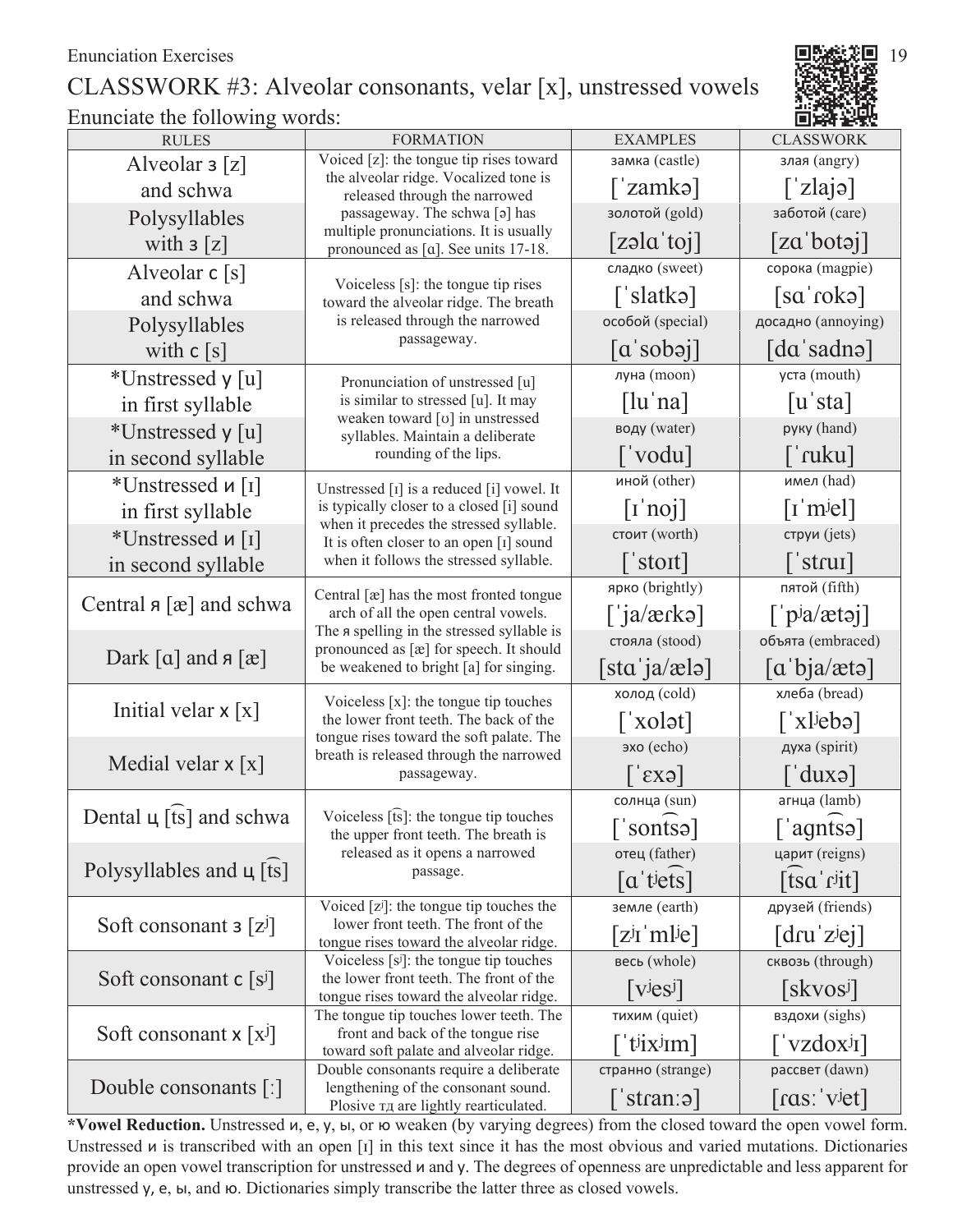20 Enunciation Exercises 同题。

### WORKSHEET #3: Alveolar consonants, velar [x], unstressed vowels

| <b>RULES</b>                 | #1                                                       | #2                                                               | #3                                                      |
|------------------------------|----------------------------------------------------------|------------------------------------------------------------------|---------------------------------------------------------|
| Alveolar $3 \lceil z \rceil$ | знала (knew)                                             | грозно (menacingly)                                              | звонко (loudly)                                         |
| and schwa                    | $\lceil$ 'znalə $\rceil$                                 | $\lceil$ grozna $\rceil$                                         | $\lceil$ 'zvonkə $\rceil$                               |
| Polysyllables                | сгорая (burning out)                                     | разлука (parting)                                                | заката (sunset)                                         |
| with $3[z]$                  | [zga'raja]                                               | $\lceil \text{raz'} \rceil$ ukə $\rceil$                         | [za'kata]                                               |
| Alveolar $c[s]$              | скоро (soon)                                             | стала (became)                                                   | сокола (falcon)                                         |
| and schwa                    | $\lceil$ skorə $\rceil$                                  | $\lceil$ 'stalə $\rceil$                                         | $\lceil$ 'sokələ $\rceil$                               |
| Polysyllables                | настала (has arrived)                                    | востока (east)                                                   | сломала (broke)                                         |
| with $c[s]$                  | [na's tal]                                               | [va'stokə]                                                       | $[s]$ a'malə]                                           |
| Unstressed $y$ [u]           | туда (there)                                             | удел (destiny)                                                   | дубов (oaks)                                            |
| in first syllable            | $\lceil \text{tu}' \text{da} \rceil$                     | $[u'$ <sub>d</sub> $j$ el]                                       | $[du'$ bof $]$                                          |
| Unstressed y [u]             | эту (this)                                               | броду (ford)                                                     | зиму (winter)                                           |
| in second syllable           | $\lceil$ ' $\epsilon$ tu]                                | ['brodu]                                                         | $\lceil$ 'z <sup>j</sup> imu]                           |
| Unstressed $\mu$ [1]         | Эдем (Eden)                                              | emy (him)                                                        | играл (played)                                          |
| in first syllable            | $\lceil \text{I}'$ d <sup>j</sup> em]                    | $\left[\mathbf{j} \mathbf{l} \mathbf{m} \mathbf{u}\right]$       | $\lceil \text{I}'\text{grad}\rceil$                     |
| Unstressed и [1]             | ноет (whines)                                            | воин (warrior)                                                   | зреет (matures)                                         |
| in second syllable           | $\lceil$ 'nojit]                                         | $\lceil \text{vonn} \rceil$                                      | $\lceil$ 'zr <sup>j</sup> ejit]                         |
|                              | ядом (poison)                                            | дятла (woodpecker)                                               | ягод (berries)                                          |
| Central $a [x]$ and schwa    | $\lceil$ 'ja/ædəm]                                       | $\int d^j a / \text{at} a$                                       | $\lceil$ ja/ægət]                                       |
|                              | роняя (dropping)                                         | озаряла (lit up)                                                 | полярной (polar)                                        |
| Dark [a] and $a$ [æ]         | $\lceil \text{ra}' \text{nia}/\text{e} \text{ja} \rceil$ | $\lceil \alpha z \alpha' r^{\dagger} a / \alpha \epsilon \rceil$ | $\lceil pa' ^{j}a/ærnq \rceil$                          |
|                              | xopa (chorus)                                            | силах (force)                                                    | волнах (waves)                                          |
| Velar $x[x]$ and schwa       | $\lceil$ core                                            | $\lceil$ 's <sup>j</sup> iləx]                                   | ['volnəx]                                               |
|                              | ropax (mountains)                                        | своих (their)                                                    | храня (keeping)                                         |
| Dark [a] and velar $x [x]$   | $\lceil \text{ga}' \text{raz} \rceil$                    | [sva'ix]                                                         |                                                         |
|                              | мнится (thinks)                                          | несутся (rush)                                                   | слиться (merge)                                         |
| Dental $\mu$ [ts] and schwa  | $\lceil$ 'mn <sup>j</sup> itsə]                          | $[n^j]$ sutsa]                                                   | $\lceil$ 'sl <sup>j</sup> itsə]                         |
|                              | боится (fears)                                           | молиться (pray)                                                  | богатство (wealth)                                      |
| Polysyllables and $\mu$ [ts] | $[ba$ itsə $]$                                           | $\lceil \text{ma}' \rceil$ <sup>i</sup> itsə $\lceil$            | $[ba]$ gatstva]                                         |
|                              | зелен (green)                                            | газель (gazelle)                                                 | взял (took)                                             |
| Soft consonant $3 [z^j]$     | $\lceil$ z <sup>j</sup> el <sup>j</sup> In]              | $\left[ \text{qa z}   \text{e} \right]$                          | $\lceil vz^{\dagger}a/\mathcal{E}l\rceil$               |
|                              | всей (all)                                               | красе (beauty)                                                   | сей (this)                                              |
| Soft consonant $c[s^j]$      | $[fs^{j}ej]$                                             | $\lceil\text{kra}'\text{si}e\rceil$                              | $[s^{j}e^{j}]$                                          |
|                              | блохе (flea)                                             | плахе (chopping block)                                           | rpexe (sin)                                             |
| Soft consonant $x [x^j]$     | $[\text{bla}' \text{x} \text{je}]$                       | [ $[$ plax <sup>j</sup> e]                                       | $\lceil \text{gr}^{\text{ij}} \rceil$ x <sup>j</sup> e] |
|                              | воззови (call)                                           | рассудок (sanity)                                                | лунному (lunar)                                         |
| Double consonants [:]        | $\left[\text{vəz:}\text{a}'\text{v}^{\text{ji}}\right]$  | [ra's:udək]                                                      | ˈlunːəmu]                                               |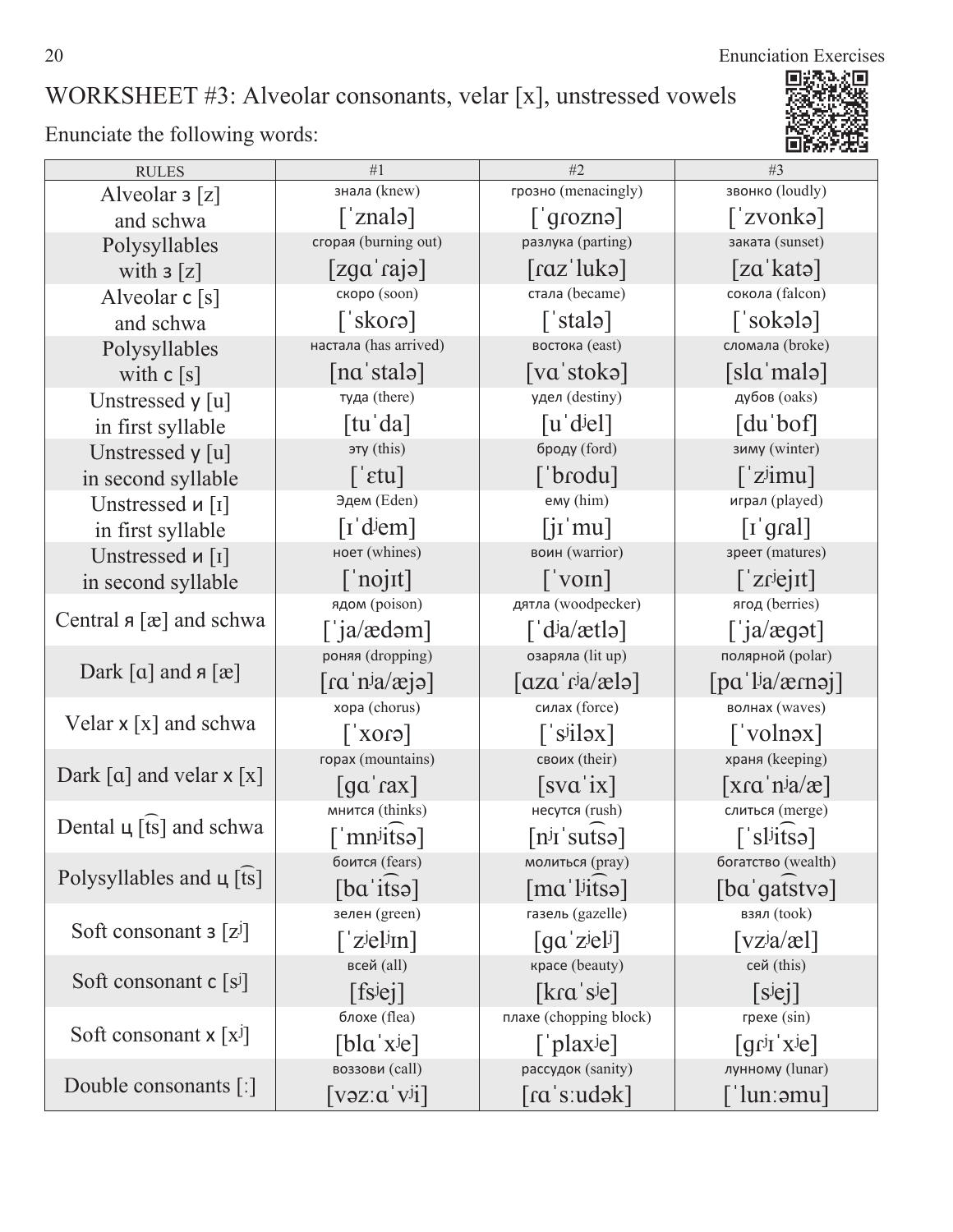# WORKSHEET #3: Alveolar consonants, velar [x], unstressed vowels

| <b>RULES</b>                 | #4                                                                     | #5                                                           | #6                                                            |
|------------------------------|------------------------------------------------------------------------|--------------------------------------------------------------|---------------------------------------------------------------|
| Alveolar $\mathfrak{z}[z]$   | роза (rose)                                                            | задом (backwards)                                            | злое (evil)                                                   |
| and schwa                    | $\lceil \cosh \rceil$                                                  | [ $zadəm$ ]                                                  | $\lceil$ 'zlojə]                                              |
| Polysyllables                | сказала (said)                                                         | запела (sang)                                                | разбила (smashed)                                             |
| with $3 \lfloor z \rfloor$   | [ska zalə]                                                             | $[za'p$ ielə $]$                                             | $\lceil \text{caz'b'ilə} \rceil$                              |
| Alveolar $c[s]$              | сокол (falcon)                                                         | лаской (caress)                                              | место (place)                                                 |
| and schwa                    | $\lceil$ 'sokəl]                                                       | $\lceil$ 'laskəj]                                            | $\lceil$ m <sup>j</sup> esta                                  |
| Polysyllables                | скорее (faster)                                                        | восторгом (delight)                                          | вставала (rose)                                               |
| with $c[s]$                  | $[ska']$ rieje]                                                        | $\lceil \text{va} \cdot \text{storg} \cdot \text{sm} \rceil$ | [fsta valə]                                                   |
| Unstressed $y$ [u]           | yrac (faded away)                                                      | другой (other)                                               | гудит (hums)                                                  |
| in first syllable            | $[u]$ gas]                                                             | [dru'qoj]                                                    | $\left[$ qu'd <sup>i</sup> it $\right]$                       |
| Unstressed y [u]             | муку (torment)                                                         | гаснут (fade away)                                           | будут (will)                                                  |
| in second syllable           | $\lceil$ 'muku]                                                        | $\lceil$ gasnut]                                             | ['budut]                                                      |
| Unstressed $\mu$ [1]         | едой (food)                                                            | избрал (elected)                                             | иглой (needle)                                                |
| in first syllable            | [iidoj]                                                                | $\lceil z' b$ ral]                                           | [i'gloj]                                                      |
| Unstressed <i>u</i> [1]      | поит (gives to drink)                                                  | дует (blow)                                                  | тает (melts)                                                  |
| in second syllable           | $\lceil$ 'poit]                                                        | $\lceil$ 'dujit]                                             | $\lceil$ 'tajit]                                              |
|                              | взяло (took)                                                           | ярого (ardent)                                               | клятва (oath)                                                 |
| Central $a [x]$ and schwa    | $\lceil \text{vz} \cdot \text{a} \cdot \text{e} \cdot \text{b} \rceil$ | [iacarea                                                     | ['kl $i$ a/ætvə]                                              |
|                              | нарядна (dressed up)                                                   | обязан (must)                                                | поросята (piglets)                                            |
| Dark [a] and $a$ [æ]         | $\lceil na' r^j a / \text{edno} \rceil$                                | $\lceil a'b^{\dagger}a/\text{zzan}\rceil$                    | $\lceil \text{para}' \cdot \text{s} \cdot \text{data} \rceil$ |
|                              | вздоха (sigh)                                                          | yxo (an ear)                                                 | глухо (deafness)                                              |
| Velar $x[x]$ and schwa       | $\lceil$ vzdoxə $\rceil$                                               | $[$ $\alpha$                                                 | [ $'$ qluxə]                                                  |
|                              | пастух (shepherd)                                                      | хотел (wanted to)                                            | холмом (hill)                                                 |
| Dark [a] and velar $x [x]$   | [pa's tux]                                                             | $\left[ \text{xa}'\text{ tiel} \right]$                      | [xal mom]                                                     |
|                              | целой (whole)                                                          | злятся (be angry)                                            | длится (lasts)                                                |
| Dental $\mu$ [ts] and schwa  | $[$ tseləj]                                                            | $\lceil$ 'zl <sup>j</sup> a/ætsə]                            | $\lceil$ 'dl <sup>j</sup> itsə]                               |
|                              | отстал (lagged behind)                                                 | пловцов (swimmers)                                           | гордится (be proud)                                           |
| Polysyllables and $\mu$ [ts] | [ats'tal]                                                              | $[plat]$ isof]                                               | $\lceil \text{gar}' \cdot \text{d} \cdot \text{itso} \rceil$  |
|                              | озеро (lake)                                                           | поэзии (poetry)                                              | музе (muse)                                                   |
| Soft consonant $3 [z^j]$     | $[\text{enixo}']$                                                      | $[pa' \varepsilon z^{j}II]$                                  | $\lceil$ muz <sup>j</sup> e]                                  |
|                              | бойся (be afraid)                                                      | просит (asks)                                                | осень (fall)                                                  |
| Soft consonant $c[s^j]$      | $\lceil$ bojs <sup>j</sup> ə]                                          | $\lceil$ 'pros <sup>j</sup> It                               | $\left[$ 'os <sup>j</sup> In <sup>j</sup> ]                   |
|                              | петухи (roosters)                                                      | глухи (deaf)                                                 | крохи (crumbs)                                                |
| Soft consonant $x [x^j]$     | $\lceil$ p <sup>j</sup> <sub>Itu</sub> ' x <sup>j</sup> <sub>1</sub> ] | $\lceil$ glux <sup>j</sup> <sub>I</sub> ]                    | $\left[$ krox <sup>j</sup> I]                                 |
|                              | отдаться (surrender)                                                   | восстал (revolted)                                           | туманное (foggy)                                              |
| Double consonants [:]        | $\lceil a' d:atso \rceil$                                              | $\lceil \mathrm{va}\,\vert$ 's:tal]                          | [tuˈmanːəjə]                                                  |

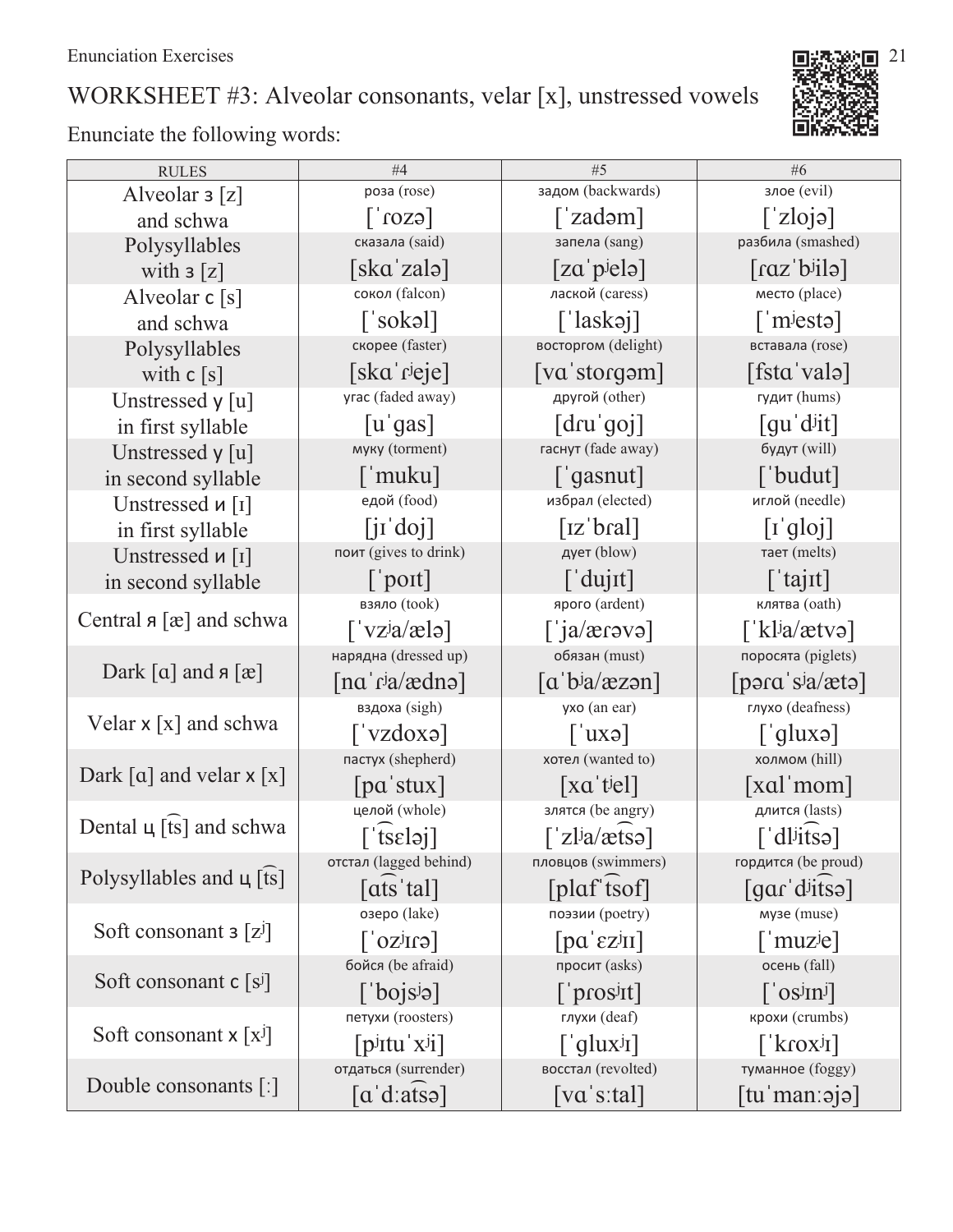22 Enunciation Exercises 回热热

П

### WORKSHEET #3: Alveolar consonants, velar [x], unstressed vowels

| <b>RULES</b>                                           | #7                                                                                                                                                                                                                                                                                                                                                                                                                                                         | #8                                            | #9                                                              |
|--------------------------------------------------------|------------------------------------------------------------------------------------------------------------------------------------------------------------------------------------------------------------------------------------------------------------------------------------------------------------------------------------------------------------------------------------------------------------------------------------------------------------|-----------------------------------------------|-----------------------------------------------------------------|
| Alveolar $\mathsf{3}\left[\mathsf{z}\right]$           | праздной (idle)                                                                                                                                                                                                                                                                                                                                                                                                                                            | звуков (sounds)                               | зноя (heat)                                                     |
| and schwa                                              | $[\n]$ praznəj]                                                                                                                                                                                                                                                                                                                                                                                                                                            | $\lceil$ 'zvukəf $\rceil$                     | $\lceil$ 'znoja]                                                |
| Polysyllables                                          | задумал (conceived)                                                                                                                                                                                                                                                                                                                                                                                                                                        | златая (golden)                               | знакомо (familiar)                                              |
| with $3 \lceil z \rceil$                               | [zaˈduməl]                                                                                                                                                                                                                                                                                                                                                                                                                                                 | $[z]$ a 'tajə]                                | [zna komə]                                                      |
| Alveolar $c[s]$                                        | села (sat down)                                                                                                                                                                                                                                                                                                                                                                                                                                            | голос (vote)                                  | ясно (clear)                                                    |
| and schwa                                              | $\lceil$ 's <sup>j</sup> elə]                                                                                                                                                                                                                                                                                                                                                                                                                              | $\lceil$ goləs]                               | $\lceil$ 'ja/æsnə]                                              |
| Polysyllables                                          | тоскуя (yearning)                                                                                                                                                                                                                                                                                                                                                                                                                                          | морская (marine)                              | солдата (soldier)                                               |
| with $c[s]$                                            | [ta'skujə]                                                                                                                                                                                                                                                                                                                                                                                                                                                 | $[\text{mar's}kaj]$                           | [sal' data]                                                     |
| Unstressed $y[u]$                                      | ума (mind)                                                                                                                                                                                                                                                                                                                                                                                                                                                 | густой (thick)                                | буди (wake up)                                                  |
| in first syllable                                      | $\lceil u'$ ma]                                                                                                                                                                                                                                                                                                                                                                                                                                            | $\lceil qu' \right $ stoj                     | [bu'dii]                                                        |
| Unstressed y [u]                                       | славу (glory)                                                                                                                                                                                                                                                                                                                                                                                                                                              | нету (there is no)                            | дому (home)                                                     |
| in second syllable                                     | ['slavu]                                                                                                                                                                                                                                                                                                                                                                                                                                                   | $\lceil$ 'n <sup>j</sup> etu]                 | $\lceil$ 'domu]                                                 |
| Unstressed $\mu$ [1]                                   | итак (so)                                                                                                                                                                                                                                                                                                                                                                                                                                                  | едино (one)                                   | испуга (fright)                                                 |
| in first syllable                                      | $\lceil$ r 'tak]                                                                                                                                                                                                                                                                                                                                                                                                                                           | $\left[$ jı'd <sup>j</sup> inə]               | $\lceil$ spuga $\rceil$                                         |
| Unstressed <i>u</i> [1]                                | роет (digs)                                                                                                                                                                                                                                                                                                                                                                                                                                                | моет (washes)                                 | греет (warms up)                                                |
| in second syllable                                     | $\lceil$ 'rojit]                                                                                                                                                                                                                                                                                                                                                                                                                                           | $\lceil$ 'mojit]                              | $\lceil$ griejit]                                               |
|                                                        | стяга (banner)                                                                                                                                                                                                                                                                                                                                                                                                                                             | яблок (apples)                                | вяза (elm)                                                      |
| Central $a [x]$ and schwa                              | $\lceil$ 's <sup>j</sup> t <sup>j</sup> a/ægə]                                                                                                                                                                                                                                                                                                                                                                                                             | $\lceil$ 'ja/æblək]                           | $\lceil \nabla^{\mathsf{i}} a / \mathsf{e} z \mathsf{e} \rceil$ |
|                                                        | нарядом (outfit)                                                                                                                                                                                                                                                                                                                                                                                                                                           | отряда (detachment)                           | поляна (meadow)                                                 |
| Dark $\lceil \alpha \rceil$ and $\lceil \alpha \rceil$ | $\lceil na' r^{\frac{1}{2}} \rangle$ and $\lceil na' \cdot r^{\frac{1}{2}} \rangle$                                                                                                                                                                                                                                                                                                                                                                        | $\lceil a'$ tr <sup>j</sup> a/ædə]            | $\lceil pa' ^j a / gen \rceil$                                  |
|                                                        | ехал (rode)                                                                                                                                                                                                                                                                                                                                                                                                                                                | бухта (bay)                                   | косах (braids)                                                  |
| Velar $x[x]$ and schwa                                 | $\lceil$ 'jexəl]                                                                                                                                                                                                                                                                                                                                                                                                                                           | ['buxtə]                                      | [ $\kappa$ osəx]                                                |
|                                                        | санях (sleigh)                                                                                                                                                                                                                                                                                                                                                                                                                                             | восход (sunrise)                              | ногах (legs)                                                    |
| Dark [a] and velar $x [x]$                             | $\lceil$ sa 'n <sup>j</sup> a/æx]                                                                                                                                                                                                                                                                                                                                                                                                                          | $\lceil \mathrm{vas} \, \mathrm{ixot} \rceil$ | $\lceil na' gax \rceil$                                         |
|                                                        | греться (bask)                                                                                                                                                                                                                                                                                                                                                                                                                                             | статься (become)                              | спится (sleep)                                                  |
| Dental $\mu$ [ts] and schwa                            | $\lceil$ grietsa]                                                                                                                                                                                                                                                                                                                                                                                                                                          | $\lceil$ 'statsə $\rceil$                     | $\lceil$ 'sp <sup>j</sup> itsə]                                 |
|                                                        | дворцу (palace)                                                                                                                                                                                                                                                                                                                                                                                                                                            | вконец (completely)                           | гонец (messenger)                                               |
| Polysyllables and $\mu$ [ts]                           | $\lceil \frac{d}{d} \cdot \frac{d}{d} \cdot \frac{d}{d} \cdot \frac{d}{d} \cdot \frac{d}{d} \cdot \frac{d}{d} \cdot \frac{d}{d} \cdot \frac{d}{d} \cdot \frac{d}{d} \cdot \frac{d}{d} \cdot \frac{d}{d} \cdot \frac{d}{d} \cdot \frac{d}{d} \cdot \frac{d}{d} \cdot \frac{d}{d} \cdot \frac{d}{d} \cdot \frac{d}{d} \cdot \frac{d}{d} \cdot \frac{d}{d} \cdot \frac{d}{d} \cdot \frac{d}{d} \cdot \frac{d}{d} \cdot \frac{d}{d} \cdot \frac{d}{d} \cdot \$ | [fka $'$ n <sup>j</sup> ets]                  | $\lceil$ ga 'n <sup>j</sup> ets]                                |
|                                                        | лезет (climbs)                                                                                                                                                                                                                                                                                                                                                                                                                                             | розе (rose)                                   | зефир (zephyr)                                                  |
| Soft consonant $3 [z^j]$                               | $\lceil$ <sup>'</sup> $\lceil$ <sup>'</sup> $\lceil$ <sup>'</sup> $\lceil$ <sup>'</sup> $\lceil$ <sup>'</sup>                                                                                                                                                                                                                                                                                                                                              | $\lceil$ 'roz $e$ ]                           | $[z^{j}I'$ f <sup><math>j</math></sup> ir]                      |
|                                                        | бросил (threw)                                                                                                                                                                                                                                                                                                                                                                                                                                             | ясен (understood)                             | сила (strength)                                                 |
| Soft consonant $c[s^j]$                                | ['bros <sup>j</sup> Il]                                                                                                                                                                                                                                                                                                                                                                                                                                    | [ $ja/æs^j$ In]                               | $\lceil$ 's <sup>j</sup> ilə]                                   |
|                                                        | сухих (dry)                                                                                                                                                                                                                                                                                                                                                                                                                                                | грехи (sins)                                  | духи (perfume)                                                  |
| Soft consonant $x [x^j]$                               | $\left[\mathrm{su}^{\dagger}\mathrm{X}^{\dagger}\mathrm{i}\mathrm{X}\right]$                                                                                                                                                                                                                                                                                                                                                                               | $\left[qr^{j}r^{j}x^{j}i\right]$              | $\left[du'x^{j}\right]$                                         |
|                                                        | отдохнул (rested)                                                                                                                                                                                                                                                                                                                                                                                                                                          | рассудку (reason)                             | испуганно (fearfully)                                           |
| Double consonants [:]                                  | [ad:axˈnul]                                                                                                                                                                                                                                                                                                                                                                                                                                                | [ɾɑˈsːutku]                                   | $\lceil$ i spugən:ə $\rceil$                                    |

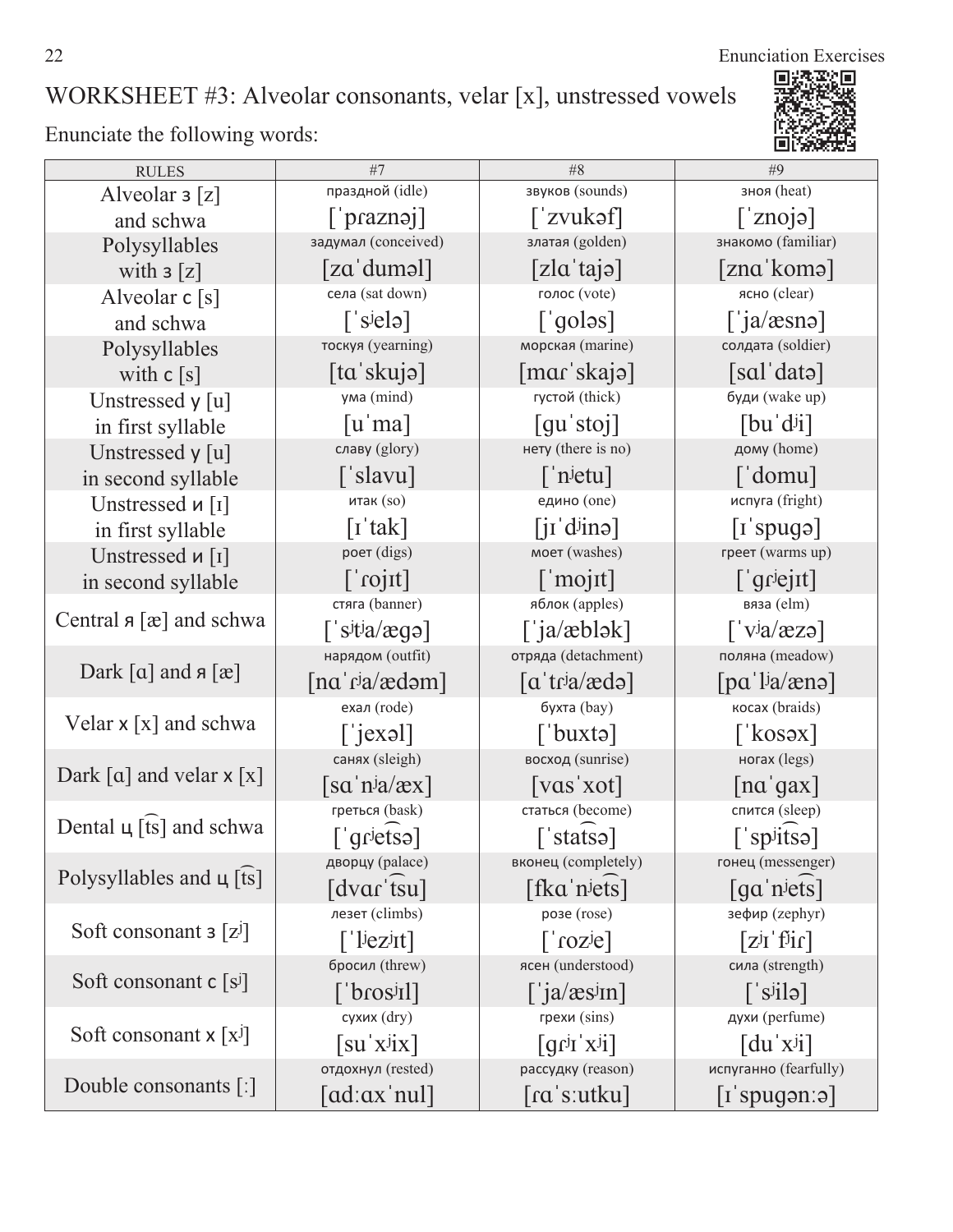## WORKSHEET #3: Alveolar consonants, velar [x], unstressed vowels

| <b>RULES</b>                                           | #10                                                                                             | #11                                                        | #12                                                    |
|--------------------------------------------------------|-------------------------------------------------------------------------------------------------|------------------------------------------------------------|--------------------------------------------------------|
| Alveolar $3 \lceil z \rceil$                           | музам (muses)                                                                                   | зайка (bunny)                                              | зала (hall)                                            |
| and schwa                                              | $\lceil$ 'muzəm]                                                                                | $\lceil$ zajkə $\rceil$                                    | $\lceil$ zalə $\rceil$                                 |
| Polysyllables                                          | заснула (fell asleep)                                                                           | залогом (pledge)                                           | запало (fell behind)                                   |
| with $3 \lfloor z \rfloor$                             | [zas'nula]                                                                                      | $\lceil$ za 'logəm]                                        | [za'pala]                                              |
| Alveolar $c[s]$                                        | славой (glory)                                                                                  | блеском (shine)                                            | остров (isle)                                          |
| and schwa                                              | $\lceil$ 'slavəj]                                                                               | ['bl <sup>j</sup> eskəm]                                   | $\lceil \text{costref} \rceil$                         |
| Polysyllables                                          | простая (simple)                                                                                | соломой (straw)                                            | свобода (liberty)                                      |
| with $c[s]$                                            | $[\text{pra}' \text{staja}]$                                                                    | [sa'lomo]                                                  | [sva bodə]                                             |
| Unstressed $y$ [u]                                     | удар (hit)                                                                                      | кудрей (curls)                                             | труда (labor)                                          |
| in first syllable                                      | $\lceil u' \, \text{dar} \rceil$                                                                | [ku'drjej]                                                 | [tru' da]                                              |
| Unstressed y [u]                                       | тайну (secret)                                                                                  | другу (to a friend)                                        | могут (may)                                            |
| in second syllable                                     | $\lceil$ 'tajnu]                                                                                | $\lceil$ 'drugu]                                           | $\lceil$ moqut                                         |
| Unstressed $\mu$ [1]                                   | игрой (game)                                                                                    | изба (hut)                                                 | иди (go)                                               |
| in first syllable                                      | [i'groj]                                                                                        | $\lceil$ <sub>IZ</sub> 'ba]                                | $\lceil \mathbf{I} \cdot d^{j} \mathbf{I} \rceil$      |
| Unstressed $\mu$ [I]                                   | строят (build)                                                                                  | кроет (covers)                                             | воет (howls)                                           |
| in second syllable                                     | $\lceil$ 'stroja/It]                                                                            | $\lceil$ krojit]                                           | $\lceil$ 'vojit]                                       |
|                                                        | пляской (dance)                                                                                 | яма (pit)                                                  | связан (tied)                                          |
| Central $a [x]$ and schwa                              | $\lceil$ 'pl <sup>j</sup> a/æskəj]                                                              | $\lceil$ ja/æmə]                                           | $\lceil$ 'sv <sup>j</sup> a/æzən]                      |
|                                                        | роняла (dropped)                                                                                | поляне (glade)                                             | объято (covered)                                       |
| Dark $\lceil \alpha \rceil$ and $\lceil \alpha \rceil$ | $\lceil \text{ra}' \cdot \text{n} \cdot \text{a}' \cdot \text{a} \cdot \text{n} \cdot \text{n}$ | $\lceil pa' ^{j}a/(\text{sn}^{j}e) \rceil$                 | [a'bja/ætə]                                            |
|                                                        | лиха (embodiment of evil)                                                                       | меха (fur)                                                 | хохот (laughter)                                       |
| Velar $x[x]$ and schwa                                 | $\lceil$ 'l <sup>j</sup> ixə]                                                                   | $\lceil$ m <sup>j</sup> exa                                | $\lceil x \cdot x \cdot x \rceil$                      |
|                                                        | краях (regions)                                                                                 | одних (alone)                                              | заход (entry)                                          |
| Dark [a] and velar $x [x]$                             | $\left[\text{kra}\right]$ ja/æx $\left]$                                                        | $\lceil ad'_{ij}x \rceil$                                  | [za'xot]                                               |
|                                                        | царства (kingdom)                                                                               | братство (brotherhood)                                     | сцена (scene)                                          |
| Dental $\mu$ [ts] and schwa                            | $[$ tsarstvə $]$                                                                                | ['bratstvə]                                                | ['sts $\epsilon$ nə]                                   |
|                                                        | роятся (swarm)                                                                                  | зарниц (lightning bolts)                                   | таится (lurks)                                         |
| Polysyllables and $\mu$ [ts]                           | $\lceil \text{ra}' \rceil a/\text{atso} \rceil$                                                 | $[zar'$ n <sup>j</sup> its]                                | [ta'itsə]                                              |
|                                                        | зима (winter)                                                                                   | грозит (threatens)                                         | вазе (vase)                                            |
| Soft consonant $3 [z^j]$                               | $[z^{j}$ i ma]                                                                                  | $\lceil \text{gra}' \cdot \text{z} \cdot \text{it} \rceil$ | $\left[$ 'vaz <sup>j</sup> e]                          |
|                                                        | село (village)                                                                                  | письмо (letter)                                            | классик (classic)                                      |
| Soft consonant $c[s^j]$                                | $[s^{j}I'$ lo]                                                                                  | $[p^j$ <sub>IS</sub> $j$ 'mo]                              | [ˈklas <sup>j</sup> ɪk]                                |
|                                                        | Пасхи (Easter)                                                                                  | слухи (rumors)                                             | прахе (ashes)                                          |
| Soft consonant $x [x^j]$                               | $\lceil$ 'pasx <sup>j</sup> I]                                                                  | $\lceil$ 'slux <sup>j</sup> I]                             | $\lceil$ 'prax <sup>j</sup> e]                         |
|                                                        | ccopy (quarrel)                                                                                 | старинной (ancient)                                        | восстав (revolt)                                       |
| Double consonants $\lceil$ :                           | $\lceil$ 's:oru]                                                                                | $[sta'r^{\text{lin}}$ : $\sigma$ <sup>1</sup>              | $\lceil \mathrm{va}\,\vert\, \mathrm{s}$ :taf $\lceil$ |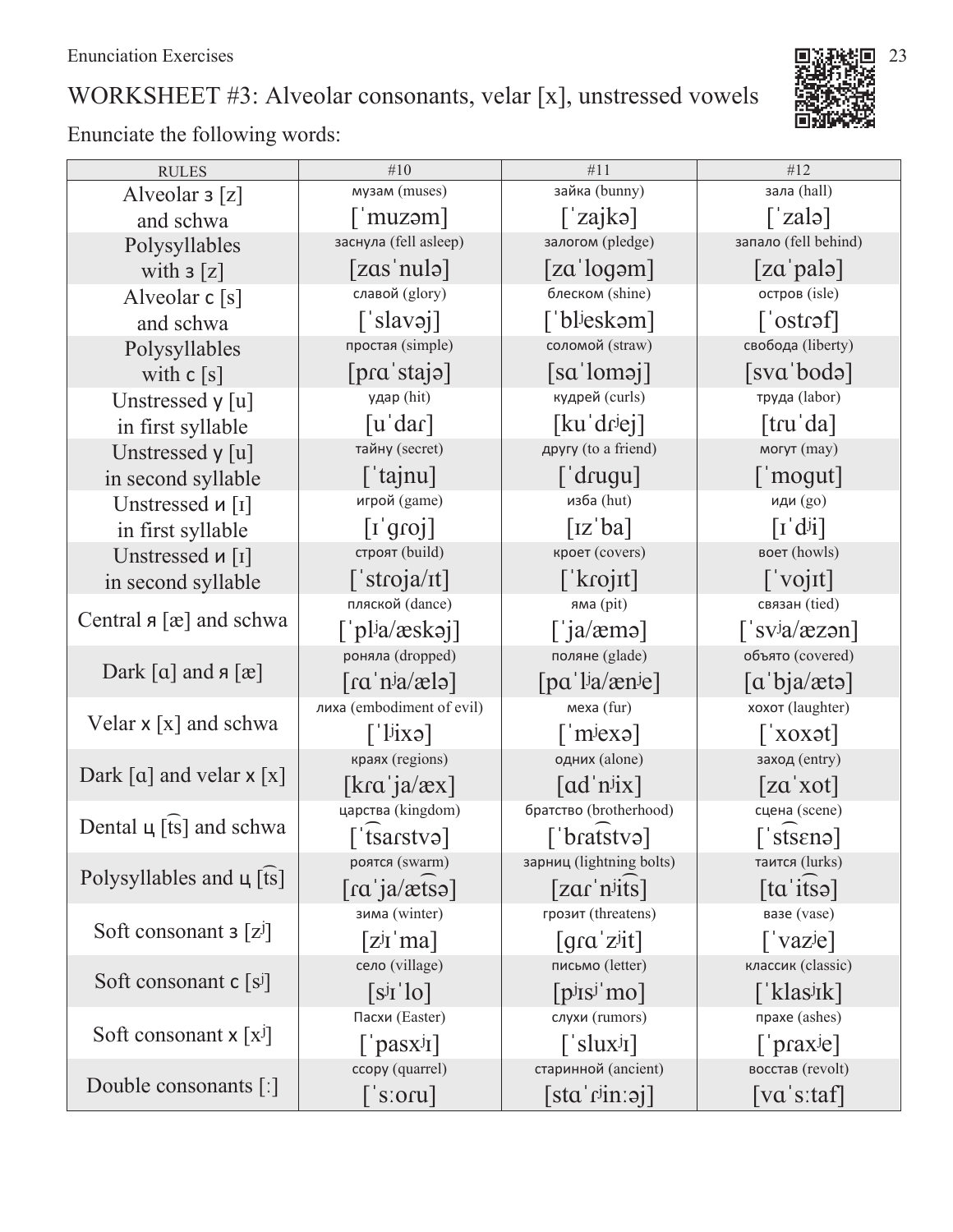#### WORKSHEET #3: Alveolar consonants, velar [x], unstressed vowels

Enunciate the following phrases:

Classwork: мрак нас сокроет (darkness will hide us) у отца родного (at your own father) [mrak nas sa krojit] [u a ts: a rad novə]

1. оттого мой дух и ноет (that is why my spirit aches)  $[at:a'vo moj dux i'nojut]$ 

cpasy noracaet (goes out immediately)  $\lceil$ 'srazu pəga $\lceil$ sajıt $\rceil$ 

2. долго-долго я алкал (I've been craving a long time)  $\lceil$ 'dolgə 'dolgə ja/æ al'kal]

играет полотном (plays with a canvas)  $[i]$ qrajit pəlat'nom

3. и Бог с тобой (and God bless you)  $[i \text{ box } s \text{ ta'bo}]$ 

стану скромно у порога (I'll stand humbly at the door) ['stanu 'skromna u pa'roga]

4. из замка (from the castle)  $[iz]zamkə]$ 

> рука с рукой, рука с рукой (hand with hand, hand with hand)  $\lceil \text{ru'ka s} \rceil$   $\lceil \text{ru'ka s} \rceil$   $\lceil \text{ru'koj} \rceil$

5. и холод, и покой (both cold and calm)  $[i$  'xolat i pa'koj]

> и канула в бокал (and sank into the glass)  $[i$  'kanula v ba'kal]

 $6.$  буду я холодна (I'll be cold) ['budu ja/æ  $x$ əlad'na]

> как испуганное стадо (like a scared flock)  $[kak]$  ispugon: $q$ jo 'stadə]

(that is why my spirit aches)  $\overline{7}$ .  $\overline{5}$ ,  $\overline{7}$ ,  $\overline{7}$ ,  $\overline{9}$ ,  $\overline{9}$ ,  $\overline{9}$ ,  $\overline{9}$ ,  $\overline{1}$  abopa (eh, it's time to go to the yard)  $\lceil \exp(\alpha) \cdot \exp(\alpha) \rceil$ 

> ̨̯̏ ̨̦, ̨̯̏ ̨̦ ̱ ̨̡̦̌ (here he is, here he is at the window) [vot on vot on u ak na]

8. снова объят я тоской (again, I'm embraced by longing)  $\lceil$ 'snovə a'bja/æt ja/æ ta'skoj]

из года в год (year after year)  $[iz_jq$ odə v $g$ ot]

9. и прохлада, и покой (both coolness and peace)  $[i]$  prax lada i pa koj

и коварна и умна (and cunning and smart)  $[i$  ka'vam $\in$  i um'na]

10. и солдаткой я (and I am a soldier's wife)  $[i \text{ sal'}datkoj \text{ ja}/\mathcal{E}]$ 

и робко ступает (and steps timidly)  $[i$  'ropka stu'paj $it]$ 

 $11.$  из глаз твоих (from your eyes)  $[iz]$  glas tva ix]

в эту пору (at this time)  $[v_{\sim}]$  etu 'poru]

12. на гроб отца упал я (I fell on my father's coffin)  $[nə qrop a'ts'a u'pal ja/e]$ 

**туда с собой** (there with you)  $[tu'da s]$  sa'boj]

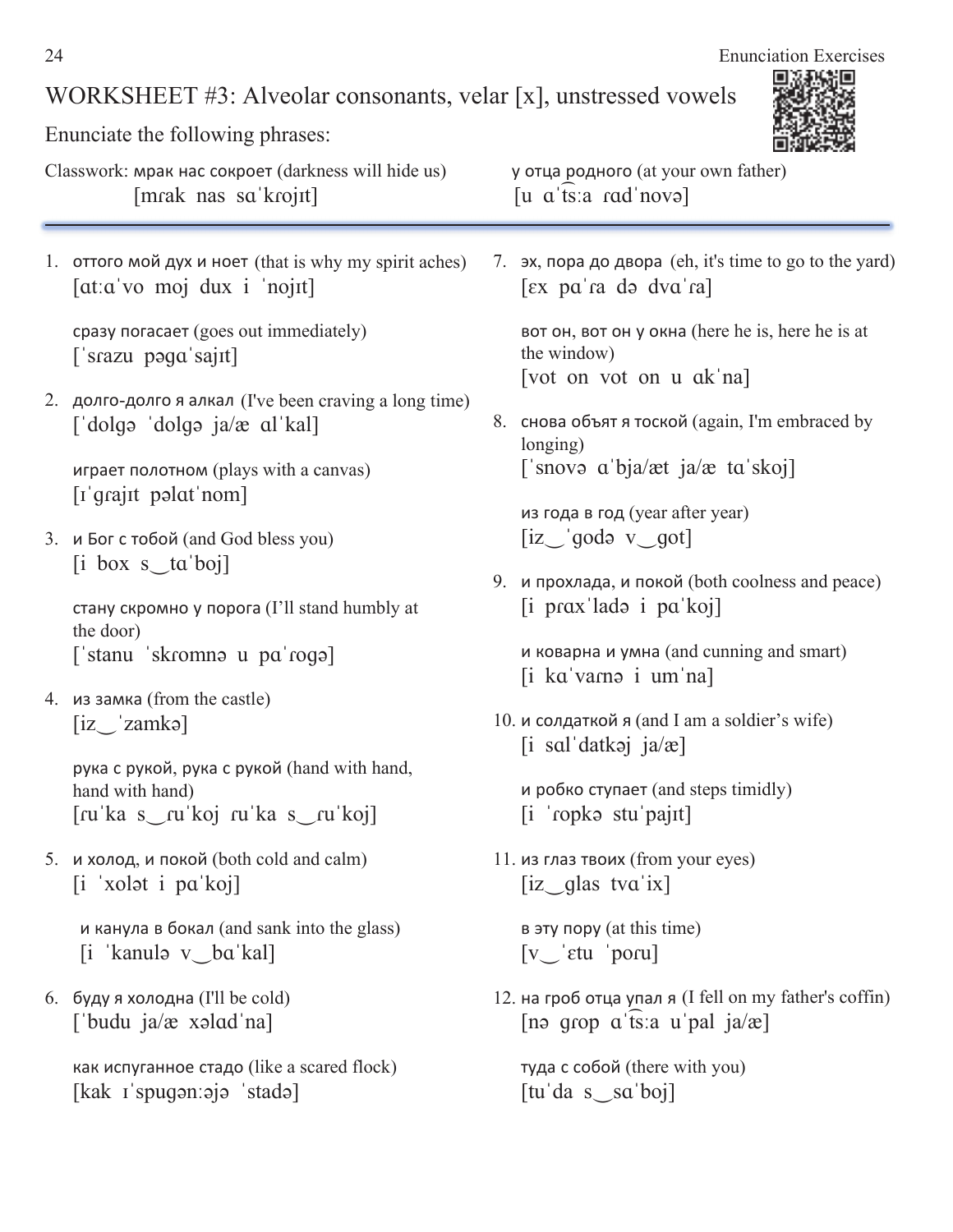

вот в золото и бархат [vot v\_'zolətə i 'barxət] (here in gold and velvet)

# $UNIT 4.$

# Transcription of bilabial and labiodental consonants

| <b>TOPIC</b>            | <b>PAGE</b> |
|-------------------------|-------------|
| Rules for transcription | 26          |
| Application of rules    | 27          |
| Individual exercises    | 28          |
| Phrases                 |             |

| <b>Points of Articulation</b>                                                | <b>Russian</b>                             | <b>English</b>  |
|------------------------------------------------------------------------------|--------------------------------------------|-----------------|
| <b>Bilabial</b> [barlerbial]<br>The lips gently contact.                     | бпм<br>[b] [p] [m]                         | [b][p][m][w][M] |
| Labiodental [larbio dentel]<br>The lower lip contacts the upper front teeth. | в ф<br>$\lceil v \rceil$ $\lceil f \rceil$ | $[v]$ $[f]$     |

**Cognates** are consonants that share the same formation and manner of air flow, but differ in voicing: [b]/[p]. Circle the cognates (consonant pairs) in the chart above.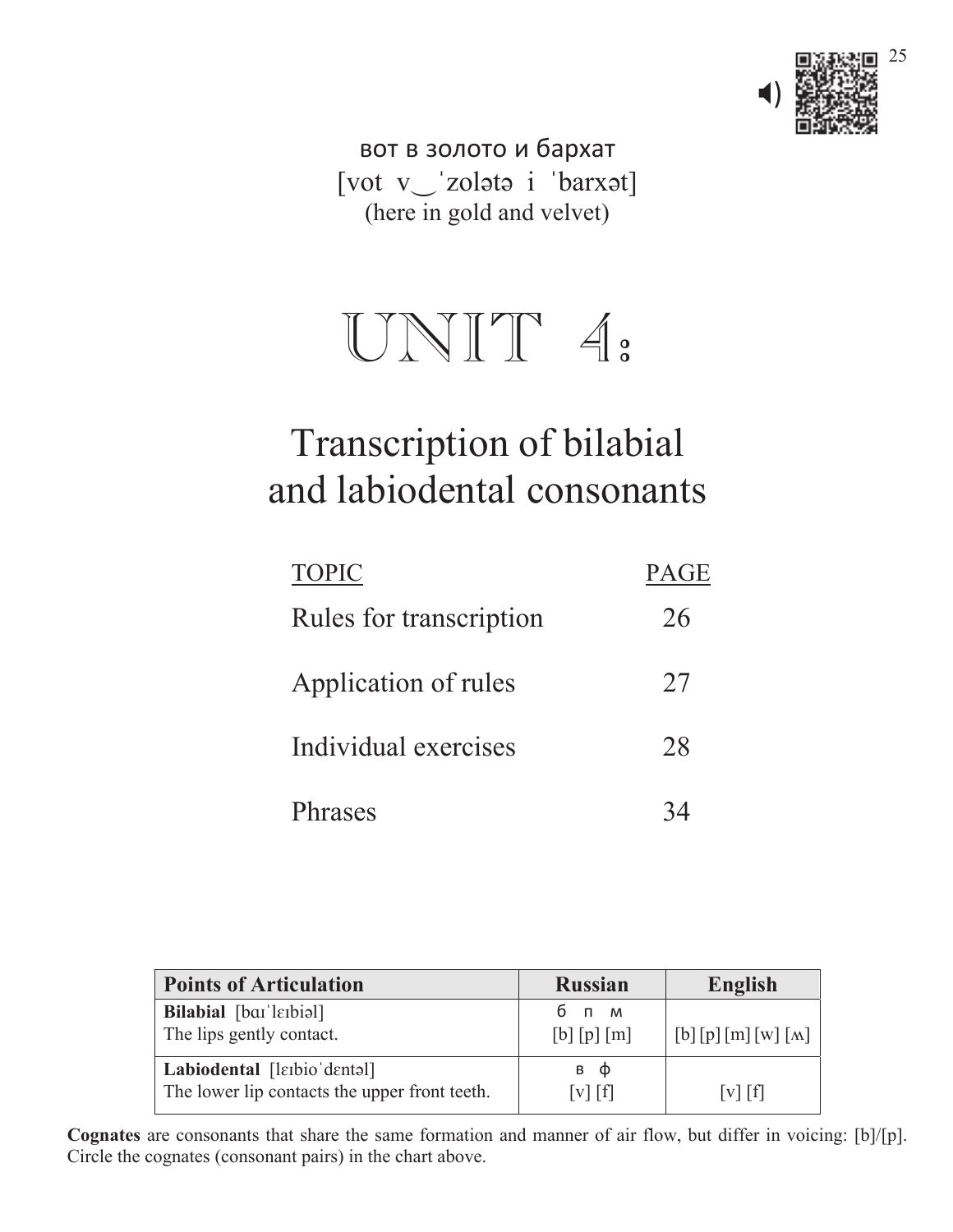# RULES FOR TRANSCRIPTION



| <b>CYRILLIC</b> | <b>IPA</b> | <b>RULE</b>                             | <b>EXAMPLE</b>                                            |
|-----------------|------------|-----------------------------------------|-----------------------------------------------------------|
|                 | [b]        | Spelling 6<br>барабан [bərɑˈban] (drum) |                                                           |
|                 | [p]        |                                         | $\sigma$ + voiceless consonant   робко ['ropka] (timidly) |
|                 |            | Final 6                                 | дуб $[dup]$ (oak)                                         |

| <b>CYRILLIC</b> | IPA | <b>RULE</b>          | <b>EXAMPLE</b>            |
|-----------------|-----|----------------------|---------------------------|
|                 | lp. | Spelling $\mathbf n$ | πγρηγρ ['purpur] (purple) |

| <b>CYRILLIC</b> | <b>IPA</b>     | <b>RULE</b>                        | EXAMPLE                       |
|-----------------|----------------|------------------------------------|-------------------------------|
|                 | V              | Spelling <b>B</b>                  | возврата [vɑzˈvratə] (return) |
| B               | $[\mathrm{f}]$ | $\mathbf{B}$ + voiceless consonant | травка [ˈtrafkə] (grass)      |
|                 |                | Final <b>B</b>                     | звуков ['zvukəf] (sounds)     |

| <b>CYRILLIC</b> | <b>IPA</b>        | <b>RULE</b>     | <b>EXAMPLE</b>            |
|-----------------|-------------------|-----------------|---------------------------|
|                 | $\lceil f \rceil$ | Spelling $\phi$ | $ap\phi a$ ['arfə] (harp) |

| <b>CYRILLIC</b> | <b>IPA</b>        | <b>RULE</b>       | <b>EXAMPLE</b>                  |
|-----------------|-------------------|-------------------|---------------------------------|
| M               | $\lceil m \rceil$ | Spelling <b>M</b> | Map <sub>T</sub> [mart] (March) |

# DOUBLE CONSONANTS

Consonant doubling is indicated in this text with a long mark  $[$ :  $]$ . The letters  $\mathbf{B} \neq \mathbf{A}$  are doubled in transcription when doubled in spelling. Single  $\mu$  [ $\varepsilon$ :] is doubled. Spelling  $\alpha$  is often doubled (check dictionary). Spellings тц, тч, тд and дт are doubled.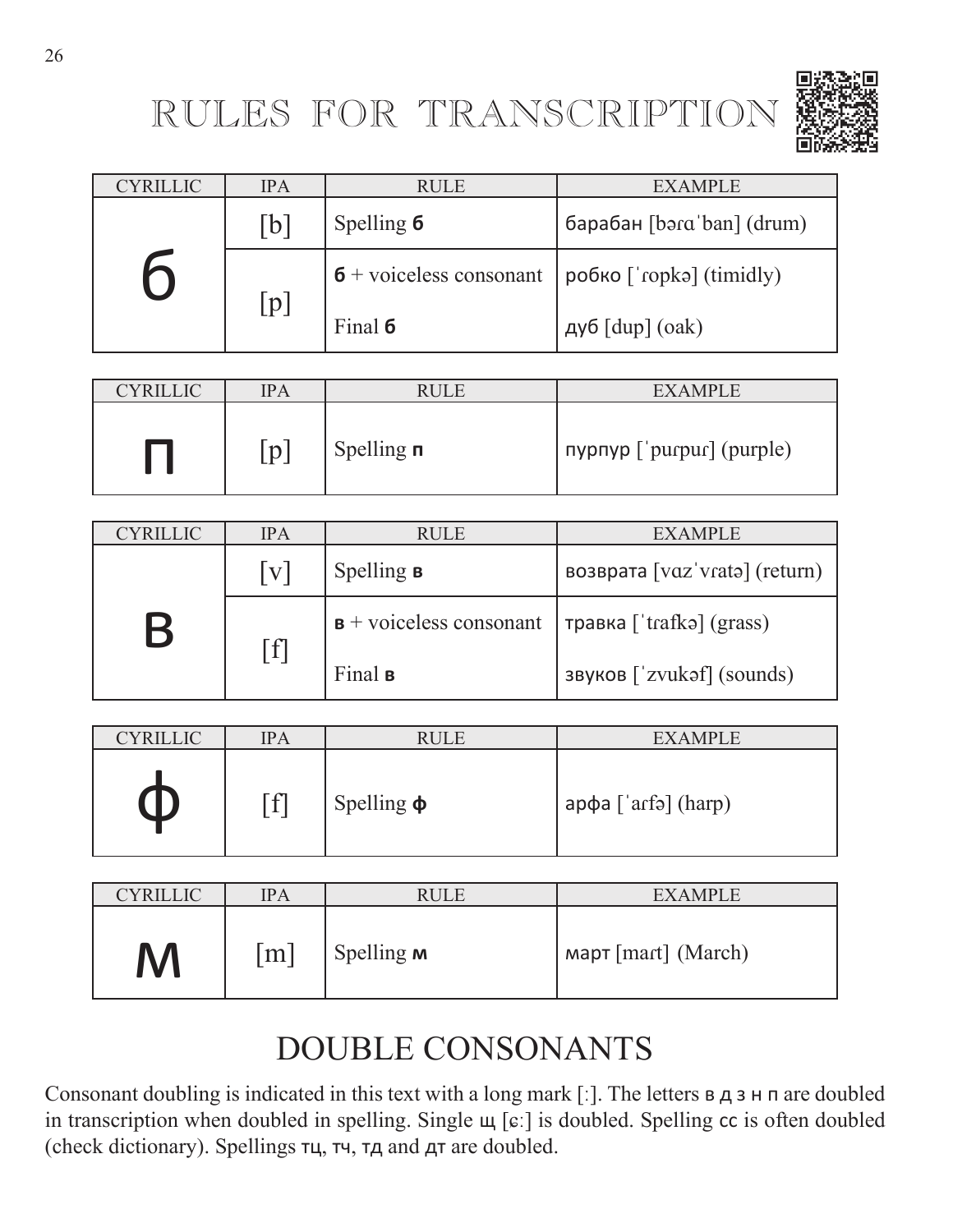# CLASSWORK #4: Bilabial and labiodental consonants



Provide IPA:

|     | 1. BOT                                                           | (here)         |     | 11. глубоко                                                         | (deeply)   |
|-----|------------------------------------------------------------------|----------------|-----|---------------------------------------------------------------------|------------|
|     | $\begin{bmatrix} 1 & 1 \end{bmatrix}$                            |                |     | $\left[\begin{array}{cc} g \end{array} \right]$ $\alpha' \text{ko}$ |            |
|     | 2. пух                                                           | (fluff)        |     | $12.$ эфир                                                          | (ether)    |
|     | $\begin{bmatrix} \quad u \end{bmatrix}$                          |                |     | $\begin{bmatrix} 1' & \mathbf{j} \mathbf{i} \end{bmatrix}$          |            |
|     | 3. голубка                                                       | (dove)         |     | 13. слаб                                                            | (weak)     |
|     | $\begin{bmatrix} \text{ga}' \text{lu} & \text{ko} \end{bmatrix}$ |                |     | $[s]a$ ]                                                            |            |
| 4.  | <b>BCEX</b>                                                      | $\text{(all)}$ |     | 14. готов                                                           | (ready)    |
|     | $\begin{bmatrix} \text{sigx} \end{bmatrix}$                      |                |     | $\lceil$ ga'to $\lceil$                                             |            |
|     | 5. много                                                         | (a lot of)     |     | 15. близок                                                          | (close)    |
|     | $\begin{bmatrix} 1 & \text{noga} \end{bmatrix}$                  |                |     | $\begin{bmatrix} 1 & 1 & 1 \\ 1 & 1 & 1 \end{bmatrix}$              |            |
|     | 6. альфа                                                         | (alpha)        |     | 16. свет                                                            | (light)    |
|     | $\begin{bmatrix} a & b \\ c & d \end{bmatrix}$                   |                |     | $\begin{bmatrix} s & \text{jet} \end{bmatrix}$                      |            |
|     | 7. толпой                                                        | (crowd)        |     | 17. мал                                                             | (small)    |
|     | $[tal'$ oj                                                       |                |     | $ $ all                                                             |            |
| 8.  | будем                                                            | (we will)      | 18. | вдруг                                                               | (suddenly) |
|     | $\begin{bmatrix} 1 & u d^{j} & 1 \end{bmatrix}$                  |                |     | $\begin{bmatrix} dx \end{bmatrix}$                                  |            |
| 9.  | парус                                                            | (sail)         | 19. | 30B                                                                 | (call)     |
|     | $\begin{bmatrix} 1 \\ 2 \end{bmatrix}$ arus                      |                |     | $\begin{bmatrix} 20 \end{bmatrix}$                                  |            |
| 10. | нам                                                              | (us)           |     |                                                                     |            |
|     | [na                                                              |                |     |                                                                     |            |

Handwriting. Practice forming the Cyrillic letters **56** [b] Ππ [p] ΜΜ [m] ΒΒ [v] Φφ [f]:

. \_ \_ \_ \_ \_ \_ \_ \_ \_ \_ \_ \_ \_ \_ \_ \_ ---------------------------------\_\_\_\_\_\_\_\_\_\_\_\_\_\_\_\_\_\_\_\_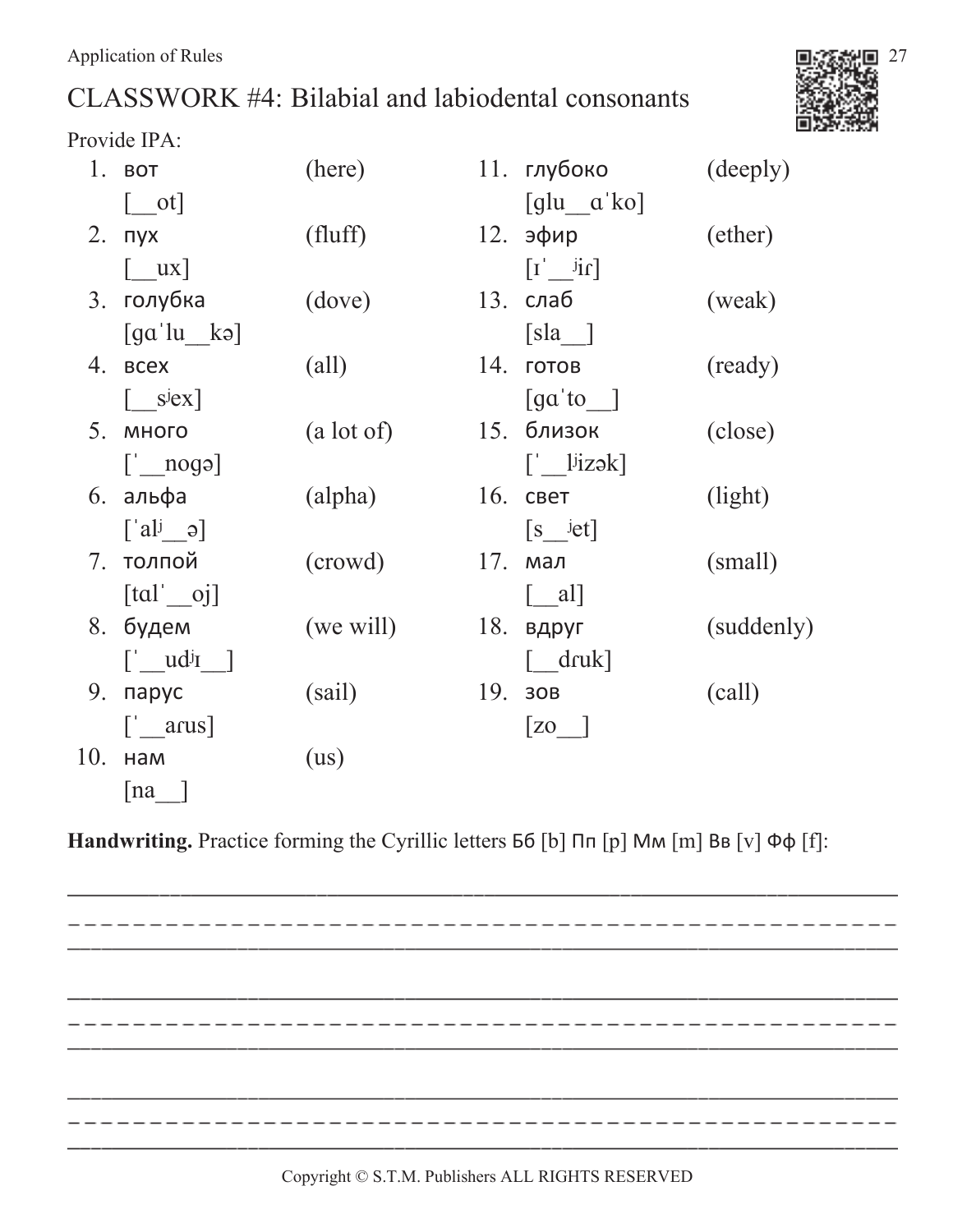| #1 |                                                                         |             | #2                                                                                                                                                       | 回到海关      |
|----|-------------------------------------------------------------------------|-------------|----------------------------------------------------------------------------------------------------------------------------------------------------------|-----------|
|    | советов                                                                 | (tips)      | два                                                                                                                                                      | (two)     |
|    | $[sa'$ <sup>j</sup> eta ]                                               |             | $[d_ a]$                                                                                                                                                 |           |
|    | пред                                                                    | (before)    | пел                                                                                                                                                      | (sang)    |
|    | $\lceil$ r <sup>j</sup> et]                                             |             | $[\quad$ <sup>j</sup> el]                                                                                                                                |           |
|    | головку                                                                 | (head)      | молодой                                                                                                                                                  | (young)   |
|    | $\left[\text{ga}\text{'lo}\_\text{ku}\right]$                           |             | $\begin{bmatrix} \text{a} & \text{b} & \text{c} \\ \text{c} & \text{c} & \text{d} & \text{d} \\ \text{d} & \text{d} & \text{e} & \text{d} \end{bmatrix}$ |           |
|    | НИМ                                                                     | (him)       | поп                                                                                                                                                      | (priest)  |
|    | $[n^{j}i]$                                                              |             | $\begin{bmatrix} 0 \end{bmatrix}$                                                                                                                        |           |
|    | обсох                                                                   | (dried out) | нимфа                                                                                                                                                    | (nymph)   |
|    | $\begin{bmatrix} a \quad   & s \text{ox} \end{bmatrix}$                 |             | $\begin{bmatrix} \n n^{j} & \neq \n \end{bmatrix}$                                                                                                       |           |
|    | феи                                                                     | (fairies)   | трав                                                                                                                                                     | (herbs)   |
|    | $\left[\begin{array}{c} \end{array}\right]$                             |             | [tra]                                                                                                                                                    |           |
|    | спаси                                                                   | (save)      | блоха                                                                                                                                                    | (flea)    |
|    | $\begin{bmatrix} s & a' s^{j} \end{bmatrix}$                            |             | $\begin{bmatrix} \alpha' \cdot xa \end{bmatrix}$                                                                                                         |           |
|    | голубой                                                                 | (blue)      | МИГ                                                                                                                                                      | (moment)  |
|    | $[g$ əlu $'$ oj]                                                        |             | $\begin{bmatrix} i_{ik} \end{bmatrix}$                                                                                                                   |           |
|    | CHOB                                                                    | (dreams)    | забуду                                                                                                                                                   | (forget)  |
|    | $[$ sno $]$                                                             |             | $[za' - udu]$                                                                                                                                            |           |
|    | крепко                                                                  | (tightly)   | вкруг                                                                                                                                                    | (round)   |
|    | $[\n kr^{\text{je}} \ k\text{e}]$                                       |             | $\lceil$ kruk]                                                                                                                                           |           |
|    | дуб                                                                     | (oak)       | фатой                                                                                                                                                    | (veil)    |
|    | $\begin{bmatrix} du \end{bmatrix}$                                      |             | $\left[ \begin{array}{c} a' \text{to} \end{array} \right]$                                                                                               |           |
|    | верх                                                                    | (top)       | ИМ                                                                                                                                                       | (them)    |
|    |                                                                         |             | $\begin{bmatrix} 1 & 1 \end{bmatrix}$                                                                                                                    |           |
|    | кафтан                                                                  | (caftan)    | напев                                                                                                                                                    | (tune)    |
|    | $\begin{bmatrix} ka & 'tan \end{bmatrix}$                               |             | $\begin{bmatrix} \text{na}^{\dagger} & \text{ja} \end{bmatrix}$                                                                                          |           |
|    | мгле                                                                    | (haze)      | вод                                                                                                                                                      | (waters)  |
|    | $\begin{bmatrix} 1 & 0 \\ 0 & 0 \end{bmatrix}$                          |             | $\begin{bmatrix} 1 & 1 \end{bmatrix}$                                                                                                                    |           |
|    | давно                                                                   | (long ago)  | запах                                                                                                                                                    | (smell)   |
|    | $\begin{bmatrix} da & \n\end{bmatrix}$                                  |             | $[\text{z}a \quad \text{ox}]$                                                                                                                            |           |
|    | без                                                                     | (without)   | обхватив                                                                                                                                                 | (hugged)  |
|    | $\begin{bmatrix} & & & \text{je} \\ & & & & \text{je} \\ \end{bmatrix}$ |             | $\begin{bmatrix} a & x & a' \end{bmatrix}$                                                                                                               |           |
|    | кругом                                                                  | (around)    | гроб                                                                                                                                                     | (coffin)  |
|    | $[$ krugə $]$                                                           |             | $[$ gro $]$                                                                                                                                              |           |
|    | тобой                                                                   | (you)       | Бог                                                                                                                                                      | (God)     |
|    | $[\text{ta}' \quad \text{o} \text{j}]$                                  |             | $\begin{bmatrix} \quad 0 \end{bmatrix}$                                                                                                                  |           |
|    | свод                                                                    | (arch)      | царство                                                                                                                                                  | (kingdom) |
|    | $\begin{bmatrix} s & ot \end{bmatrix}$                                  |             | tsarst <sup>'</sup><br>$\Theta$                                                                                                                          |           |
|    |                                                                         |             |                                                                                                                                                          |           |

28 Individual Exercises пν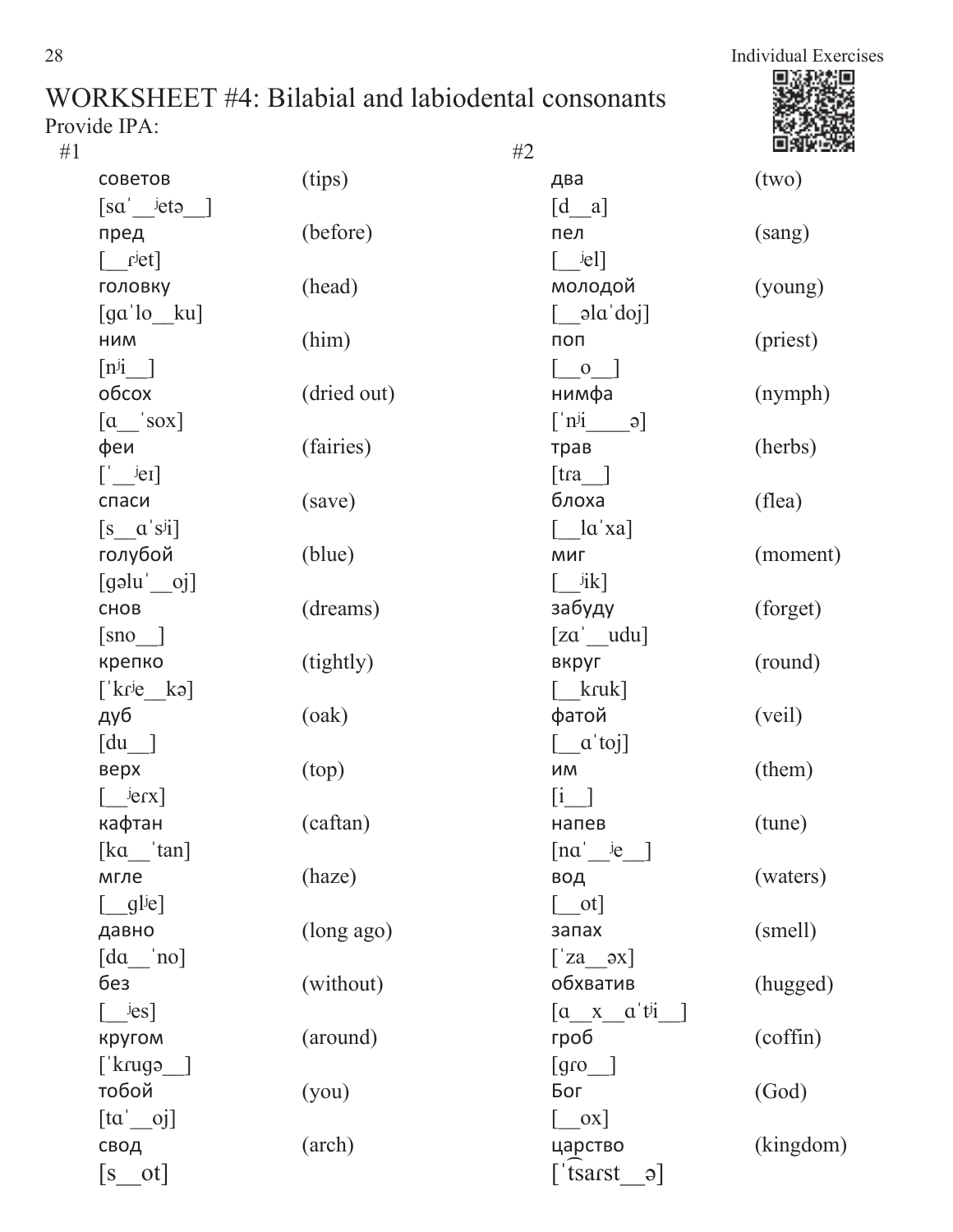

| #3 | #4                                                                                    |             |                                                                   |             |  |
|----|---------------------------------------------------------------------------------------|-------------|-------------------------------------------------------------------|-------------|--|
|    | бой                                                                                   | (fight)     | покров                                                            | (cover)     |  |
|    | $[\ ]$                                                                                |             | $\begin{bmatrix} a' kro \end{bmatrix}$                            |             |  |
|    | мир                                                                                   | (peace)     | судеб                                                             | (destinies) |  |
|    | $\left[ \begin{array}{c} \phantom{-}^{\text{1}}\text{if} \end{array} \right]$         |             | $[$ 'sud <sup>j</sup> I ]                                         |             |  |
|    | флейта                                                                                | (flute)     | творец                                                            | (creator)   |  |
|    | $\left[\begin{array}{c} \end{array}\right]$                                           |             | $[t_a$ riets]                                                     |             |  |
|    | пусть                                                                                 | (let be)    | мирт                                                              | (myrtle)    |  |
|    | $\left[\begin{array}{c} \text{us}^{\text{ }j}\text{t}^{\text{ }}j \end{array}\right]$ |             | $\left[\begin{array}{c} \phantom{-} \text{int}\end{array}\right]$ |             |  |
|    | обходя                                                                                | (bypassing) | залив                                                             | (bay)       |  |
|    | $\begin{bmatrix} a & xa' d^{\dagger}a/x \end{bmatrix}$                                |             | $\lceil z\alpha' \rceil$                                          |             |  |
|    | сфинкс                                                                                | (sphinx)    | графа                                                             | (column)    |  |
|    | $[s_{{}_{\text{links}}}]$                                                             |             | $\begin{bmatrix} \text{gra}' & \text{a} \end{bmatrix}$            |             |  |
|    | гриб                                                                                  | (mushroom)  | прах                                                              | (ashes)     |  |
|    | $\lceil \text{gr}^{j_1} \rceil$                                                       |             | $\begin{bmatrix} \text{rax} \end{bmatrix}$                        |             |  |
|    | спроси                                                                                | (ask)       | СЛОВНО                                                            | (as if)     |  |
|    | $\begin{bmatrix} s & r\alpha' s^{j} \end{bmatrix}$                                    |             | $['slo$ nə]                                                       |             |  |
|    | вслед                                                                                 | (after)     | бранной                                                           | (abusive)   |  |
|    | $[\_\$ s] <sup>j</sup> et]                                                            |             | $[\text{rans}]$                                                   |             |  |
|    | злобно                                                                                | (viciously) | девка                                                             | (girl)      |  |
|    | $[\text{'zlo}\_\text{no}]$                                                            |             | $\begin{bmatrix} d^{j}e & k^{j} \end{bmatrix}$                    |             |  |
|    | гнев                                                                                  | (anger)     | кубок                                                             | (race cup)  |  |
|    | [gn <sup>j</sup> e ]                                                                  |             | $\begin{bmatrix} ku & -\nu \end{bmatrix}$                         |             |  |
|    | OKHOM                                                                                 | (window)    | сама                                                              | (herself)   |  |
|    | $[\text{ak}'\text{no}]$                                                               |             | [sa' a]                                                           |             |  |
|    | взор                                                                                  | (look)      | испуг                                                             | (fright)    |  |
|    | $\lceil 201 \rceil$                                                                   |             | $\begin{bmatrix} 1 & s & uk \end{bmatrix}$                        |             |  |
|    | столбом                                                                               | (post)      | навек                                                             | (forever)   |  |
|    | $[stat'$ 0 $]$                                                                        |             | $[na]$ $jek]$                                                     |             |  |
|    | отвори                                                                                | (open)      | близ                                                              | (near)      |  |
|    | $\begin{bmatrix} at & a'f^{ij} \end{bmatrix}$                                         |             | $\begin{bmatrix} & \frac{1}{1} \text{is} \end{bmatrix}$           |             |  |
|    | сам                                                                                   | (myself)    | епископ                                                           | (bishop)    |  |
|    | $\begin{bmatrix} sa \end{bmatrix}$                                                    |             | $\left[ j\Gamma\right]$ $\left[$ jiska $\right]$                  |             |  |
|    | видов                                                                                 | (species)   | там                                                               | (there)     |  |
|    | $\left[\begin{array}{cc} \n\end{array}\right]$ idə                                    |             | $\begin{bmatrix} \n\tan \n\end{bmatrix}$                          |             |  |
|    | напрасно                                                                              | (in vain)   | фонари                                                            | (lanterns)  |  |
|    | $[n\alpha]$ rasna]                                                                    |             | $\left[\frac{\text{and}}{\text{right}}\right]$                    |             |  |
|    | слава                                                                                 | (glory)     | рабство                                                           | (slavery)   |  |
|    | $\begin{bmatrix} s & a \\ c & d \end{bmatrix}$                                        |             | $\begin{bmatrix} \text{ra} & \text{st} & \text{o} \end{bmatrix}$  |             |  |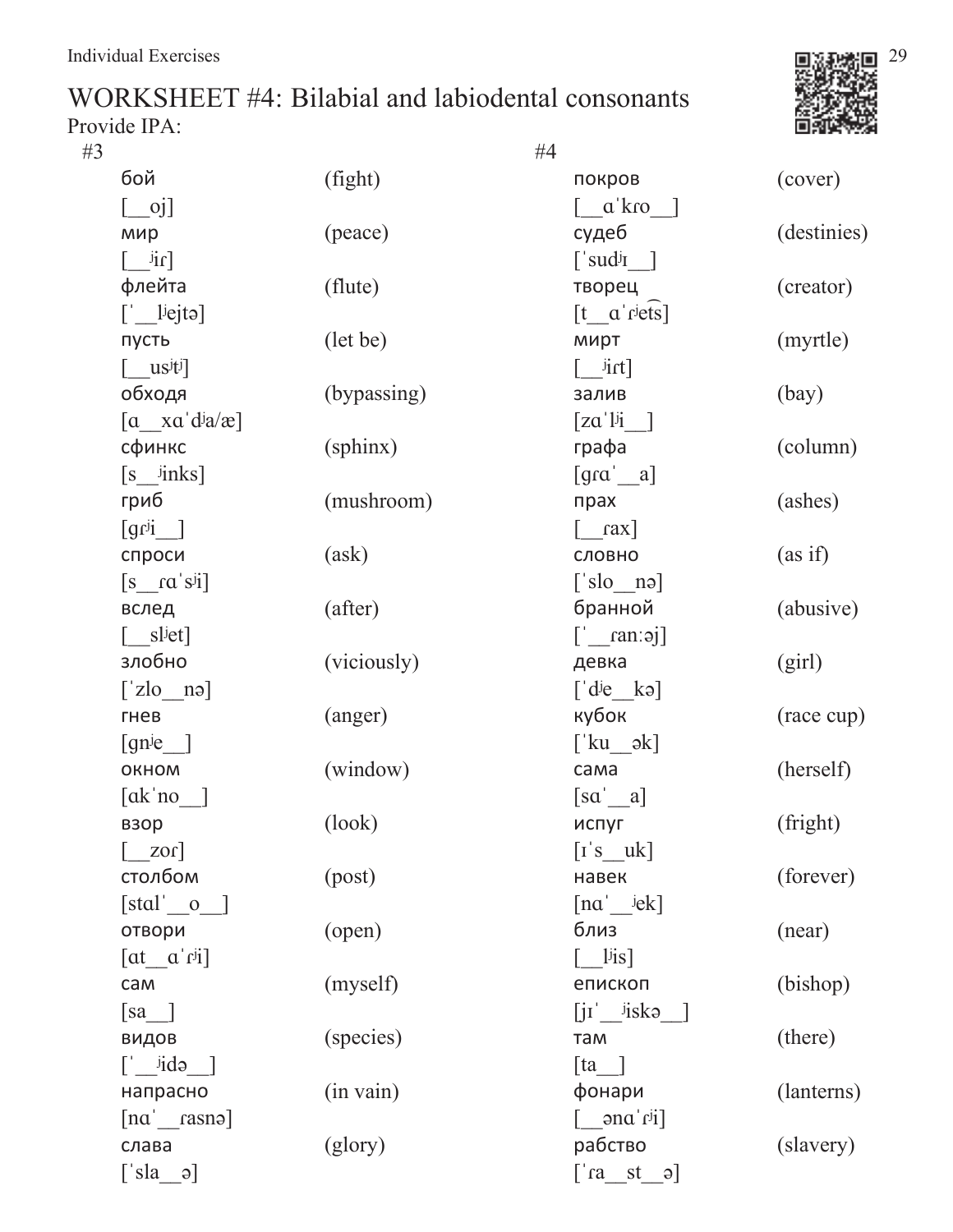| #5                                                                                      |               | #6                                                                            | 茴酒等男            |
|-----------------------------------------------------------------------------------------|---------------|-------------------------------------------------------------------------------|-----------------|
| лев                                                                                     | (lion)        | барабан                                                                       | (drum)          |
| $[$ l <sup>j</sup> e ]                                                                  |               | $\begin{bmatrix} \text{or } \text{and} \\ \text{or } \text{or} \end{bmatrix}$ |                 |
| надобно                                                                                 | (must)        | кров                                                                          | (shelter)       |
| $\lceil \nabla \cdot \mathbf{n} \cdot \mathbf{n} \cdot \mathbf{n} \rceil$               |               | $\lceil \text{kro} \rceil$                                                    |                 |
| герб                                                                                    | (emblem)      | запад                                                                         | (west)          |
| $[gjer$ ]                                                                               |               | $[\text{z}a \quad \text{at}]$                                                 |                 |
| снова                                                                                   | (again)       | МОГ                                                                           | (could)         |
| $[\text{Sno} \quad \circ]$                                                              |               | $\begin{bmatrix} \text{ok} \end{bmatrix}$                                     |                 |
| дом                                                                                     | (house)       | фараон                                                                        | (Pharaoh)       |
| $\begin{bmatrix} \text{do} \end{bmatrix}$                                               |               | $\lceil$ $\arctan$                                                            |                 |
| вкусно                                                                                  | (yummy)       | пан                                                                           | (Sir)           |
| $\left[\begin{array}{c} \cdot \end{array}\right]$ kusnə]                                |               | $[\quad$ an]                                                                  |                 |
| глуп                                                                                    | (stupid)      | обман                                                                         | (deceit)        |
| $\lceil \text{glu} \rceil$                                                              |               | $\begin{bmatrix} a & \end{bmatrix}$ an]                                       |                 |
| забота                                                                                  | (care)        | (все) равно                                                                   | (still)         |
| $[za'$ ota]                                                                             |               | $\lceil \text{ca} \rceil$ no                                                  |                 |
| прав                                                                                    | (right)       | губ                                                                           | (lips)          |
| $\lceil$ ra $\rceil$                                                                    |               | $\left[\text{gu}\_\right]$                                                    |                 |
| купи                                                                                    | (buy)         | конфет                                                                        | (candies)       |
| $\begin{bmatrix} \kappa u' & \mathrm{i} \end{bmatrix}$                                  |               | $[kan]$ $jet]$                                                                |                 |
| СВОЯ                                                                                    | (one's own)   | новой                                                                         | (new)           |
| $[s \ a \ ja/\mathbf{\alpha}]$                                                          |               | $[\text{no} \quad \text{oj}]$                                                 |                 |
| бей                                                                                     | (hit)         | умру                                                                          | (will die)      |
| $[\_\_$ iej]                                                                            |               | $[u]'$ ru]                                                                    |                 |
| вдали                                                                                   | (far away)    | всякой                                                                        | $\text{(any)}$  |
| $\begin{bmatrix} da' \end{bmatrix}$                                                     |               | $[\ ]$ sia/ækəj]                                                              |                 |
| сумрак                                                                                  | (dusk)        | бред                                                                          | (delusion)      |
| $[\text{su} \quad \text{rək}]$                                                          |               | $\lceil$ r <sup>j</sup> et]                                                   |                 |
| трубку                                                                                  | (tube)        | успел                                                                         | (made it)       |
| $[\text{'tru\_ku}]$                                                                     |               | $[u's$ <sup>jel</sup> ]                                                       |                 |
| мне                                                                                     | (to me)       | цветам                                                                        | (flowers)       |
| $\begin{bmatrix} n^{j}e \end{bmatrix}$                                                  |               | $\begin{bmatrix} \overline{ts} & \overline{y} & \overline{ta} \end{bmatrix}$  |                 |
| франков                                                                                 | (francs)      | дум                                                                           | (thoughts)      |
| $\left[\begin{array}{cc} \cdot & \text{rank} \circ \\ \cdot & \cdot \end{array}\right]$ |               | $\lceil du \rceil$                                                            |                 |
| пей                                                                                     | (drink)       | парубка                                                                       | (Ukrainian boy) |
| $[\quad \text{je}j]$                                                                    |               | $\left[\begin{array}{c} \alpha & \beta \\ \alpha & \beta \end{array}\right]$  |                 |
| саркофаг                                                                                | (sarcophagus) | цветов                                                                        | (colors)        |
| [sərka   ak]                                                                            |               | $[ts \quad iI$ to                                                             |                 |
|                                                                                         |               |                                                                               |                 |

30 Individual Exercises 回源縣 п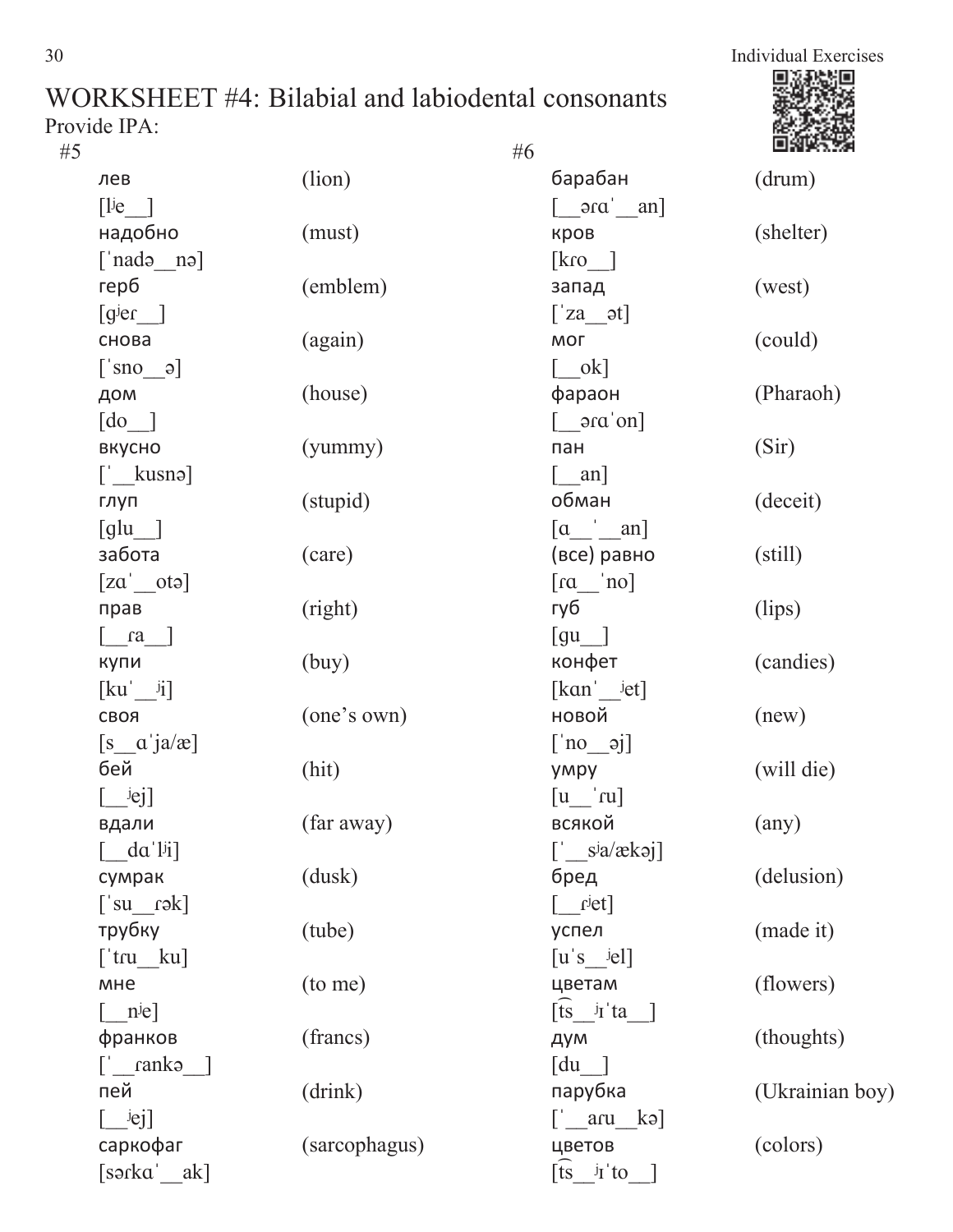



| #7                                                                       |             | #8                                                         |             |
|--------------------------------------------------------------------------|-------------|------------------------------------------------------------|-------------|
| вкусов                                                                   | (flavors)   | правда                                                     | (truth)     |
| $\left[\begin{array}{cc} \cdot & k$ usə ]                                |             | $\begin{bmatrix} \n\alpha & d\n\end{bmatrix}$              |             |
| мой                                                                      | (my)        | доспех                                                     | (armor)     |
|                                                                          |             | $\left[da\right]s$ $\left[ex\right]$                       |             |
| ответа                                                                   | (answer)    | мрак                                                       | (darkness)  |
| $[\alpha t]$ $[etc.]$                                                    |             | $[\quad$ rak]                                              |             |
| об                                                                       | (about)     | садов                                                      | (gardens)   |
| $\begin{bmatrix} a & \\ \end{bmatrix}$                                   |             | $\lceil$ sa'do $\rceil$                                    |             |
| бездной                                                                  | (abyss)     | бедное                                                     | (poor)      |
| $\left[\begin{array}{cc} \end{array}\right]$ iezdnoj                     |             | $\lceil$ iednojo]                                          |             |
| встал                                                                    | (got up)    | фавор                                                      | (favor)     |
| $[$ stal]                                                                |             | $\begin{bmatrix} a' \end{bmatrix}$ or                      |             |
| купол                                                                    | (dome)      | кофейной                                                   | (coffee)    |
| $[\text{ku} \quad \text{all}]$                                           |             | $\left[\text{ka} \_\text{jejnaj}\right]$                   |             |
| ВОЛН                                                                     | (waves)     | вой                                                        | (howl)      |
| $\lceil$ oln]                                                            |             | $[\ ]$                                                     |             |
| смело                                                                    | (boldly)    | бродил                                                     | (wandered)  |
| $\begin{bmatrix} s & j \end{bmatrix}$                                    |             | $\begin{bmatrix} \text{ra'} d^{j} \text{il} \end{bmatrix}$ |             |
| бед                                                                      | (troubles)  | дров                                                       | (firewood)  |
| $[\quad \text{jet}]$                                                     |             | $\begin{bmatrix} \text{drop} \end{bmatrix}$                |             |
| вздох                                                                    | (sigh)      | пурпуром                                                   | (purple)    |
| $\begin{bmatrix} zdox \end{bmatrix}$                                     |             | $\begin{bmatrix} 1 & 0 \\ 0 & 1 \end{bmatrix}$             |             |
| под                                                                      | (under)     | бег                                                        | (running)   |
| $\lceil$ _ot]                                                            |             | $\lceil$ <sup>j</sup> ek]                                  |             |
| таков                                                                    | (this)      | мама                                                       | (mother)    |
| [ta'ko ]                                                                 |             | $[a \overline{\phantom{a}}]$                               |             |
| зубки                                                                    | (teeth)     | зуб                                                        | (tooth)     |
| $[\begin{array}{cc} \mathbf{z}u & k^{j}I \end{array}]$                   |             | $[zu$ ]                                                    |             |
| филина                                                                   | (owl)       | детства                                                    | (childhood) |
| $\left[\begin{smallmatrix} 1 & i \\ 1 & 1 \end{smallmatrix}\right]$ inə] |             | $\left[ \text{ 'd}\right]$ dietst a                        |             |
| бороться                                                                 | (fight)     | ПОЛН                                                       | (full)      |
| $\begin{bmatrix} \text{citos} \\ \text{catos} \end{bmatrix}$             |             | $\lceil$ oln]                                              |             |
| господ                                                                   | (gentlemen) | входа                                                      | (entrance)  |
| $\left[\text{ga's\_ot}\right]$                                           |             | $[\text{Xodo}]$                                            |             |
| ум                                                                       | (mind)      | обстроил                                                   | (built)     |
| $\lceil u \rceil$                                                        |             | $\begin{bmatrix} a \end{bmatrix}$ stroil                   |             |
| конфетка                                                                 | (candy)     | cmex                                                       | (laughter)  |
| $[kan]$ $jetkə$                                                          |             | $[s_i$ <sup><math>j</math></sup> ex]                       |             |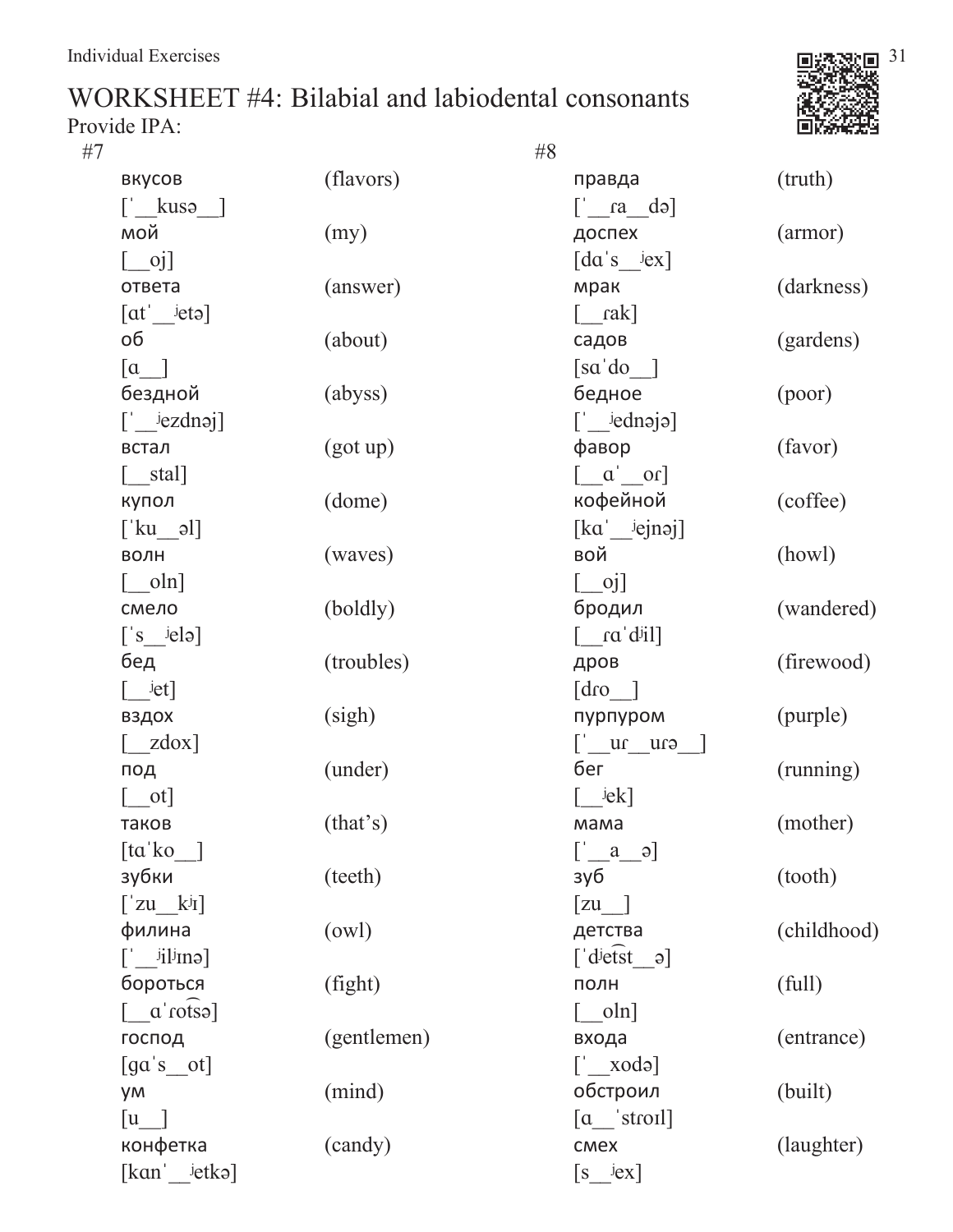# WORKSHEET #4: Bilabial and labiodental consonants

| Provide IPA:                                                 |              |                                                    |             |
|--------------------------------------------------------------|--------------|----------------------------------------------------|-------------|
| #9                                                           |              | #10                                                |             |
| вполне                                                       | (completely) | скорбная                                           | (sorrowful) |
| $\begin{bmatrix} \text{al}'\text{n}^\text{je} \end{bmatrix}$ |              | $[$ skor nəjə]                                     |             |
| бабка                                                        | (grandma)    | ВИД                                                | (view)      |
| $\begin{bmatrix} a & k \end{bmatrix}$                        |              | $\begin{bmatrix} 1 \\ 1 \end{bmatrix}$             |             |
| сапоги                                                       | (boots)      | Голгофа                                            | (Calvary)   |
| $\begin{bmatrix} s \vartheta & \alpha' g^{j}i \end{bmatrix}$ |              | $\lceil \text{gal} \rceil$ go a                    |             |
| <b>BOH</b>                                                   | (out)        | труб                                               | (pipes)     |
| $\lceil$ on]                                                 |              | $[$ tru $]$                                        |             |
| дробится                                                     | (crushed)    | свободу                                            | (freedom)   |
| $\lceil dra' \rceil$ itsə                                    |              | $[s \ a' \ odu]$                                   |             |
| ПСОВ                                                         | (dogs)       | реформ                                             | (reforms)   |
| $\begin{bmatrix} \quad & so & \quad \end{bmatrix}$           |              | $\begin{bmatrix} r^{j_1} & 0 \end{bmatrix}$        |             |
| фол                                                          | (fall)       | острова                                            | (island)    |
| $\begin{bmatrix} 0 \end{bmatrix}$                            |              | $\begin{bmatrix} 6 & 6 \\ 1 & 1 \end{bmatrix}$     |             |
| ЭТОМ                                                         | (this)       | КЛЯТВ                                              | (vows)      |
| $[\text{etc}]$                                               |              | [kl <sup>j</sup> a/æt ]                            |             |
| дивной                                                       | (wondrous)   | спина                                              | (back)      |
| $\left[\begin{array}{cc} d^{j} & n^{j} \end{array}\right]$   |              | $\begin{bmatrix} s & j \end{bmatrix}$ 'na]         |             |
| бал                                                          | (ball)       | бок                                                | (side)      |
| $\begin{bmatrix} \quad a \end{bmatrix}$                      |              | $\begin{bmatrix} \quad$ ok]                        |             |
| стопой                                                       | (foot)       | мавра                                              | (moor)      |
| [sta'oj]                                                     |              | $[\text{c}_1 \quad \text{a} \quad \text{c}_2]$     |             |
| ястреб                                                       | (hawk)       | спелой                                             | (ripe)      |
| $\int$ ja/æstr <sup>j</sup>                                  |              | $\begin{bmatrix} s & \text{delay} \end{bmatrix}$   |             |
| искусства                                                    | (arts)       | дам                                                | (ladies)    |
| $\begin{bmatrix} 1 \text{ 'skust } \end{bmatrix}$            |              | $\lceil da \rceil$                                 |             |
| гром                                                         | (thunder)    | губку                                              | (sponge)    |
| $\lceil \text{gro} \rceil$                                   |              | $[\text{'}gu \quad ku]$                            |             |
| взоров                                                       | (glances)    | ВСЯК                                               | (everyone)  |
| $\begin{bmatrix} 1 & 20 & 1 \end{bmatrix}$                   |              | $\begin{bmatrix} s^{j}a/ak \end{bmatrix}$          |             |
| <b>MYK</b>                                                   | (agony)      | смотри                                             | (look)      |
| $\begin{bmatrix} \quad uk \end{bmatrix}$                     |              | $[s \ \alpha' \text{tr}^{j}i]$                     |             |
| добрая                                                       | (kind)       | ПОЛ                                                | (floor)     |
| $[$ do $\equiv$ do $\equiv$                                  |              | $\begin{bmatrix} 0 \end{bmatrix}$                  |             |
| софе                                                         | (sofa)       | мая                                                | (May)       |
| $[sa \quad je]$                                              |              | $\left[\begin{array}{c} a \\ c \end{array}\right]$ |             |
| пар                                                          | (steam)      | ВОЛКОВ                                             | (wolves)    |
| ar]                                                          |              | al ko                                              |             |

回源無益

 $\Box$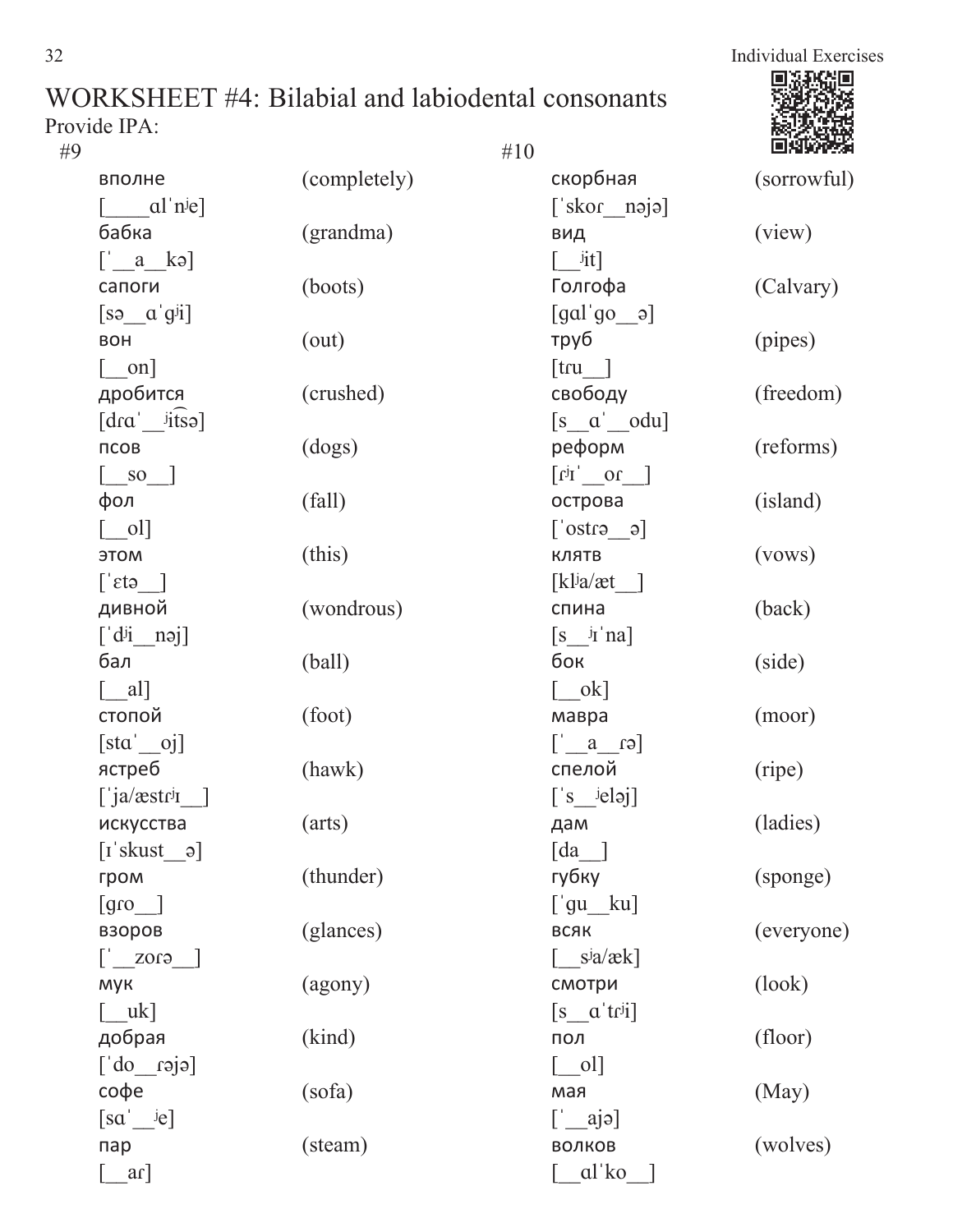

| #11 | #12                                              |            |                                                                             |               |  |
|-----|--------------------------------------------------|------------|-----------------------------------------------------------------------------|---------------|--|
|     | траве                                            | (grass)    | <b>CMOKB</b>                                                                | (figs)        |  |
|     | $[\text{tra}'$ $]$                               |            | $\begin{bmatrix} s & 0 & k \end{bmatrix}$                                   |               |  |
|     | граф                                             | (count)    | $\phi$ ypa                                                                  | (wagon)       |  |
|     | $\left[\text{gra}\_\right]$                      |            | $[$ cn $\Box$                                                               |               |  |
|     | добру                                            | (good)     | молитвой                                                                    | (prayer)      |  |
|     | $\begin{bmatrix} da' & ru \end{bmatrix}$         |            | $\begin{bmatrix} \alpha' & 1 & 1 \\ 0 & 0 & 1 \end{bmatrix}$                |               |  |
|     | вслух                                            | (aloud)    | столб                                                                       | (post)        |  |
|     | $[\quad slux]$                                   |            | [std]                                                                       |               |  |
|     | сопрано                                          | (soprano)  | вкуса                                                                       | (taste)       |  |
|     | $[sa'_{\text{max}}]$                             |            | $\left[\begin{array}{c} \cdot \end{array}\right]$                           |               |  |
|     | брак                                             | (marriage) | поэт                                                                        | (poet)        |  |
|     | $\lceil$ rak]                                    |            | $\left[ \alpha \right]$ a $\left[ \alpha \right]$                           |               |  |
|     | громко                                           | (loudly)   | балкон                                                                      | (balcony)     |  |
|     | $[\text{sgn} \quad \text{ke}]$                   |            | $\begin{bmatrix} \alpha' & k \alpha' \end{bmatrix}$                         |               |  |
|     | лоб                                              | (forehead) | <b>AMC</b>                                                                  | (yam)         |  |
|     | $[$ lo $]$                                       |            | $[ia/\mathbf{a} \quad s]$                                                   |               |  |
|     | СВЯТО                                            | (holy)     | прямо                                                                       | (straight)    |  |
|     | $[$ 's $\frac{a}{\alpha}$ tə]                    |            | $\begin{bmatrix} c & b \end{bmatrix}$ $\begin{bmatrix} c & d \end{bmatrix}$ |               |  |
|     | фут                                              | (foot)     | <b>MECT</b>                                                                 | (places)      |  |
|     | $\lceil$ ut]                                     |            | $\lceil$ $^{\text{j}}est\rceil$                                             |               |  |
|     | духов                                            | (spirits)  | спутал                                                                      | (confused)    |  |
|     | $\lceil$ duxə $\lceil$                           |            | $[$ 's utəl]                                                                |               |  |
|     | тем                                              | (themes)   | век                                                                         | (century)     |  |
|     | $[t^{\text{je}}]$                                |            | $[$ $]$ $e$ k]                                                              |               |  |
|     | хребте                                           | (ridge)    | клубится                                                                    | (swirls)      |  |
|     | $\begin{bmatrix} Xf^{jI} & f^{j}e \end{bmatrix}$ |            | $[klu'$ $iitso]$                                                            |               |  |
|     | спор                                             | (dispute)  | <b>ВЗЯЛ</b>                                                                 | (took)        |  |
|     | $[s \quad or]$                                   |            | $\begin{bmatrix} z^{\mathsf{i}}a/\mathsf{a} \end{bmatrix}$                  |               |  |
|     | автора                                           | (author)   | малина                                                                      | (raspberries) |  |
|     | $[a$ tərə $]$                                    |            | $\begin{bmatrix} a' \text{ } \text{lin} \cdot \end{bmatrix}$                |               |  |
|     | прост                                            | (simple)   | бант                                                                        | (bow)         |  |
|     | $\lceil$ rost                                    |            | $\lceil$ ant]                                                               |               |  |
|     | белом                                            | (white)    | робкое                                                                      | (timid)       |  |
|     | $\begin{bmatrix} 1 & i\text{else} \end{bmatrix}$ |            | $[$ ejex on $]$                                                             |               |  |
|     | маска                                            | (mask)     | $ap\varphi$                                                                 | (harps)       |  |
|     | $\begin{bmatrix} 1 \\ 2 \end{bmatrix}$ asks      |            | $\lceil \text{ar} \rfloor$                                                  |               |  |
|     | влагой                                           | (moisture) | перлов                                                                      | (pearls)      |  |
|     | $\lceil \underline{\hspace{.5cm}}$ lagəj]        |            | $\epsilon$ la                                                               |               |  |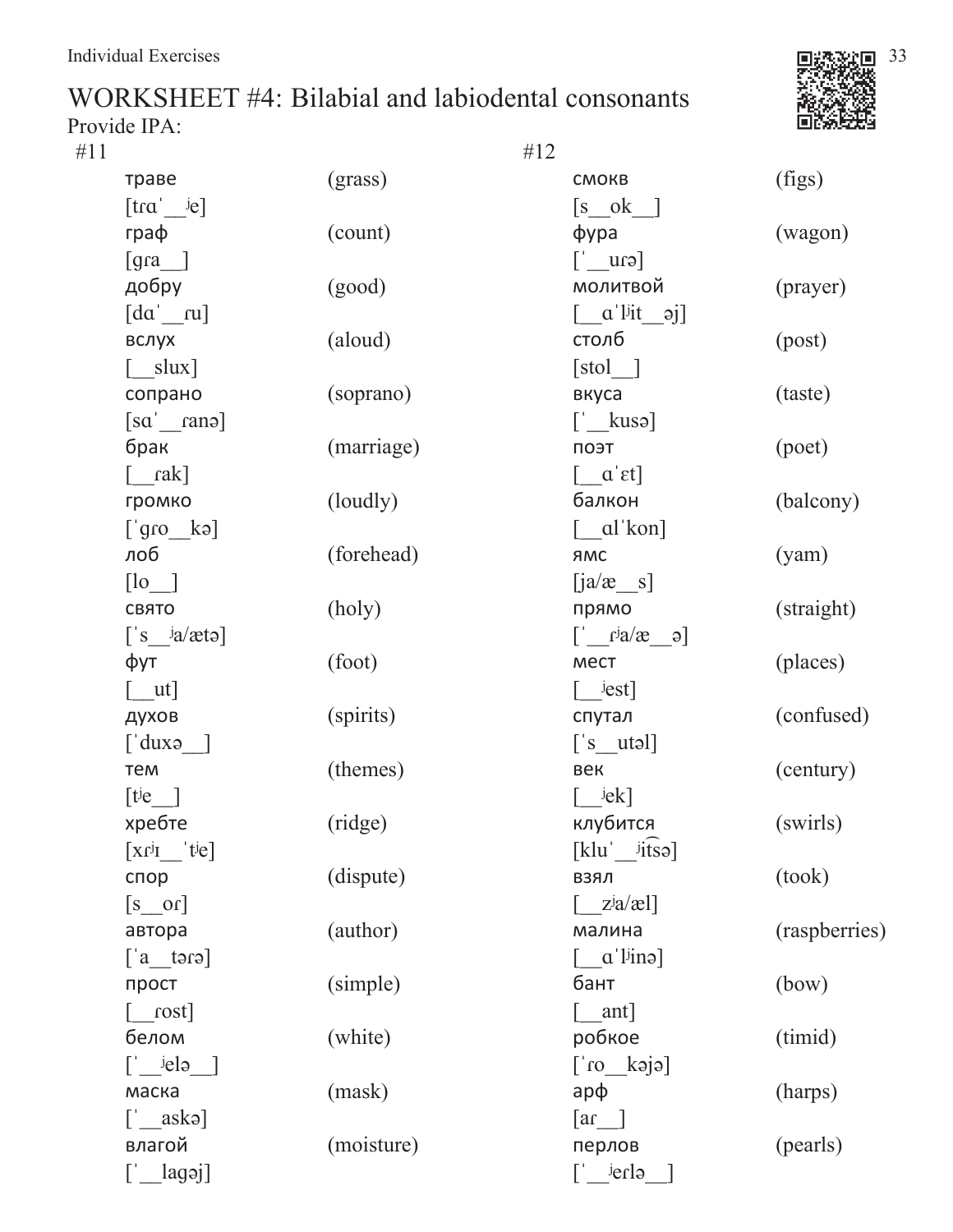# WORKSHEET #4: Bilabial and labiodental consonants

Circle the Cyrillic letters that correspond with the underlined phonetic symbols:

- Classwork:  $\alpha$  пойду я за храброго (and I will marry the brave one)  $[a \text{ paj'}du \text{ ja}/x \text{ zo } 'xrabr\text{ o}$ 
	- 1. Слава Богу! Слава Богу! (Thank God! Thank God!) ['slavə 'boqu 'slavə 'boqu]
	- 2. вот испанка молодая (here young Spanish woman)  $[\text{vot } I \text{ 'spankə məla' daja}]$
	- 3. подобно войску (like an army) [pa dobnə vojsku]
	- 4. вот арфа золотая (here's a golden harp)  $\lceil \underline{v}$ ot arfa zəla tajəl
	- 5. яхонтов и изумрудов (yachts and emeralds) ['ja/æxəntəf i ızum'rudəf]
	- 6. дума за думой, волна за волной (thought after thought, wave after wave) ['dumə zə 'duməj val'na zə val'noj]
	- 7. поклон да пара слов (bow and a few words) [pɑk lon da 'parə slof]
	- $8. a$  вторая-то забота  $-$  (and the second concern is  $-$ )  $[a \text{ fta}'\text{raja} \text{ to } \text{za}'\text{bota}]$
	- 9. когда, испугом обуян (when frightened) [kaq da *I* spuqom abu ja/æn]
	- 10. над болотом туман (there is fog over the swamp) [nəd ba lotəm tu man]
	- 11. потоков ропот (murmur of streams) [pɑˈtokəf ˈɾopət]
	- 12.  $*$ и потом попал в стакан (and then got caught in the glass)  $[i]$  pa'tom pa'pal  $f$  sta'kan]

**\* Transcription within the phrase.** The merging of a final consonant with the initial consonant of a following word is indicated with an under tie symbol  $[\Box]$ . Changes in voicing may occur (consonant rules for single words apply).

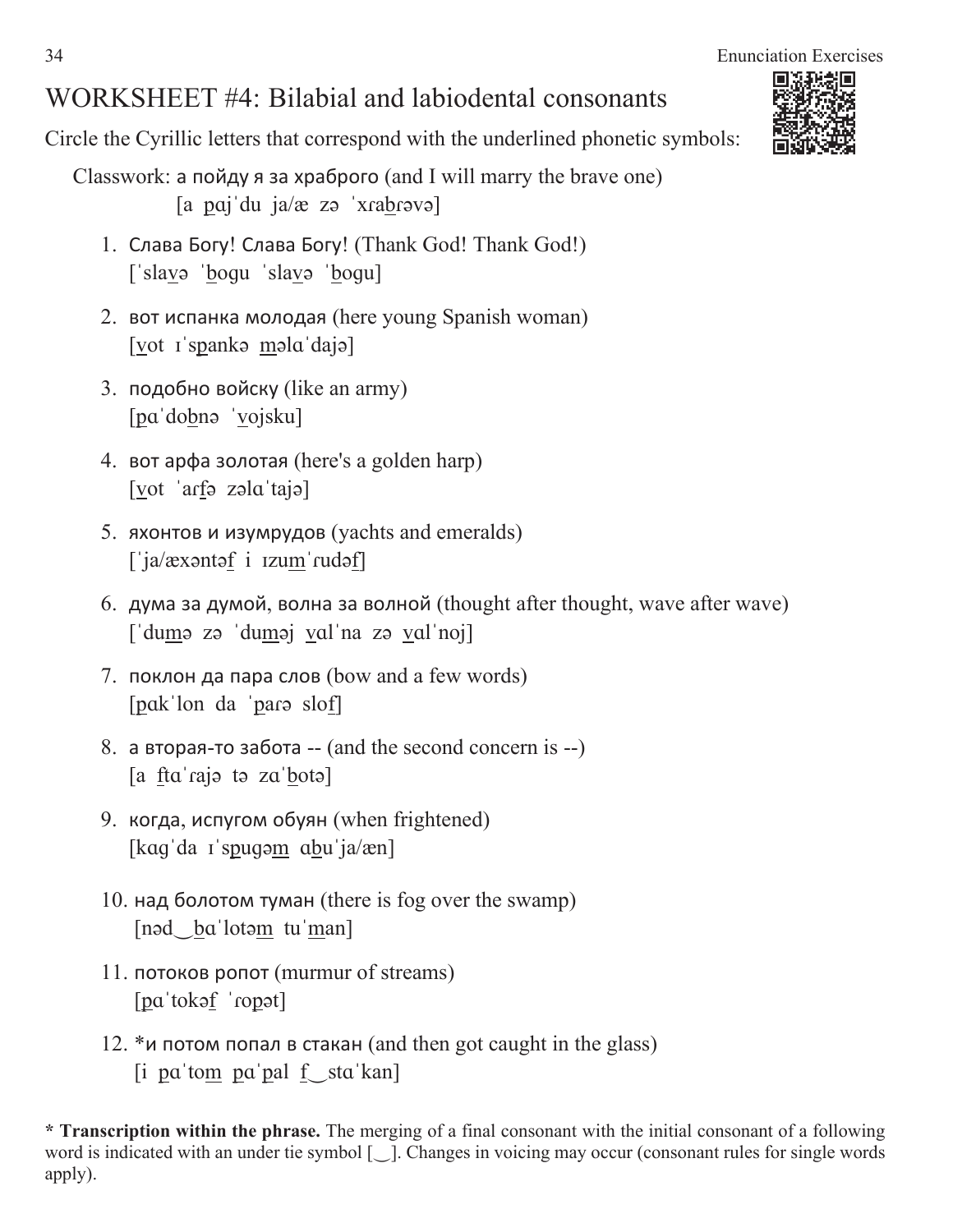

по ночам роса [pə na tea/æm ra sa] (dew at night)

# $UNIT 11.$

# Transcription of open central vowels and schwa

| <b>TOPIC</b>            | <b>PAGE</b> |
|-------------------------|-------------|
| Rules for transcription | 96          |
| Application of rules    | 97          |
| Individual exercises    | 98          |
| Phrases                 |             |

| <b>Peak of tongue arch</b>                                                  | <b>Russian</b>                               | English                                                                                                           |
|-----------------------------------------------------------------------------|----------------------------------------------|-------------------------------------------------------------------------------------------------------------------|
| <b>Open central vowels</b>                                                  |                                              |                                                                                                                   |
| The tongue arch maintains a low position, the tip touches lower front teeth | $[\mathfrak{B}][\mathfrak{a}][\mathfrak{a}]$ | $\left[ \begin{array}{c} \alpha \end{array} \right]$ [a] $\left[ \begin{array}{c} \alpha \end{array} \right]$ [3] |

**Schwa** [a]. The schwa is an undefined vowel sound in an unstressed syllable. It has multiple pronunciations. As a general rule, it is pronounced as an  $[A]$  before the stressed syllable and an  $[a]$  or  $[a]$  after the stressed syllable. See units 17 and 18 for specific rules. The schwa is pronounced as:

[л] in навсегда [nəfs<sup>j</sup>ıg da] [a] in сердца ['s<sup>j</sup>ertsa] [a] in слушать ['slusot<sup>j</sup>]

 $[a/\mathbf{x}]$  in песня  $\lceil$  p<sup>j</sup>es<sup>i</sup>n<sup>j</sup>ə] ( $\lceil \mathbf{x} \rceil$  for speech) [a] in улыбкой [u'lipkaj]  $\lceil \Delta \rceil$  in золотой  $\lceil$ zəla $\lceil \text{toj} \rceil$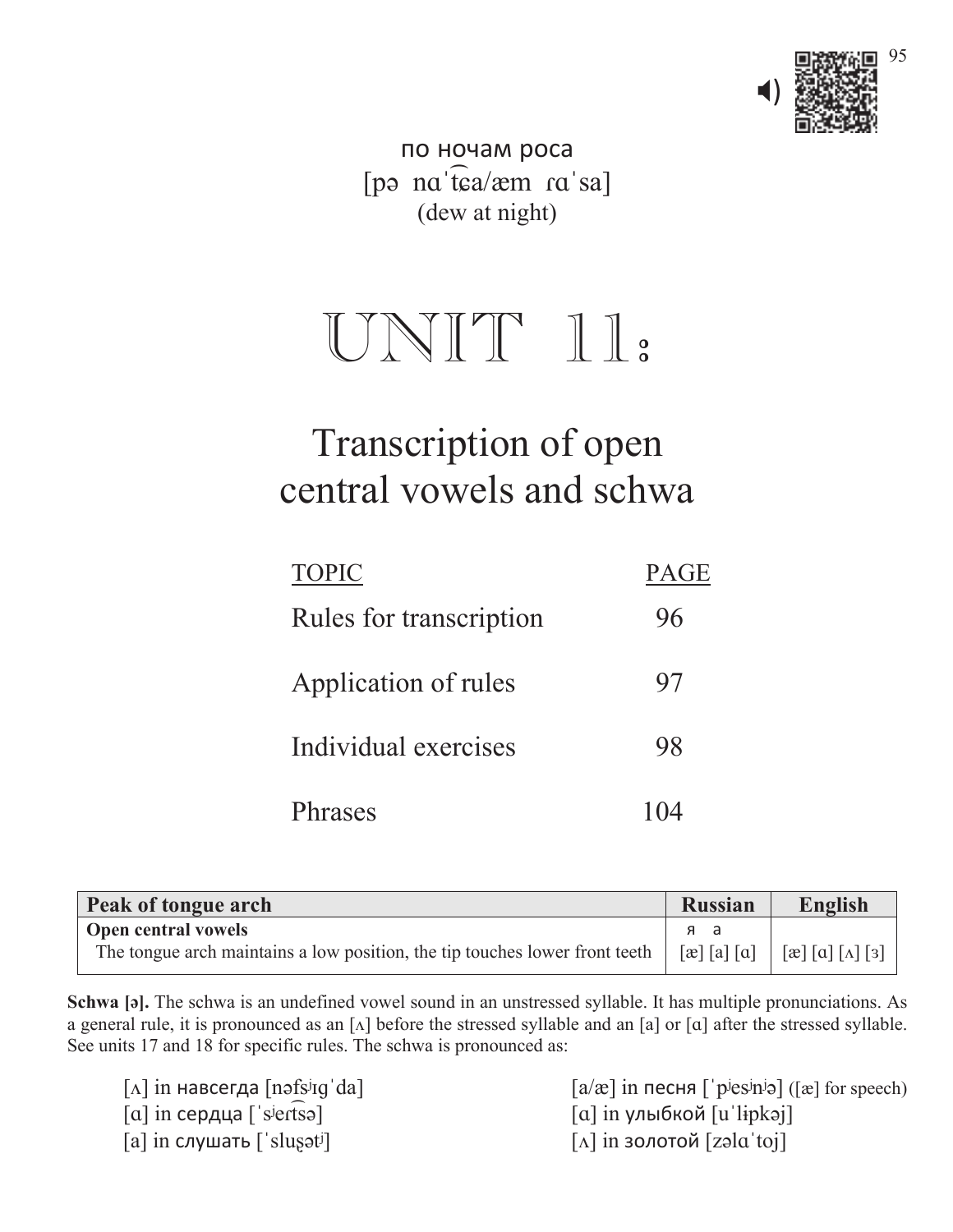# RULES FOR TRANSCRIPTION



## **Stressed syllable**

| <b>CYRILLIC</b> | <b>IPA</b>          | <b>RULE</b>                                                                                                                                                                                                                                                                                                     | <b>EXAMPLE</b>                                                                             |
|-----------------|---------------------|-----------------------------------------------------------------------------------------------------------------------------------------------------------------------------------------------------------------------------------------------------------------------------------------------------------------|--------------------------------------------------------------------------------------------|
|                 | $*$ [ $ja$ /æ]      | Spelling <b>a</b> in the stressed syllable<br>Exception word: для [dlʲa] (for)                                                                                                                                                                                                                                  | заря $[za'r^ja/e]$ (dawn)                                                                  |
| Я               | $*$ [ja/æ]          | Initial <b>a</b> in the stressed syllable<br>Spelling <b>a</b> in hiatus<br>Hard or soft sign + $\boldsymbol{n}$ in stressed syllable                                                                                                                                                                           | ясной ['ja/æsnəj] (clear)<br>маяк [mɑˈja/æk] (lighthouse)<br>объята [a'bja/ætə] (embraced) |
|                 | [a]                 | Spelling <b>a</b> in the stressed syllable                                                                                                                                                                                                                                                                      | сказала [ska'zalə] (said)                                                                  |
| a               | $\sqrt[k]{g}$ :a/æ] | $\mu$ (cu [c] + a in the stressed syllable                                                                                                                                                                                                                                                                      | счастье ['cːa/æsʲtʲje] (happiness)                                                         |
|                 |                     | * $\left[\frac{1}{2}$ ( $\frac{1}{2}$   $\frac{1}{2}$   $\frac{1}{2}$   $\frac{1}{2}$   $\frac{1}{2}$   $\frac{1}{2}$   $\frac{1}{2}$   $\frac{1}{2}$   $\frac{1}{2}$   $\frac{1}{2}$   $\frac{1}{2}$   $\frac{1}{2}$   $\frac{1}{2}$   $\frac{1}{2}$   $\frac{1}{2}$   $\frac{1}{2}$   $\frac{1}{2}$   $\frac$ | час $\lceil \widehat{\text{tea}}/\text{æs} \rceil$ (hour)                                  |

\*Spellings  $\alpha$  and  $\mu$ ,  $\alpha$ ,  $\beta$  +  $\alpha$  are transcribed as [a] for lyric diction. They are transcribed as [æ] for speech.

## **Unstressed syllable**

| <b>CYRILLIC</b>                        | <b>IPA</b>             | <b>RULE</b>                                                                      | <b>EXAMPLE</b>                                             |
|----------------------------------------|------------------------|----------------------------------------------------------------------------------|------------------------------------------------------------|
| Я                                      | $[e^i]$                | Final a of word in an unstressed syllable<br>(See units 17-18 for pronunciation) | няня $\lceil$ 'n <sup>j</sup> a/æn <sup>j</sup> ə] (nanny) |
|                                        | [a]                    | Spelling a immediately before the<br>stressed syllable                           | cama [s $\alpha$ ma] (herself)                             |
| a                                      | $[\circ]$              | Spelling a in unstressed syllables after<br>the stressed syllable                | фаза ['fazә] (phase)                                       |
|                                        |                        | Spelling a two or more syllables before<br>the stressed syllable                 | красота [krasa'ta] (beauty)                                |
|                                        | $\lceil \alpha \rceil$ | <b>o</b> immediately before stressed syllable                                    | когда [kag'da] (when)                                      |
| $\begin{pmatrix} 1 \\ 1 \end{pmatrix}$ | $\lceil e \rceil$      | Spelling <b>o</b> in unstressed syllables after<br>the stressed syllable         | ласточка ['lastateka] (swallow)                            |
|                                        |                        | Spelling o two or more syllables before<br>the stressed syllable                 | молодая [mala daja] (young)                                |

**Note.** Initial unstressed **a** and **o** are transcribed with a dark [a]: амура [a'mura] (cupid), окно [ak'no] (window)

**Central vowels in hiatus.** As a general rule, the onset of an unstressed vowel in a vowel cluster is introduced with a  $[j]$  glide: русская  $['ruskəjə]$  (Russian)

The stress mark in consonant clusters is placed after the first consonant:  $\text{normal}$   $\text{normal}$   $\text{ball}$   $\text{ball}$  or before consonant blends. **Note:** [sp] [st] [sk] form blends:  $\mu$ ckato [iˈskatʲ] (to search). Note that [sl] and [sn] do not form а blend: прославь  $[\text{pras'}\text{la}f\text{]}\text{ (glorify)}$ .

**Specified words** may be transcribed with a schwa: **BO** [və] (in),  $\underline{\mathsf{A}}\mathsf{o}$  [də] (before),  $\underline{\mathsf{a}}\mathsf{a}$  [zə] (per),  $\mathsf{a}\mathsf{o}$  [kə] (to),  $\mathsf{a}\mathsf{a}$  $\lceil$ nə $\rceil$  (on),  $\lceil \mathsf{naq} \rceil$  [nət $\rceil$  (above),  $\lceil \mathsf{no} \rceil$  [pə $\lceil$  [bət $\rceil$  (under),  $\lceil \mathsf{no} \rceil$  [about),  $\lceil \mathsf{co} \rceil$  [with),  $\lceil \mathsf{no} \rceil$  (then)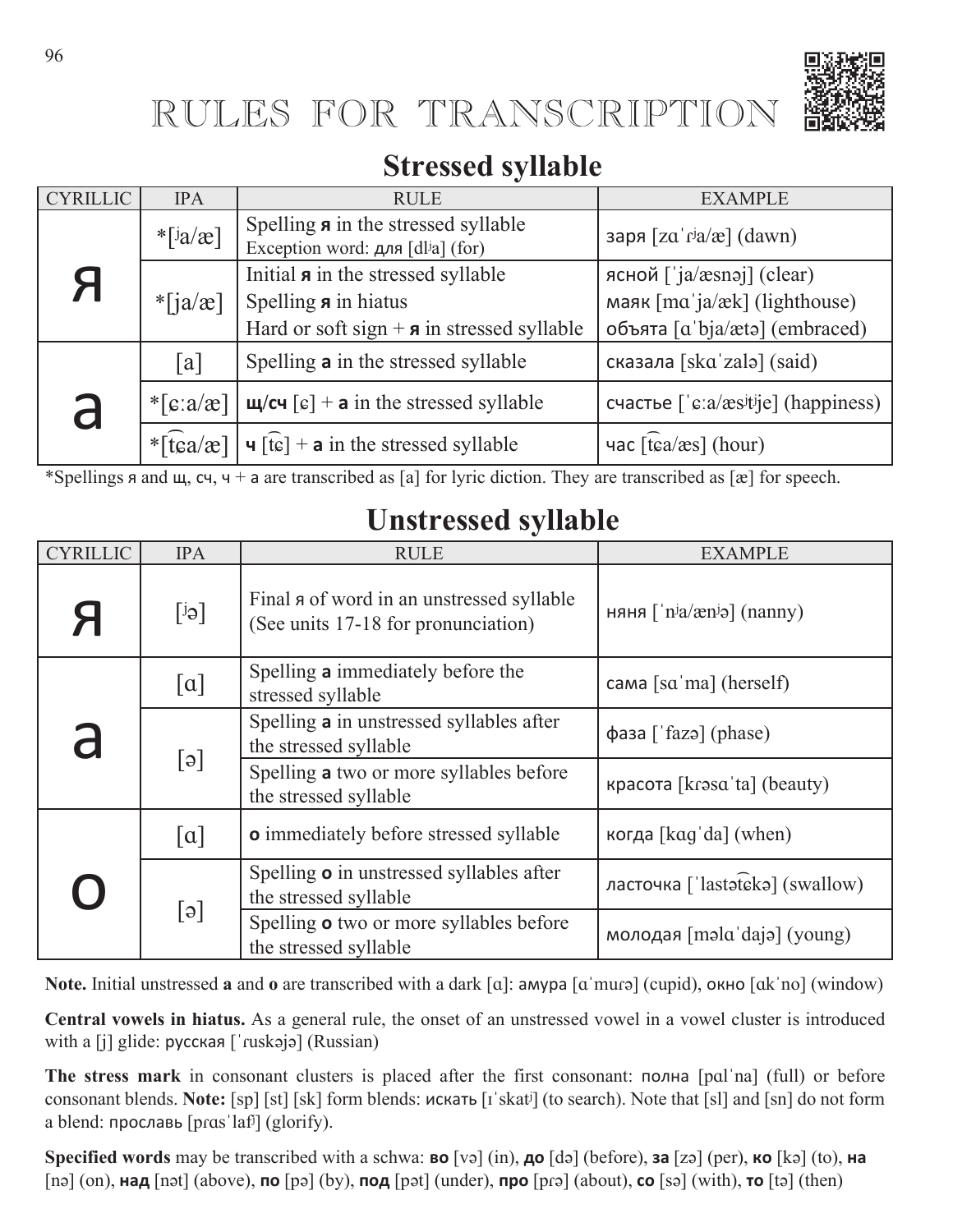# CLASSWORK #11: Open central vowels and schwa

Provide IPA, then attempt the exercise a second time while covering the answers:

|    | 1. родн <u>а</u> я                                                   | (native)       | $10.$ так                                   | $\left($ so $\right)$ |
|----|----------------------------------------------------------------------|----------------|---------------------------------------------|-----------------------|
|    | $[r_d^n_j]$                                                          |                | $[t_k]$                                     |                       |
|    | 2. оп <u>я</u> ть                                                    | (again)        | 11. д <u>я</u> тла                          | (woodpecker)          |
|    | $\begin{bmatrix}   &   & p^j & f^j   \end{bmatrix}$                  |                | $\begin{bmatrix} d^j & t \end{bmatrix}$     |                       |
|    | 3. соловь <u>я</u>                                                   | (nightingale)  | 12. благод <u>а</u> ть                      | (grace)               |
|    | $\begin{bmatrix} s & 1 & 'v^jj & \end{bmatrix}$                      |                | $[b]$ g d t <sup>j</sup>                    |                       |
|    | 4. вся                                                               | $\text{(all)}$ | 13. <u>я</u> рко                            | (brightly)            |
|    | $\begin{bmatrix} \text{fs}^{\text{j}} & \text{ } \end{bmatrix}$      |                | $\begin{bmatrix} i & k \end{bmatrix}$       |                       |
|    | 5. apomatom (aroma)                                                  |                | 14. оставляй                                | (leave)               |
|    | $\begin{bmatrix} r & m & t & m \end{bmatrix}$                        |                | $\begin{bmatrix} st & v' & j \end{bmatrix}$ |                       |
|    | 6. дядя (uncle)                                                      |                | <u>15. рад</u> ость                         | (ioy)                 |
|    | $\left[\begin{array}{cc} d^j & d^j \end{array}\right]$               |                | $[i \cdot d \cdot s]$                       |                       |
|    | 7. молодц <u>а</u> (attaboy)                                         |                | 16. одн <u>а</u>                            | (one)                 |
|    | $[m \ 1 \ \text{fs}$ : $]$ or $[\text{mol} \ \text{fs}$ : $]$        |                | $\lceil d^n \rceil$                         |                       |
|    | 8. сл <u>а</u> ва                                                    | (glory)        | 17. молч <u>а</u> ть                        | (be silent)           |
|    | $\begin{bmatrix} s & v \end{bmatrix}$                                |                | $[m_1'\hat{t}\hat{\epsilon} \quad t^j]$     |                       |
| 9. | сч <u>а</u> стья                                                     | (happiness)    | 18. сказ <u>а</u> ть                        | (tell)                |
|    | $\begin{bmatrix} \mathbf{c} & \mathbf{s} & \mathbf{c} \end{bmatrix}$ |                | $[sk \ z \ t^j]$                            |                       |

Handwriting. Practice forming the unit 11 letters  $A$ <sup>*n*</sup> [æ] and Aa [a].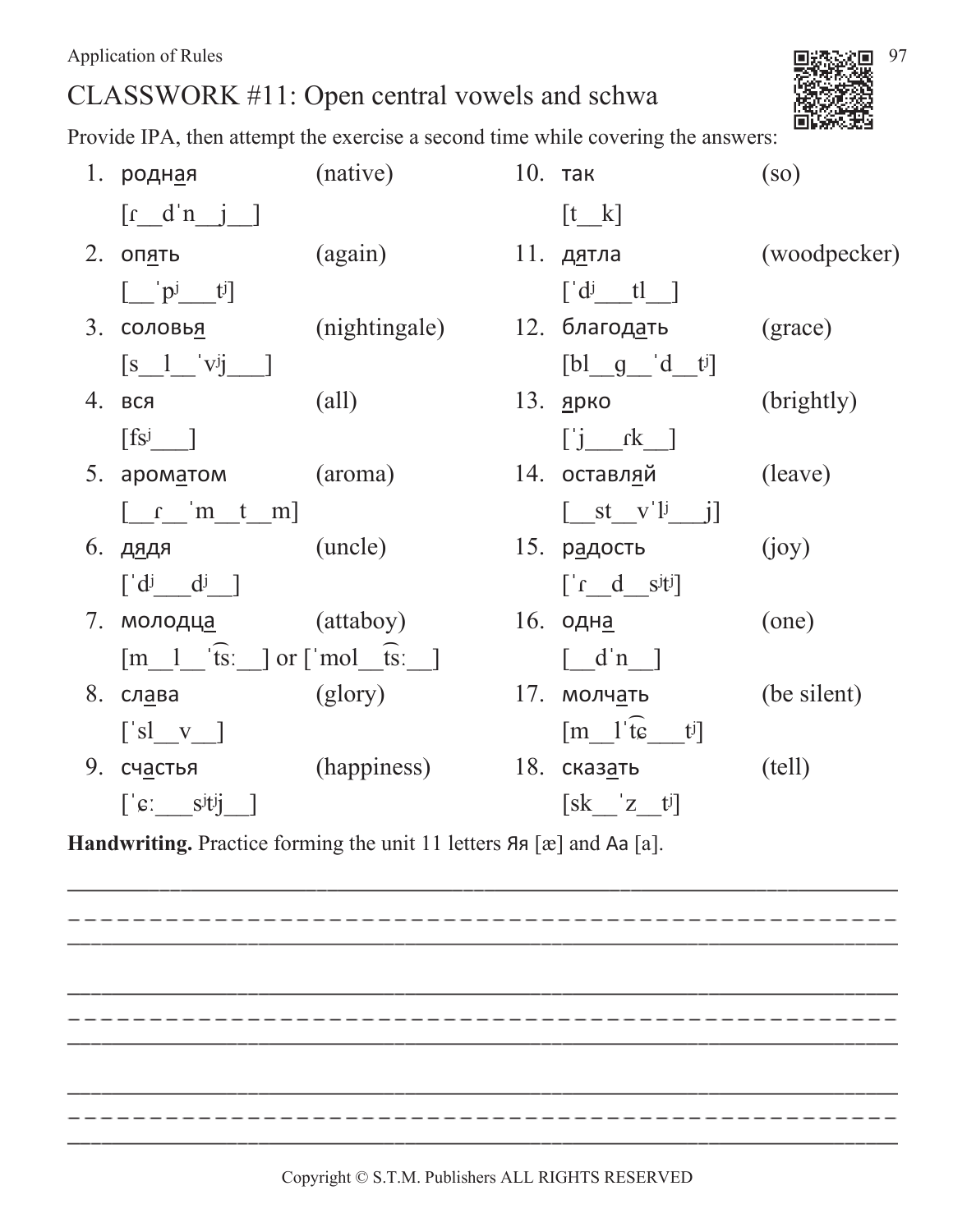

| дня                                                                     | (day)          | ман <u>я</u>                                                     | (beckoning)   |
|-------------------------------------------------------------------------|----------------|------------------------------------------------------------------|---------------|
| $[dn^j$ ]                                                               |                | $\left[\text{m}$ $\text{n}$ <sup>j</sup> $\right]$               |               |
| л <u>а</u> дно                                                          | (alright)      | дорог <u>а</u> я                                                 | (dear)        |
| $\begin{bmatrix} 1 & \mathrm{d}n \end{bmatrix}$                         |                | $\begin{bmatrix} d & q & q \end{bmatrix}$                        |               |
| сто <u>я</u> ла                                                         | (stood)        | ВСЯК                                                             | (everyone)    |
| $[st_j] = 1$                                                            |                | $[fs^j \quad k]$                                                 |               |
| храня                                                                   | (keeping)      | ночн <u>а</u> я                                                  | (night)       |
| $\left[ \text{Xf} \_\text{n}^j \_\text{n} \right]$                      |                | $[n$ $\overline{t}$ $\overline{c}$ $\overline{n}$ $\overline{j}$ |               |
| кл <u>я</u> тва                                                         | (oath)         | гор <u>я</u> т                                                   | (burn)        |
| $\left[$ 'kl <sup>j</sup> _tv_]                                         |                | $[g$ <sup>'r<sup>j</sup> t]</sup>                                |               |
| над                                                                     | (over)         | задрож <u>а</u> л                                                | (tremble)     |
| $[n_t]$                                                                 |                | $[z_d \, dr \, z_l]$                                             |               |
| прощать                                                                 | (forgive)      | сл <u>а</u> дко                                                  | (sweetly)     |
| $[pr_i^{\prime}c_i^{\prime}]$                                           |                | $['sl_t k$                                                       |               |
| хорош <u>а</u>                                                          | (good)         | прощанье                                                         | (farewell)    |
| $\begin{bmatrix} x & f \\ -g & -x \end{bmatrix}$                        |                | $[pr_i^{\circ}c_i^{\circ}]$                                      |               |
| <b>CURR</b>                                                             | (beaming)      | м <u>а</u> ма                                                    | (mother)      |
| $[s^{j}I^{\prime}j \quad j \quad]$                                      |                | $\begin{bmatrix} \text{m} & \text{m} \end{bmatrix}$              |               |
| напрасно                                                                | $(in \, vain)$ | да                                                               | (yes)         |
| $[n$ <sup>'p<sub>f</sub> sn</sup>                                       |                | [d]                                                              |               |
| т <u>я</u> жко                                                          | (arduous)      | гл <u>я</u> дя                                                   | (looking)     |
| $\begin{bmatrix} \n\mathbf{t} & \mathbf{g} & \mathbf{k} \end{bmatrix}$  |                | $\left[\begin{array}{cc} g l^j & d^j \end{array}\right]$         |               |
| размотал                                                                | (unwound)      | мч <u>а</u> тся                                                  | (rush)        |
| $[r \quad zm \quad 't \quad l]$                                         |                | $\overline{ts}$<br>$\lceil \text{intc} \rceil$                   |               |
| ОГНЯ                                                                    | (fire)         | красна                                                           | (is rich in)  |
| $\left[\begin{array}{cc} g' \mathbf{n}^{\mathbf{j}} \end{array}\right]$ |                | $\begin{bmatrix} \text{kr} & \text{s} \text{'n} \end{bmatrix}$   |               |
| ламп <u>а</u> да                                                        | (image lamp)   | н <u>я</u> ньча                                                  | (babysitting) |
| $[1 \underline{m} \underline{p} \underline{d}]$                         |                | $\begin{bmatrix} n^j \end{bmatrix}$ $n^j$ te ]                   |               |
| наз <u>ад</u>                                                           | (back)         | тогд <u>а</u>                                                    | (then)        |
| $[n_2 z_t]$                                                             |                | $[t \ q'd]$                                                      |               |
| часто                                                                   | (often)        | говор <u>я</u> т                                                 | (say)         |
| $\lceil \widehat{\text{te}} \rfloor$ st_]                               |                | $[g \quad v \quad 'r^j \quad t]$                                 |               |
| полн <u>а</u>                                                           | (full)         | <u>я</u> корь                                                    | (anchor)      |
| $[p_1^n]$                                                               |                | $[j \quad k \quad r^j]$                                          |               |
| кр <u>а</u> сная                                                        | (red)          | наст <u>а</u> ла                                                 | (arrived)     |
| $\lceil k \cdot \text{sn} \rceil$                                       |                | $\begin{bmatrix} n & st & 1 \end{bmatrix}$                       |               |

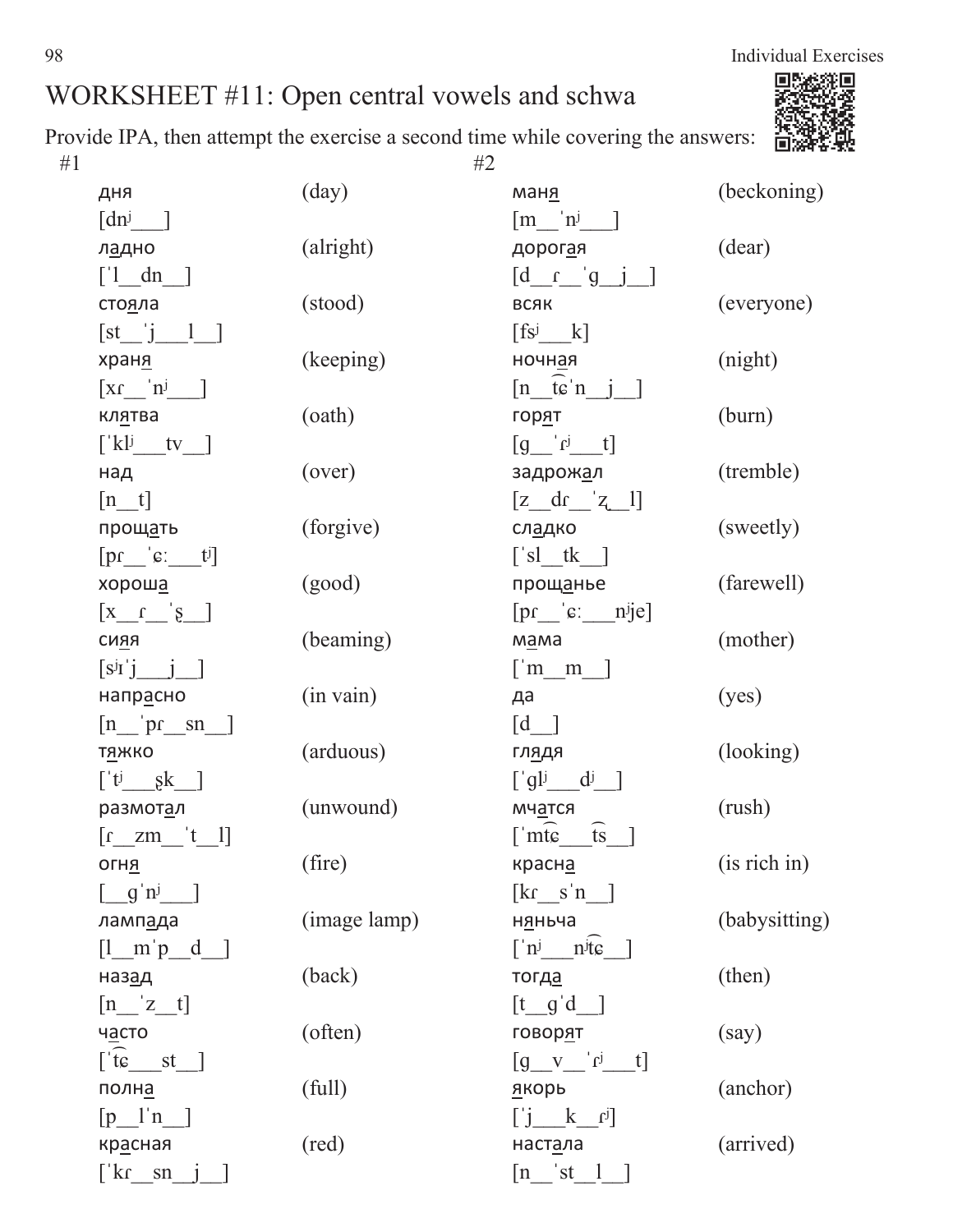

Provide IPA, then attempt the exercise a second time while covering the answers:

| #3 |                                                                                              |                      |  | #4                                                      |                |  |  |
|----|----------------------------------------------------------------------------------------------|----------------------|--|---------------------------------------------------------|----------------|--|--|
|    | пл <u>я</u> ска                                                                              | (dance)              |  | нам                                                     | (us)           |  |  |
|    | $[\n]$ pl <sup>j</sup> sk ]                                                                  |                      |  | $[n_m]$                                                 |                |  |  |
|    | оч <u>а</u> х                                                                                | (eyes)               |  | ПОЛЯХ                                                   | (fields)       |  |  |
|    | $\widehat{\mathfrak{t}\mathfrak{e}}$ $\mathfrak{X}$                                          |                      |  | $[p$ <sup>'l<sup>j</sup> x]</sup>                       |                |  |  |
|    | отдавался                                                                                    | (gave oneself up to) |  | заросла                                                 | (overgrew)     |  |  |
|    | $\begin{bmatrix} \mathbf{d} & \mathbf{v} & \mathbf{l} \mathbf{s}^{\mathbf{j}} \end{bmatrix}$ |                      |  | $[z_1 \quad s']$                                        |                |  |  |
|    | рано                                                                                         | (early)              |  | ст <u>а</u> ло                                          | (became)       |  |  |
|    | $\lfloor n \rfloor$                                                                          |                      |  | $[\text{st}\quad 1]$                                    |                |  |  |
|    | возвращал                                                                                    | (returned)           |  | та <u>я</u> тся                                         | (lurk)         |  |  |
|    | $[v_2v_1'']$                                                                                 |                      |  | $[t \quad j \quad \widehat{ts} \quad ]$                 |                |  |  |
|    | встав <u>а</u> й                                                                             | (get up)             |  | св <u>я</u> зан                                         | (tied)         |  |  |
|    | $[fst' v_j]$                                                                                 |                      |  | $['svj \quad z \quad n]$                                |                |  |  |
|    | ясная                                                                                        | (clear)              |  | балл <u>а</u> да                                        | (ballad)       |  |  |
|    | $[j \quad sn \quad j]$                                                                       |                      |  | $[b \quad 1 \quad d]$                                   |                |  |  |
|    | тоска                                                                                        | (yearning)           |  | <u>пока</u>                                             | (bye)          |  |  |
|    | $[t$ sk ]                                                                                    |                      |  | $[p_k]$                                                 |                |  |  |
|    | зак <u>а</u> та                                                                              | (sunset)             |  | СПЯТ                                                    | (sleep)        |  |  |
|    | $[z_ 'k_t ]$                                                                                 |                      |  | $[sp^{j} t]$                                            |                |  |  |
|    | коня                                                                                         | (male horse)         |  | трава                                                   | (grass)        |  |  |
|    | $\begin{bmatrix} k & n^j \end{bmatrix}$                                                      |                      |  | $\begin{bmatrix} tr & v \end{bmatrix}$                  |                |  |  |
|    | наклон <u>я</u> сь                                                                           | (bending over)       |  | осталась                                                | (stayed)       |  |  |
|    | $\begin{bmatrix} n & k \end{bmatrix}$ 'n <sup>j</sup><br>$S^{j}$                             |                      |  | $\begin{bmatrix} 1 & s \\ s & -1 \end{bmatrix}$         |                |  |  |
|    | з <u>а</u> втра                                                                              | (tomorrow)           |  | вс <u>я</u> кой                                         | $(\text{any})$ |  |  |
|    | $\lceil z \quad \text{ftr} \rceil$                                                           |                      |  | $[$ fs <sup>j</sup> k j]                                |                |  |  |
|    | когда-то                                                                                     | (once upon a time)   |  | господа                                                 | (gentlemen)    |  |  |
|    | $[k \ q' d \ t$                                                                              |                      |  | $[g$ sp d $]$                                           |                |  |  |
|    | ладья                                                                                        | (rook)               |  | зн <u>а</u> ла                                          | (knew)         |  |  |
|    | $[1 - d^j]$                                                                                  |                      |  | $\lceil 2n \rceil$                                      |                |  |  |
|    | отражая                                                                                      | (reflecting)         |  | <b>СН<u>Я</u>ТСЯ</b>                                    | (dream)        |  |  |
|    | $[$ $\pm$ $\pm$ $\pm$ $\pm$ $\pm$ $\pm$                                                      |                      |  | $\begin{bmatrix} \n\ \sin^j & \cos^j \n\end{bmatrix}$   |                |  |  |
|    | ряд                                                                                          | (row)                |  | царя                                                    | (czar)         |  |  |
|    | $[r^j \t t]$                                                                                 |                      |  | $\overline{[ts]}$ $r^j$                                 |                |  |  |
|    | <b>CBRTO</b>                                                                                 | (holy)               |  | поросят                                                 | (piglets)      |  |  |
|    | $\begin{bmatrix} s \\ v \end{bmatrix}$ t ]                                                   |                      |  | $[p \t s^j t]$                                          |                |  |  |
|    | там                                                                                          | (there)              |  | ноч <u>а</u> м                                          | (nights)       |  |  |
|    | $[t_m]$                                                                                      |                      |  | $\begin{bmatrix} n & \mathbf{c} \end{bmatrix}$<br>$m$ ] |                |  |  |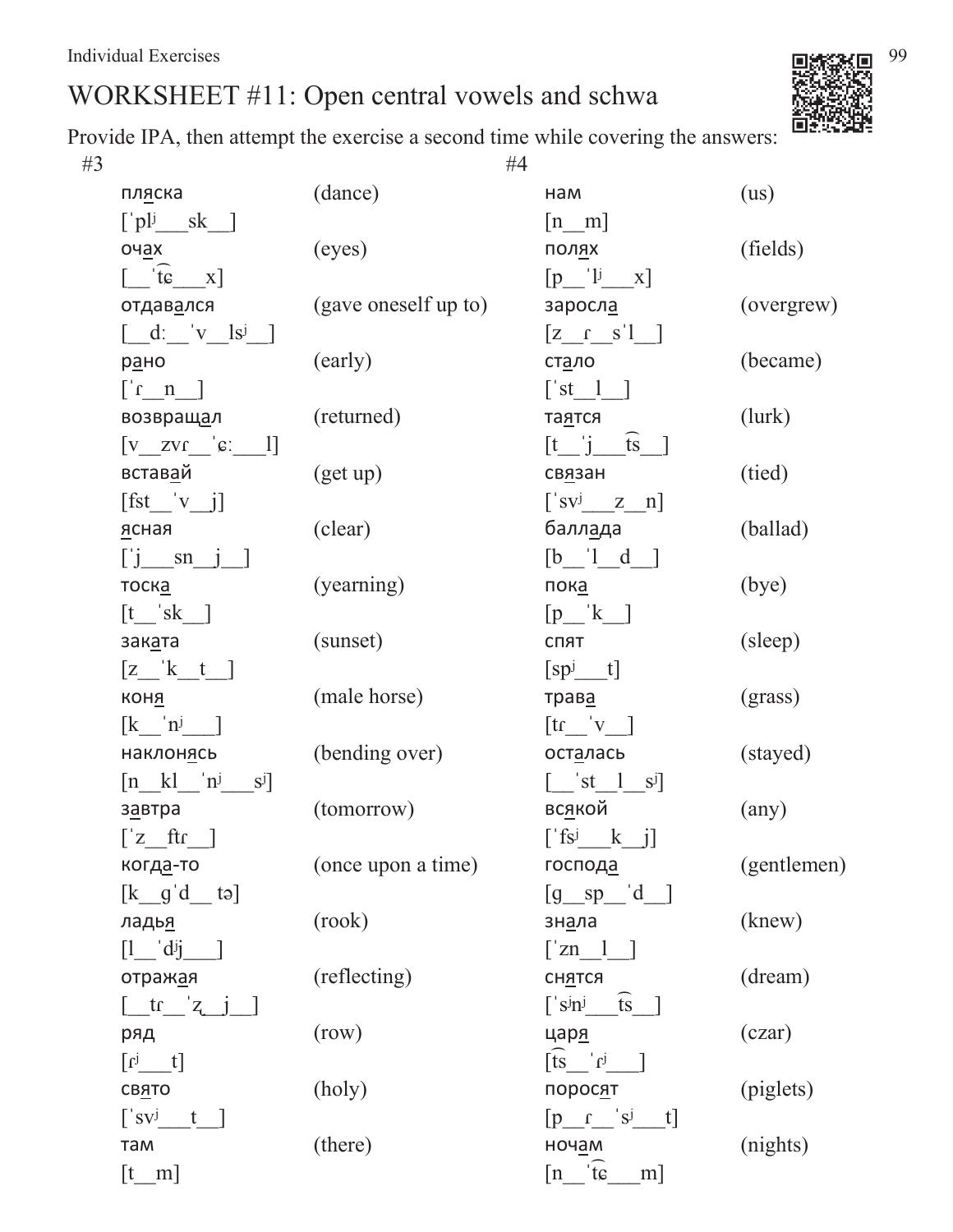

Provide IPA, then attempt the exercise a second time while covering the answers:  $#5$  #5

| п <u>я</u> тна                                                                       | (spots)        | вас                                                                   | (you)          |
|--------------------------------------------------------------------------------------|----------------|-----------------------------------------------------------------------|----------------|
| $\left[\begin{array}{cc}$ $p^j$ tn $\end{array}\right]$                              |                | $[v_s]$                                                               |                |
| кач <u>а</u> я                                                                       | (shaking)      | жадно                                                                 | (greedily)     |
| $\begin{bmatrix} k & \overline{t} & j \end{bmatrix}$                                 |                | $\left[\begin{array}{cc} z \end{array}\right]$                        |                |
| враг <u>а</u>                                                                        | (enemy)        | рон <u>я</u> я                                                        | (dropping)     |
| $\begin{bmatrix} \n\text{vr} & \text{g} \n\end{bmatrix}$                             |                | $\left[ \begin{matrix} r & n^j & j \end{matrix} \right]$              |                |
| заказ <u>а</u> л                                                                     | (ordered)      | отр <u>я</u> д                                                        | (squad)        |
| $[z_k z_1]$                                                                          |                | $\begin{bmatrix} tr^{j} & t \end{bmatrix}$                            |                |
| пон <u>я</u> ть                                                                      | (understand)   | прохл <u>а</u> да                                                     | (coolness)     |
| $[p \quad n^j \quad t^j]$                                                            |                | $[pr_x']_d$ ]                                                         |                |
| ax                                                                                   | (Oh)           | <u>я</u> блонь                                                        | (apple trees)  |
| $\begin{bmatrix} & x \end{bmatrix}$                                                  |                | $[j_b1^n]$                                                            |                |
| сан <u>я</u> х                                                                       | (sleigh)       | щах                                                                   | (cabbage soup) |
| $[s \underline{n}^j \underline{x}]$                                                  |                | $\begin{bmatrix} \mathbf{c} & \mathbf{x} \end{bmatrix}$               |                |
| каз <u>а</u> лось                                                                    | (it seemed)    | страд <u>а</u> ть                                                     | (suffer)       |
| $\begin{bmatrix} k & z & 1 & s^j \end{bmatrix}$                                      |                | $[str_d d_t]$                                                         |                |
| вод <u>а</u>                                                                         | (water)        | раздав <u>а</u> лся                                                   | (rang out)     |
| [v]'d                                                                                |                | $\begin{bmatrix} r & zd & v & ls^j \end{bmatrix}$                     |                |
| подн <u>я</u> лся                                                                    | (got up)       | нар <u>я</u> д                                                        | (outfit)       |
| $[p \quad d \quad n^j \quad ls^j]$                                                   |                | $[n \t - r^j \t - t]$                                                 |                |
| стр <u>а</u> стно                                                                    | (passionately) | зл <u>я</u> тся                                                       | (be angry)     |
| $['str_s(t)n$ ]                                                                      |                | $\begin{bmatrix} 2l^{j} & ts \end{bmatrix}$                           |                |
| холодн <u>а</u>                                                                      | (cold)         | чар                                                                   | (enchantment)  |
| $\begin{bmatrix} x & 1 & d^n \end{bmatrix}$                                          |                | $\begin{bmatrix} \widehat{\mathfrak{t}} & \mathfrak{s} \end{bmatrix}$ |                |
| <u>я</u> год это                                                                     | (berries)      | сопровожд <u>а</u> л                                                  | (accompanied)  |
| $[\underline{\mathbf{j} \quad \mathbf{g} \quad \mathbf{t}}]$                         |                | $[s pr_v_z^d]$                                                        |                |
| пощада                                                                               | (mercy)        | могл <u>а</u>                                                         | (could)        |
| $[p \underline{\hspace{1cm}} c \underline{\hspace{1cm}} d \underline{\hspace{1cm}}]$ |                | $[m$ gl                                                               |                |
| стяга                                                                                | (banner)       | яда                                                                   | (poison)       |
| $['s^{j}t^{j}$ g ]                                                                   |                | $[\cdot]$ $d$ ]                                                       |                |
| как <u>а</u> я                                                                       | (what kind of) | ЧЬЯ                                                                   | (whose)        |
| $\begin{bmatrix} k & k & j \end{bmatrix}$                                            |                | $[\hat{t} \hat{s}]$ ]                                                 |                |
| опас <u>а</u> йся                                                                    | (beware)       | золот <u>а</u> я                                                      | (gold)         |
| $[\underline{p}$ 's $\underline{j}$ s <sup>j</sup>                                   |                | $[z_1^{\prime\prime},t_1^{\prime\prime}]$                             |                |
| <b>ВЗГЛЯД</b>                                                                        | (sight)        | пл <u>а</u> кал                                                       | (cried)        |
| $[vzglj$ t]                                                                          |                | $[\rho]$ $k$ $]$                                                      |                |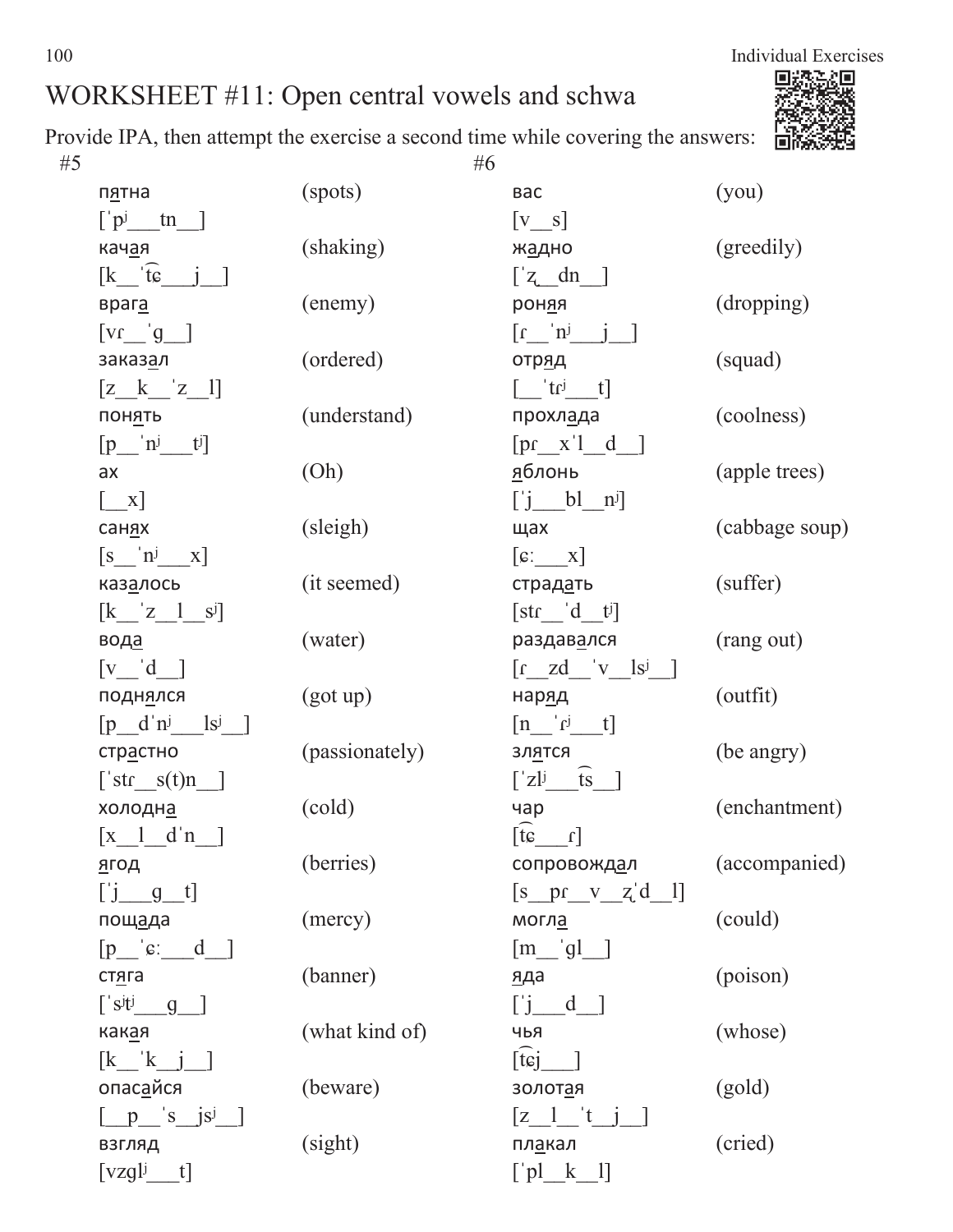

Provide IPA, then attempt the exercise a second time while covering the answers:  $\#7$   $\#8$ 

| прощая                                                                                                | (forgiving)    | poca                                                              | (dew)          |
|-------------------------------------------------------------------------------------------------------|----------------|-------------------------------------------------------------------|----------------|
| $[pr_i^{\circ} \cdot j]$                                                                              |                | $\left[ \frac{1}{s} \right]$                                      |                |
| ШОКОЛАД                                                                                               | (chocolate)    | сж <u>а</u> лься                                                  | (take pity)    |
| $\left[\begin{matrix}8 & k'\\ 1 & t\end{matrix}\right]$                                               |                | $['sz'_{i} \underline{]}$ <sup>j</sup> s <sup>j</sup>             |                |
| ма <u>я</u> к                                                                                         | (lighthouse)   | п <u>я</u> той                                                    | (fifth)        |
| $[m_j k]$                                                                                             |                | $[\n\ \mathbf{p}^j \quad t \quad j]$                              |                |
| <b>СКЛОНЯСЬ</b>                                                                                       | (bow)          | корот <u>а</u> ть                                                 | (spend)        |
| $[skl \underline{\hspace{1cm}} n^j \underline{\hspace{1cm}} s^j]$                                     |                | $\begin{bmatrix} k & r' & t' \end{bmatrix}$                       |                |
| гроза                                                                                                 | (thunderstorm) | раз                                                               | (one time)     |
| $\left[ \text{gr}_{z} \right]$ $\left[ z \right]$                                                     |                | $[s_1]$                                                           |                |
| снач <u>а</u> ла                                                                                      | (first)        | создал <u>а</u>                                                   | (created)      |
| $[sn$ <sup><math>t\epsilon</math></sup> <sup>1</sup> <sup>1</sup>                                     |                | $[s_zd_']$                                                        |                |
| пр <u>а</u> вда                                                                                       | (truth)        | <u>я</u> ркий                                                     | (bright)       |
| $[\text{pr\_vd}$ ]                                                                                    |                | $[\,\,j\,\,$ rk <sup>j</sup> ij]                                  |                |
| обращ <u>а</u> ть                                                                                     | (pay regard)   | т <u>я</u> жкая                                                   | (heavy)        |
| $[\underline{\qquad}$ br $\underline{\qquad}$ ' $\varepsilon$ ' $\underline{\qquad}$ t <sup>j</sup> ] |                | $\left[ \begin{array}{cc} t^{j} & sk & j \end{array} \right]$     |                |
| нас                                                                                                   | (us)           | ПЯТЬ                                                              | (five)         |
| $[n_s]$                                                                                               |                | $[p^j - t^j]$                                                     |                |
| наслаждаться                                                                                          | (enjoy)        | озар <u>я</u> ла                                                  | (lit up)       |
| $[n_s]$ $[z]$ $d$ $\overline{ts}$ ]                                                                   |                | $\begin{bmatrix} Z & r^{j} & 1 \end{bmatrix}$                     |                |
| ВЗЯЛ                                                                                                  | (took)         | ст <u>а</u> рого                                                  | $\text{(old)}$ |
| $[vz^j \t1]$                                                                                          |                | $[$ 'st_c_v_V_]                                                   |                |
| отв <u>а</u> гой                                                                                      | (courage)      | замолчал                                                          | (paused)       |
| [t'v g j]                                                                                             |                | $[z \quad m \quad l' \overline{t} \varepsilon]$<br>$\boxed{1}$    |                |
| т <u>я</u> жкой                                                                                       | (grave)        | наб <u>а</u> т                                                    | (alarm bell)   |
| $[t^j$ sk j]                                                                                          |                | $[n \quad b \quad t]$                                             |                |
| рассказ <u>а</u> ть                                                                                   | (tell)         | возвращ <u>а</u> лось                                             | (returned)     |
| $\begin{bmatrix} r & sk & z & t^j \end{bmatrix}$                                                      |                | $[v \quad zvr \quad c: \quad 1 \quad s^j]$                        |                |
| <u>я</u> звах                                                                                         | (ulcers)       | ΧΟΤ <u>Я</u> Τ                                                    | (want)         |
| $\begin{bmatrix} 1 & 0 \\ 0 & -7 & 0 \end{bmatrix}$                                                   |                | $\begin{bmatrix} x & t^{j} & t \end{bmatrix}$                     |                |
| гр <u>я</u> зная                                                                                      | (dirty)        | страд <u>а</u> я                                                  | (suffering)    |
| $[\n\text{gr}^j$ zn j                                                                                 |                | [str d j ]                                                        |                |
| ц <u>а</u> рство                                                                                      | (kingdom)      | кра <u>я</u> х                                                    | (edges)        |
| $[$ 'ts_rstv_]                                                                                        |                | $\begin{bmatrix} \text{kr} \\ \text{j} \\ \text{k} \end{bmatrix}$ |                |
|                                                                                                       | (scary)        |                                                                   | (caressed)     |
| страшн <u>а</u>                                                                                       |                | ласк <u>а</u> ло                                                  |                |
| $[str_8^n]$                                                                                           |                | $\begin{bmatrix} 1 & 'sk & 1 \end{bmatrix}$                       |                |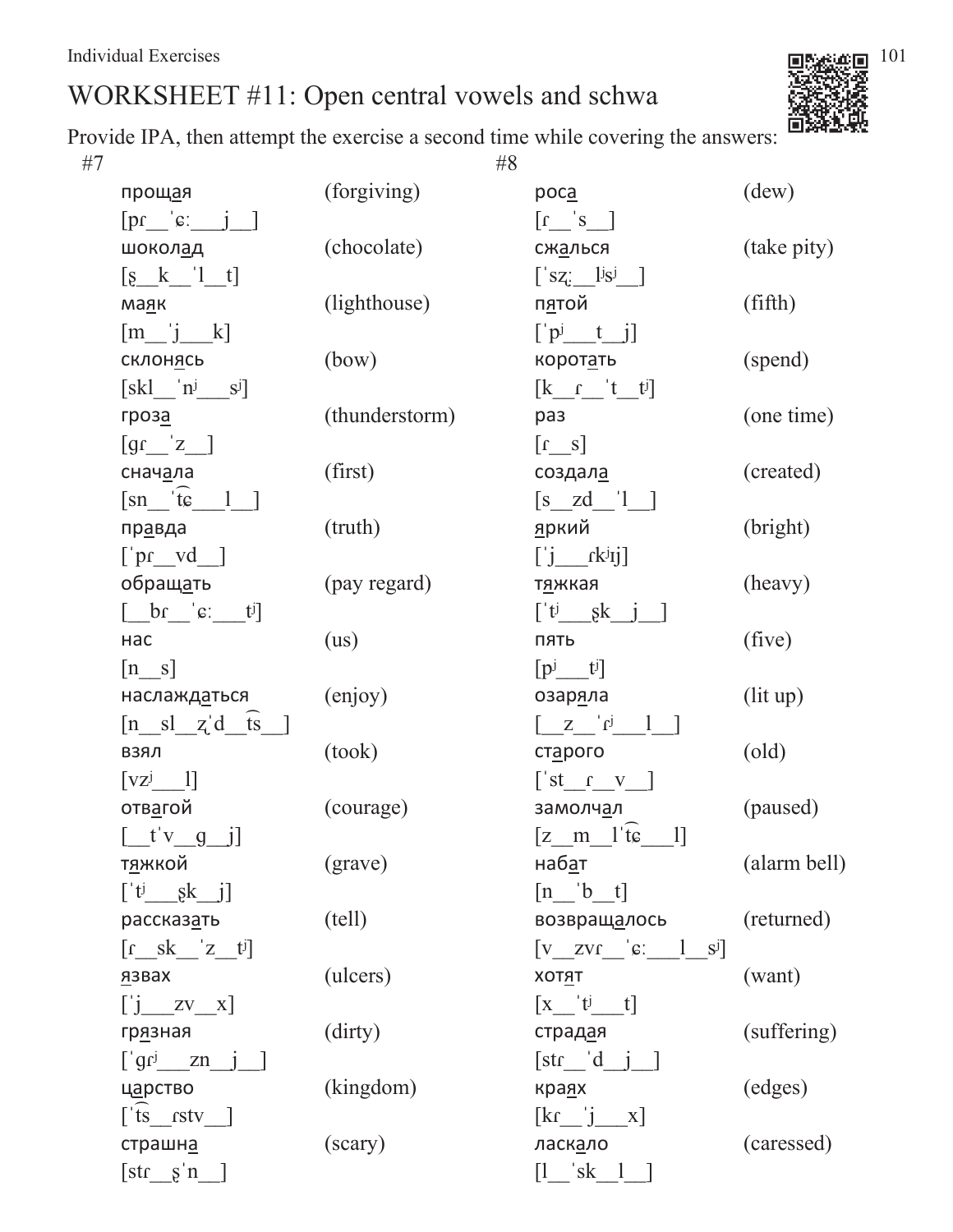Provide IPA, then attempt the exercise a second time while covering the answers: #9  $\#10$ 

| конца                                                                 | (end)           | св <u>я</u> занной                                                       | (related)        |
|-----------------------------------------------------------------------|-----------------|--------------------------------------------------------------------------|------------------|
| $\begin{bmatrix} k & n' \overline{ts} \end{bmatrix}$                  |                 | $['sv^j \quad z \quad n; j]$                                             |                  |
| хоз <u>я</u> йка                                                      | (hostess)       | ч <u>а</u> рка                                                           | (cup)            |
| $\begin{bmatrix} x & z^j & jk \end{bmatrix}$                          |                 | $\lceil \overline{\text{te}} \rceil$ $\text{rk}$                         |                  |
| <u>кы</u> м                                                           | (May)           | аромат                                                                   | (flavor)         |
| $\left[\begin{array}{cc} m & j \end{array}\right]$                    |                 | $\begin{bmatrix} r & m & t \end{bmatrix}$                                |                  |
| ч <u>а</u> хлой                                                       | (stunted)       | зав <u>я</u> л                                                           | (wilted)         |
| $[\hat{\tau} \hat{\epsilon} \quad x \quad j]$                         |                 | $\begin{bmatrix} z & v^{j} & 1 \end{bmatrix}$                            |                  |
| ЯК                                                                    | (yak)           | проскакать                                                               | (skip)           |
| $\begin{bmatrix} j & k \end{bmatrix}$                                 |                 | $[pr\_sk\_k_t]$                                                          |                  |
| ласточка                                                              | (swallow)       | грянь                                                                    | (strike up)      |
| $\begin{bmatrix} 1 & st & tk \end{bmatrix}$                           |                 | $\left[ \text{gr}^{\text{j}} \quad \text{ } \text{n}^{\text{j}} \right]$ |                  |
| нашла                                                                 | (found)         | бог <u>а</u> тство                                                       | (wealth)         |
| $\begin{bmatrix} n & s' \\ l & l \end{bmatrix}$                       |                 | $[b \t g \t stv ]$                                                       |                  |
| обольщ <u>а</u> л                                                     | (seduced)       | прощ <u>а</u> й                                                          | (farewell)       |
| $\begin{bmatrix} b & b \\ -b & -1 \end{bmatrix}$                      |                 | $[pr_i^{\alpha}$ $\in$ $j]$                                              |                  |
| кл <u>я</u> твой                                                      | (oath)          | м <u>я</u> гкая                                                          | (soft)           |
| $[\n k! \n k! \n k! \n j]$                                            |                 | $\begin{bmatrix} m^j & xk & j \end{bmatrix}$                             |                  |
| наш                                                                   | (our)           | $c$ ama                                                                  | (herself)        |
| $[n_8]$                                                               |                 | $\begin{bmatrix} s & m \end{bmatrix}$                                    |                  |
| лом <u>а</u> ла                                                       | (broke)         | ласково                                                                  | (affectionately) |
| $[1 \quad m \quad 1]$                                                 |                 | $\begin{bmatrix} 1 & sk & v \end{bmatrix}$                               |                  |
| м <u>я</u> са                                                         | (meat)          | поброс <u>а</u> л                                                        | (threw)          |
| $\lceil m^j \rceil$ s $\lceil$                                        |                 | $[p$ br $s$ 1]                                                           |                  |
| восковая                                                              | (waxy)          | яйцах                                                                    | (eggs)           |
| $[v$ sk 'v $i$ ]                                                      |                 | $\begin{bmatrix} i & j\overline{ts} & x \end{bmatrix}$                   |                  |
| <b>ГЛАСЯТ</b>                                                         | (they state)    | злат <u>а</u> я                                                          | (golden)         |
| $\left[\mathrm{gl} \right]$ $\left[\mathrm{s}^{\mathrm{j}}\right]$ t] |                 | $\begin{bmatrix} zl & t & j \end{bmatrix}$                               |                  |
| бараб <u>а</u> н                                                      | (drum)          | пл <u>а</u> мя                                                           | (flame)          |
| $[b \quad c \quad b \quad n]$                                         |                 | $\lceil$ 'pl m <sup>j</sup> ]                                            |                  |
| рояль                                                                 | (grand piano)   | облокот <u>я</u> сь                                                      | (leaned back)    |
| $[r \quad j \quad 1]$                                                 |                 | $\begin{bmatrix} bl & k & 't^j & s^j \end{bmatrix}$                      |                  |
| досказ <u>а</u> ть                                                    | (finish saying) | край                                                                     | (edge)           |
| $\begin{bmatrix} d & sk & z & t \end{bmatrix}$                        |                 | $\begin{bmatrix} \text{kr} & \text{j} \end{bmatrix}$                     |                  |
| пр <u>я</u> чься                                                      | (hide)          | скольз <u>я</u> т                                                        | (slide)          |
| $t$ $\mathbf{s}$ $\mathbf{s}$<br>$\lceil$ 'pr $^j$                    |                 | $[sk \quad l^j z^j]$<br>$t$ ]                                            |                  |

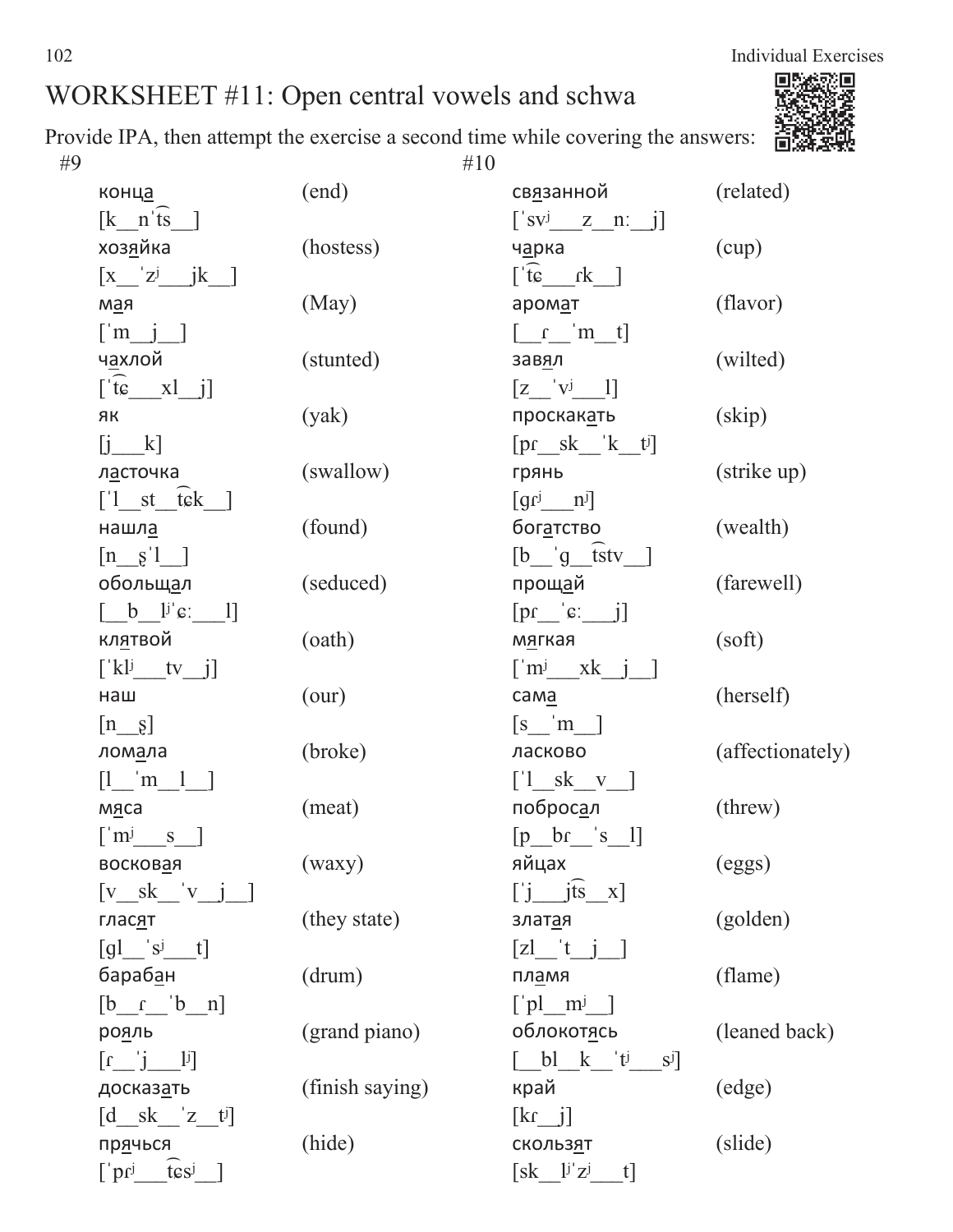Provide IPA, then attempt the exercise a second time while covering the answers:  $\#11$   $\#12$ 

| <b>грязь</b>                                                     | (mud)         | сад                                                         | (garden)       |
|------------------------------------------------------------------|---------------|-------------------------------------------------------------|----------------|
| $\left[gr^{j} \underline{\hspace{1cm}} s^{j}\right]$             |               | $[s_t]$                                                     |                |
| голос <u>а</u> м                                                 | (voices)      | ч <u>а</u> йкой                                             | (seagull)      |
| $[g_1$ 's m]                                                     |               | $[\hat{\tau} \hat{\epsilon} \quad jk \quad j]$              |                |
| <u>я</u> йца                                                     | (eggs)        | $\frac{\text{a}}{\text{b}}$ рфа                             | (harp)         |
| $\begin{bmatrix} j & j\end{bmatrix}$ its                         |               | $\lceil \int$ of $\lceil \int$                              |                |
| обращ <u>а</u> л                                                 | (paid regard) | нар <u>я</u> дна                                            | (bedecked)     |
| $\begin{bmatrix} br & c & 1 \end{bmatrix}$                       |               | $[n 'r'$ dn ]                                               |                |
| мрачна                                                           | (gloomy)      | <b>KHR3A</b>                                                | (prince)       |
| $[mr]$ $\widehat{\mathfrak{t}}$ $\widehat{\mathfrak{e}}$ $n$ $]$ |               | $\begin{bmatrix} kn^j & z^j \end{bmatrix}$                  |                |
| протяжно                                                         | (lingering)   | обращ <u>а</u> ться                                         | (address)      |
| $[pr_i^{\text{th}}]$ zn                                          |               | $\overline{ts}$ ]<br>$\int$ br $\int$ c:                    |                |
| гор <u>а</u> х                                                   | (mountains)   | бог <u>а</u> то                                             | (richly)       |
| $[g_i^{r} \cdot x]$                                              |               | $[b \underline{g} t]$                                       |                |
| бран <u>я</u> т                                                  | (scold)       | двора                                                       | (yard)         |
| $[br \quad n^j \quad t]$                                         |               | $\begin{bmatrix} dv & r \end{bmatrix}$                      |                |
| чаш                                                              | (bowls)       | камн <u>я</u> х                                             | (stones)       |
| $\bar{t} \in \underline{\qquad}$                                 |               | $\begin{bmatrix} k & m'n^j & x \end{bmatrix}$               |                |
| потайная                                                         | (secret)      | <u>а</u> лой                                                | (scarlet)      |
| $[p_t j'n_j]$                                                    |               | $\begin{bmatrix} 1 & 1 & j \end{bmatrix}$                   |                |
| шл <u>я</u> пой                                                  | (hat)         | городах                                                     | (cities)       |
| $[$ [ $ $ [sl <sup>j</sup> p_j]]                                 |               | [g r d x]                                                   |                |
| сопрано                                                          | (soprano)     | яства                                                       | (food, viands) |
| $[s$ <sup>p<sub>r</sub>_n<sup>1</sup></sup>                      |               | $\left[\begin{array}{cc} 1 & \text{stv} \end{array}\right]$ |                |
| дай                                                              | (give)        | рассказ                                                     | (story)        |
| $[d_j]$                                                          |               | $\begin{bmatrix} r & sk & s \end{bmatrix}$                  |                |
| кл <u>я</u> лся                                                  | (swore)       | подн <u>я</u> ть                                            | (raise)        |
| $\begin{bmatrix} k & i \\ k & j \end{bmatrix}$                   |               | $[p d'n^j - t^j]$                                           |                |
| нагр <u>а</u> да                                                 | (reward)      | алм <u>а</u> зах                                            | (diamonds)     |
| $[n$ gr $d$ ]                                                    |               | $\begin{bmatrix} 1 \text{ m} & z & x \end{bmatrix}$         |                |
| стр <u>а</u> ха                                                  | (fear)        | <b>КЛЯТВ</b>                                                | (vows)         |
| $[\text{str} \quad \text{x} \quad]$                              |               | $[k]^{j}$ tf]                                               |                |
| хот <u>я</u>                                                     | (though)      | сладостр <u>а</u> стной                                     | (sensual)      |
| $\begin{bmatrix} x & 't^j & \end{bmatrix}$                       |               | $[s]$ d str $s(t)n$ j                                       |                |
| стр <u>а</u> нно                                                 | (strangely)   | рядом                                                       | (besides)      |
| $['str_n$ n:                                                     |               | $\begin{bmatrix} r^{j} & d \end{bmatrix}$                   |                |
|                                                                  |               |                                                             |                |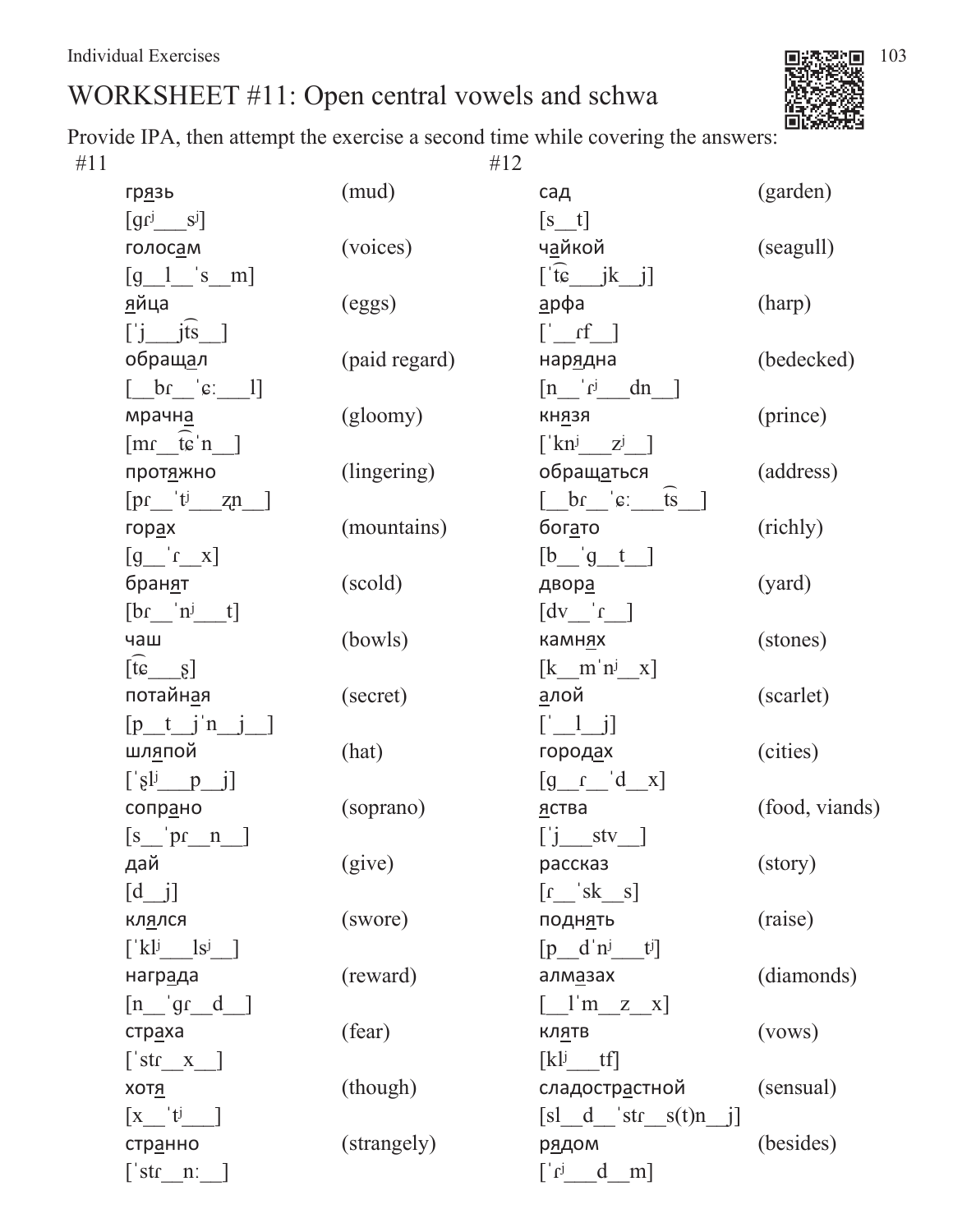Provide IPA for the following phrases:

Classwork: прохладой благодатной и тем (graceful coolness)  $[pr x']$  d  $j$  bl  $q$  d  $tn j]$ 1. жаворонок, бабочка, ласточка (lark, butterfly, swallow)  $\lceil z \, v \, r \, n \, k \, b \, b \, \bar{t} \, k \, \lceil s \, k \, k \, \bar{t} \, k \, \rceil$  $2.$   $M = 2$   $M = 2$   $M = 2$   $M = 2$   $M = 2$   $M = 2$   $M = 2$   $M = 2$   $M = 2$   $M = 2$   $M = 2$   $M = 2$   $M = 2$   $M = 2$   $M = 2$   $M = 2$   $M = 2$   $M = 2$   $M = 2$   $M = 2$   $M = 2$   $M = 2$   $M = 2$   $M = 2$   $M = 2$   $M = 2$   $M = 2$   $M = 2$   $M = 2$   $M = 2$   $M = 2$  $\begin{bmatrix} \mathbf{m} & \mathbf{m} & \mathbf{z} & \mathbf{r} \end{bmatrix}$ 3. Да хозяйка молодая (And the young hostess)  $[d_x z'z'$   $jk$   $m_l$   $d_j$ 4. **а няня злая, старая** (and the nanny is angry, old)  $\begin{bmatrix} \text{in} & \text{in} & \text{in} \\ \text{in} & \text{in} & \text{in} \end{bmatrix}$ 5. молодая, золотая (young, golden)  $[m 1 d j z 1 t j ]$  $6.$  мчатся в ряд $($ rushing in a row)  $\lceil \widehat{\text{mte}} \ \widehat{\text{ts}} \ \text{v}_f \ \text{t} \rceil$ 7. на конях, на санях (on horseback, on a sleigh)  $[n_k \text{ in } \text{in} \text{ in } \text{in} \text{ in } \text{in} \text{ in } \text{in} \text{ in } \text{in} \text{ in } \text{in} \text{ in } \text{in} \text{ in } \text{in} \text{ in } \text{in} \text{ in } \text{in} \text{ in } \text{in} \text{ in } \text{in} \text{ in } \text{in} \text{ in } \text{in} \text{ in } \text{in} \text{ in } \text{in} \text{ in } \text{in} \text{ in } \text{in} \text{ in } \text{in} \text{ in } \text{in} \text{ in } \text{in} \text{ in } \text{$  $8.$  я связан тайно (I am bound secretly)  $[i \text{ s}v^j \text{ z} n' t j n]$ 9. **ОТКАЗАТЬ ВАМ ЖАЛЬ** (sorry to refuse you)  $\left[\begin{array}{ccc} tk & z & t^j & v & m & z \\ s & 1 & v & w & z \end{array}\right]$ 10. **Represents the example of the example of the example of the example of the example of the example of the example of the example of the example of the example of the example of the example of the example of the example**  $\begin{bmatrix} \frac{kr}{s} \cdot n & x & r \\ s & s & s \end{bmatrix}$ 11. **о**, дорогая (oh, darling)  $\begin{bmatrix} 0 & d & r & g & j \end{bmatrix}$ 12. молч<u>а</u>т ста<u>да</u> exercise the silent of the herds are silent)  $[m]$ <sup>1'fc</sup> t st 'd ]

104 Individual Exercises